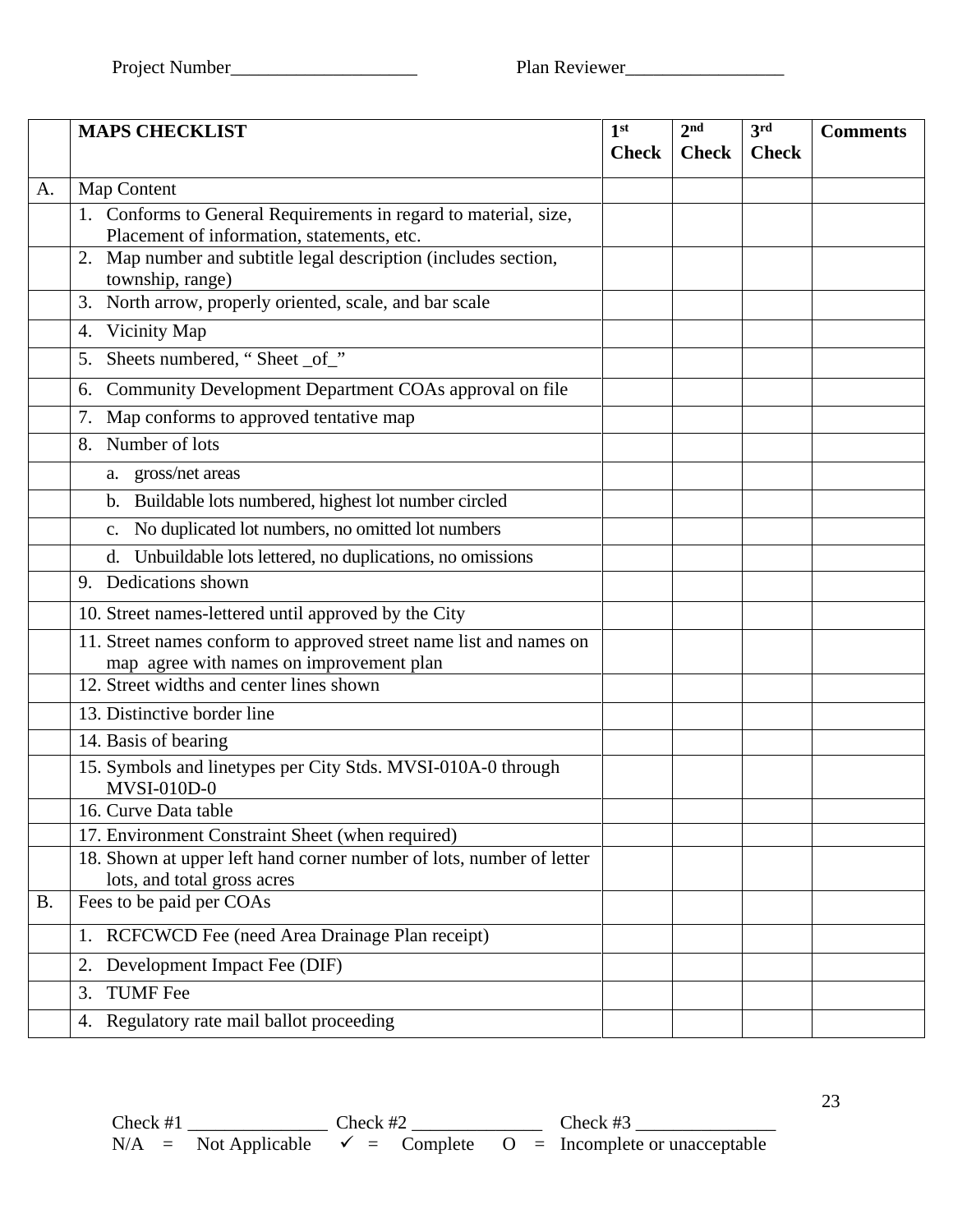|    | <b>MAPS CHECKLIST (continued)</b>                                                                                      | 1 <sup>st</sup><br><b>Check</b> | $2^n$<br><b>Check</b> | 3 <sup>rd</sup><br><b>Check</b> | <b>Comments</b> |
|----|------------------------------------------------------------------------------------------------------------------------|---------------------------------|-----------------------|---------------------------------|-----------------|
| C. | Research                                                                                                               |                                 |                       |                                 |                 |
|    | 1. Vesting deed; of portion of lot, check for:                                                                         |                                 |                       |                                 |                 |
|    | a. Legality (deed prior to March 4, 1972)                                                                              |                                 |                       |                                 |                 |
|    | b. Certificated of Compliance                                                                                          |                                 |                       |                                 |                 |
|    | c. Lot Line Adjustment                                                                                                 |                                 |                       |                                 |                 |
|    | d. Prior Rights                                                                                                        |                                 |                       |                                 |                 |
|    | Title Report-Less than 30 days old<br>2.                                                                               |                                 |                       |                                 |                 |
|    | 3. Adjacent properties                                                                                                 |                                 |                       |                                 |                 |
|    | a. Maps-Recorded or in checking process                                                                                |                                 |                       |                                 |                 |
|    | b. Record of Survey                                                                                                    |                                 |                       |                                 |                 |
|    | Dedications by separate instrument<br>4.                                                                               |                                 |                       |                                 |                 |
|    | Utility company easements<br>5.                                                                                        |                                 |                       |                                 |                 |
|    | Common access agreements<br>6.                                                                                         |                                 |                       |                                 |                 |
|    | 7. Other legal documents:                                                                                              |                                 |                       |                                 |                 |
|    | a. Record Maps                                                                                                         |                                 |                       |                                 |                 |
|    | b. Unrecorded maps                                                                                                     |                                 |                       |                                 |                 |
|    | Road dedications along MB 11/10 boundary (yes/no)<br>8.                                                                |                                 |                       |                                 |                 |
|    | 9. Corner record files/tie books                                                                                       |                                 |                       |                                 |                 |
|    | 10. Check project location against 5-Year Plan for Arterial Street<br>Pavement Rehabilitation and Preservation exhibit |                                 |                       |                                 |                 |
|    | 11. Check project location against 5-Year Plan - Citywide Local<br><b>Streets Pavement Rehabilitation exhibit</b>      |                                 |                       |                                 |                 |
| D. | <b>Statements</b>                                                                                                      |                                 |                       |                                 |                 |
|    | Owner(s) statement and title                                                                                           |                                 |                       |                                 |                 |
|    | a. Dedications (street $&$ drainage)- Check map book for status of<br>existing right-of-way                            |                                 |                       |                                 |                 |
|    | b. Easements - landscape, drainage, sewer, multi-use trails                                                            |                                 |                       |                                 |                 |
|    | c. All parties having any record title interest in property (trustees,                                                 |                                 |                       |                                 |                 |
|    | lessee) must sign under owner's certificate<br>d. Verify that private easements and private lots are retained by       |                                 |                       |                                 |                 |
|    | the owner, for the future benefit of the owners assignees,<br>beneficiaries, successors, etc.                          |                                 |                       |                                 |                 |
|    | Notary acknowledge and title (one for each of the above)<br>2.                                                         |                                 |                       |                                 |                 |
|    | a. Notary expiration date                                                                                              |                                 |                       |                                 |                 |
|    | b. Name $(s)$ same as above                                                                                            |                                 |                       |                                 |                 |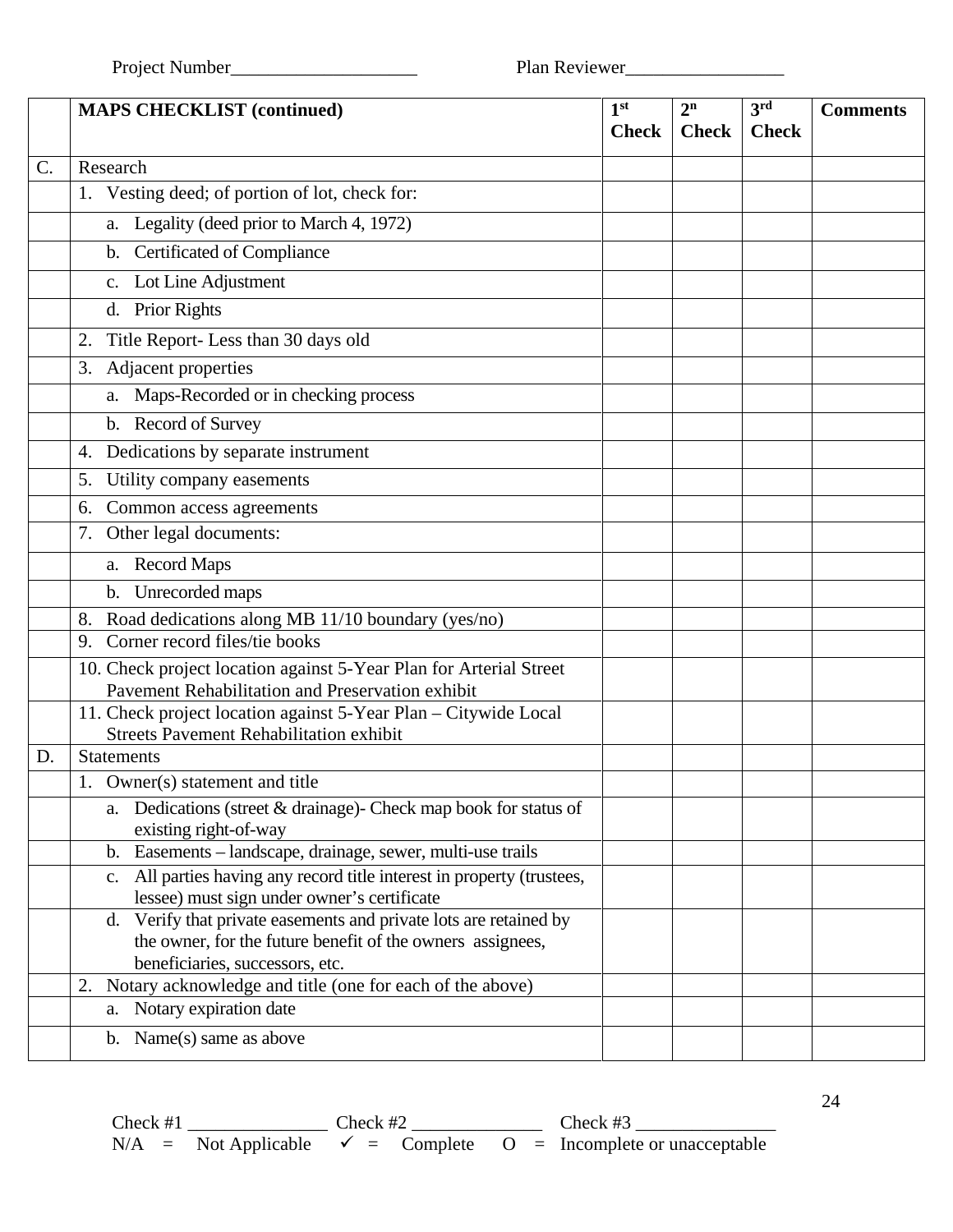|    | <b>MAPS CHECKLIST (continued)</b>                                                   | 1 <sup>st</sup> | 2 <sub>nd</sub> | $3^{\overline{\text{rd}}}$ | <b>Comments</b> |
|----|-------------------------------------------------------------------------------------|-----------------|-----------------|----------------------------|-----------------|
|    |                                                                                     | <b>Check</b>    | <b>Check</b>    | <b>Check</b>               |                 |
|    | c. Correct type of acknowledgement                                                  |                 |                 |                            |                 |
| D. | 3. Signature omissions and title                                                    |                 |                 |                            |                 |
|    | a. Check against title report                                                       |                 |                 |                            |                 |
|    | b. Reason for omission per Subdivision Map Act, Sec. 66436                          |                 |                 |                            |                 |
|    | Trustee<br>$\overline{4}$ .                                                         |                 |                 |                            |                 |
|    | 5. Surveyor's Statement                                                             |                 |                 |                            |                 |
|    | City Surveyor's Statement<br>6.                                                     |                 |                 |                            |                 |
|    | <b>City Engineers Statement</b><br>7.                                               |                 |                 |                            |                 |
|    | <b>City Clerk Statement</b><br>8.                                                   |                 |                 |                            |                 |
|    | Tax Collector's Certificate<br>9.                                                   |                 |                 |                            |                 |
|    | 12. Tax Bond Certificate                                                            |                 |                 |                            |                 |
|    | 13. Soils Report (Tract Maps Only)                                                  |                 |                 |                            |                 |
|    | 14. County Recorder- Block upper right corner                                       |                 |                 |                            |                 |
|    | 15. Guarantee Title Insurance – upper right corner                                  |                 |                 |                            |                 |
| Ε. | Conditions                                                                          |                 |                 |                            |                 |
|    | 1. Conforms to Community Development Department approval                            |                 |                 |                            |                 |
|    | a. Roads                                                                            |                 |                 |                            |                 |
|    | b. Flood                                                                            |                 |                 |                            |                 |
|    | c. Health                                                                           |                 |                 |                            |                 |
|    | 2. Non-interference (will serve) letters from public utility<br>companies received: |                 |                 |                            |                 |
|    | Cable company(ies)<br>a.                                                            |                 |                 |                            |                 |
|    | b. Gas Company                                                                      |                 |                 |                            |                 |
|    | Eastern Municipal Water District/BSMWD/ECSD<br>$\mathbf{c}$ .                       |                 |                 |                            |                 |
|    | <b>MVU</b><br>d.                                                                    |                 |                 |                            |                 |
|    | Southern California Edison<br>e.                                                    |                 |                 |                            |                 |
|    | Verizon<br>f.                                                                       |                 |                 |                            |                 |
|    | Legal access: plot when practical; check for barrier strips<br>3.                   |                 |                 |                            |                 |
|    | Fire protection (clearance received)<br>4.                                          |                 |                 |                            |                 |
|    | Improvements required-Yes/No<br>5.                                                  |                 |                 |                            |                 |
|    | Improvements completion guarantee (bond/security) required-<br>6.<br>Yes/No         |                 |                 |                            |                 |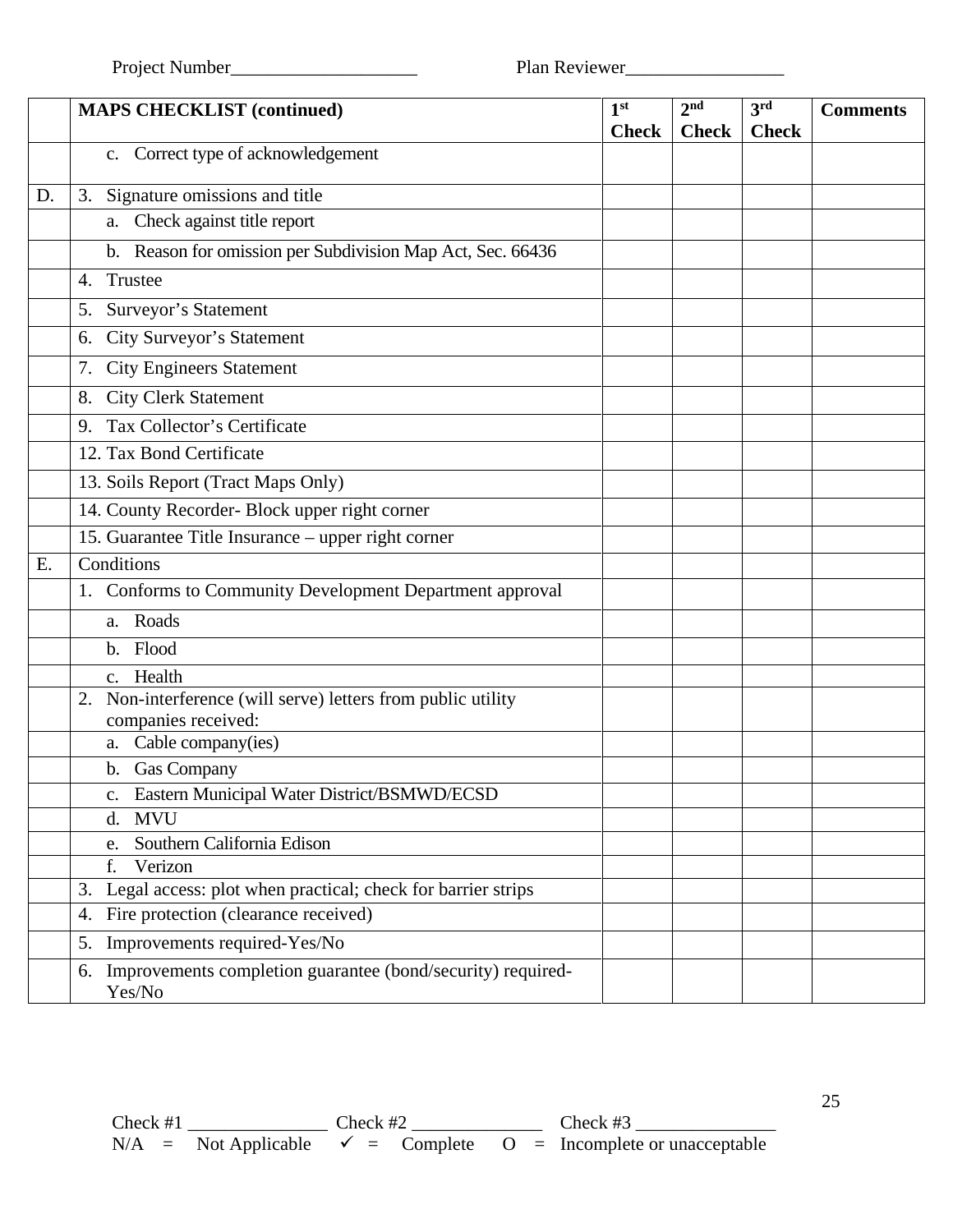|    | <b>MAPS CHECKLIST (continued)</b>                                                                                                                                | 1 <sup>st</sup><br><b>Check</b> | 2 <sub>nd</sub><br><b>Check</b> | 3rd<br><b>Check</b> | <b>Comments</b> |
|----|------------------------------------------------------------------------------------------------------------------------------------------------------------------|---------------------------------|---------------------------------|---------------------|-----------------|
| F. | Miscellaneous                                                                                                                                                    |                                 |                                 |                     |                 |
|    | Adjacent subdivision and lot or parcel lines shown<br>1.                                                                                                         |                                 |                                 |                     |                 |
|    | Existing street names shown<br>2.                                                                                                                                |                                 |                                 |                     |                 |
|    | 3. Lettered lots on street, alleys, barrier strips and HOA common<br>lots such as open space, vegetated swales, and water quality<br>basins.                     |                                 |                                 |                     |                 |
|    | Vicinity map shows approximate distance to publicly maintained<br>4.<br>road/street                                                                              |                                 |                                 |                     |                 |
|    | 5. Recorded dimensions                                                                                                                                           |                                 |                                 |                     |                 |
| G. | <b>Survey Procedure</b>                                                                                                                                          |                                 |                                 |                     |                 |
|    | 1. Proper Control                                                                                                                                                |                                 |                                 |                     |                 |
|    | Basis of bearings and closures (placed in binder)<br>g.                                                                                                          |                                 |                                 |                     |                 |
|    | Proper centerline control on all City/County roads<br>h.                                                                                                         |                                 |                                 |                     |                 |
|    | Boundary surveyed per vesting deed<br>i.                                                                                                                         |                                 |                                 |                     |                 |
|    | All monuments set were established from sufficient monuments<br>1.<br>of record                                                                                  |                                 |                                 |                     |                 |
|    | k. Procedure for all government corners restored                                                                                                                 |                                 |                                 |                     |                 |
|    | Procedure for all lot and subdivision corners restored                                                                                                           |                                 |                                 |                     |                 |
|    | m. Procedure for all deed lines established                                                                                                                      |                                 |                                 |                     |                 |
|    | n. Lot Closures                                                                                                                                                  |                                 |                                 |                     |                 |
|    | <b>Street Closures</b><br>$\Omega$ .                                                                                                                             |                                 |                                 |                     |                 |
|    | Overall boundary closures<br>p.                                                                                                                                  |                                 |                                 |                     |                 |
|    | Overall bearings and distances<br>q.                                                                                                                             |                                 |                                 |                     |                 |
|    | Curve data<br>r.                                                                                                                                                 |                                 |                                 |                     |                 |
|    | Radial bearings<br>S.                                                                                                                                            |                                 |                                 |                     |                 |
| H. | References                                                                                                                                                       |                                 |                                 |                     |                 |
|    | Monuments of adjoining surveys recovered<br>1.                                                                                                                   |                                 |                                 |                     |                 |
|    | Proper ties and reference made to monuments of adjoining<br>2.<br>surveys                                                                                        |                                 |                                 |                     |                 |
|    | 3. Found monuments ,if no reference used by surveyor, should be<br>"Accepted as", and described as to position                                                   |                                 |                                 |                     |                 |
|    | 4. If monument is untagged and used for control, it should be<br>Tagged/Establish by a licensed land surveyor per Std. Plans<br>MVSI-170A-0 through MVSI-170E-0. |                                 |                                 |                     |                 |
|    | 5. Line used as the Basis of Bearing shall have two (2) know points<br>(monuments).                                                                              |                                 |                                 |                     |                 |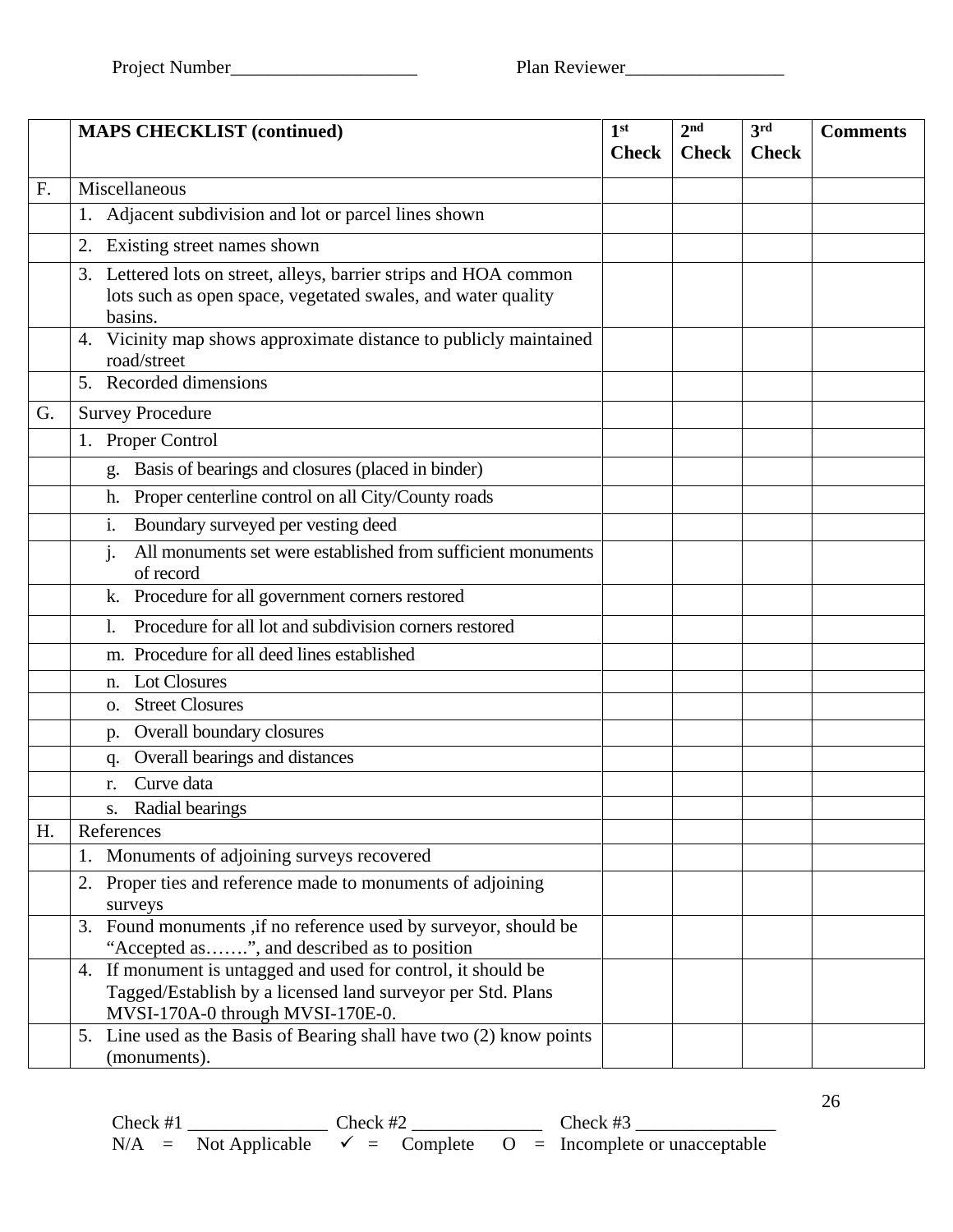|    | <b>MAPS CHECKLIST (continued)</b>                                                               | 1 <sup>st</sup> | 2 <sup>nd</sup> | 3rd          | <b>Comments</b> |
|----|-------------------------------------------------------------------------------------------------|-----------------|-----------------|--------------|-----------------|
|    |                                                                                                 | <b>Check</b>    | <b>Check</b>    | <b>Check</b> |                 |
| H. | References (continued)                                                                          |                 |                 |              |                 |
|    | 6. Describe sectional location of all points when applicable                                    |                 |                 |              |                 |
|    | 7. Proper ties and references for found monuments                                               |                 |                 |              |                 |
| I. | Computation                                                                                     |                 |                 |              |                 |
|    | Accumulative and total distance<br>1.                                                           |                 |                 |              |                 |
|    | Curve Data<br>2.                                                                                |                 |                 |              |                 |
|    | Radial bearings, to all intersecting lines<br>a.                                                |                 |                 |              |                 |
|    | b. Radius, length, delta, and tangent on centerline                                             |                 |                 |              |                 |
|    | c. Delta and length on side lines                                                               |                 |                 |              |                 |
|    | Corner cutbacks<br>3.                                                                           |                 |                 |              |                 |
|    | Out distances along centerline<br>a.                                                            |                 |                 |              |                 |
|    | b. Cutback bearing and distance                                                                 |                 |                 |              |                 |
|    | c. Right-of-way distances                                                                       |                 |                 |              |                 |
|    | Boundary closure Basis of Bearing closure/description of street<br>4.                           |                 |                 |              |                 |
|    | closure /description report<br>Breakdown of larger area<br>5.                                   |                 |                 |              |                 |
|    | Lot closures-numbered and lettered lots<br>6.                                                   |                 |                 |              |                 |
|    | 7.<br>Lot areas- all lots are to show square-footage                                            |                 |                 |              |                 |
|    | Total gross area, in engineer/surveyor notes<br>8.                                              |                 |                 |              |                 |
|    | Monument inspection fees, if monuments have been set<br>9.                                      |                 |                 |              |                 |
|    | 10. If monuments not set, monument cost to be included in Estimate<br>of cost for bond purposes |                 |                 |              |                 |
|    | 11. Improvements:                                                                               |                 |                 |              |                 |
|    | a. Completed, or                                                                                |                 |                 |              |                 |
|    | b. Bond required                                                                                |                 |                 |              |                 |
| J. | Submission of Original Map for approval and City signatures                                     |                 |                 |              |                 |
|    | Original is free of erasures, spots, creases, stick-ons<br>1.                                   |                 |                 |              |                 |
|    | 2. Zone Change required?                                                                        |                 |                 |              |                 |
|    | a. Approved prior to recording                                                                  |                 |                 |              |                 |
|    | b. Application prior to recording                                                               |                 |                 |              |                 |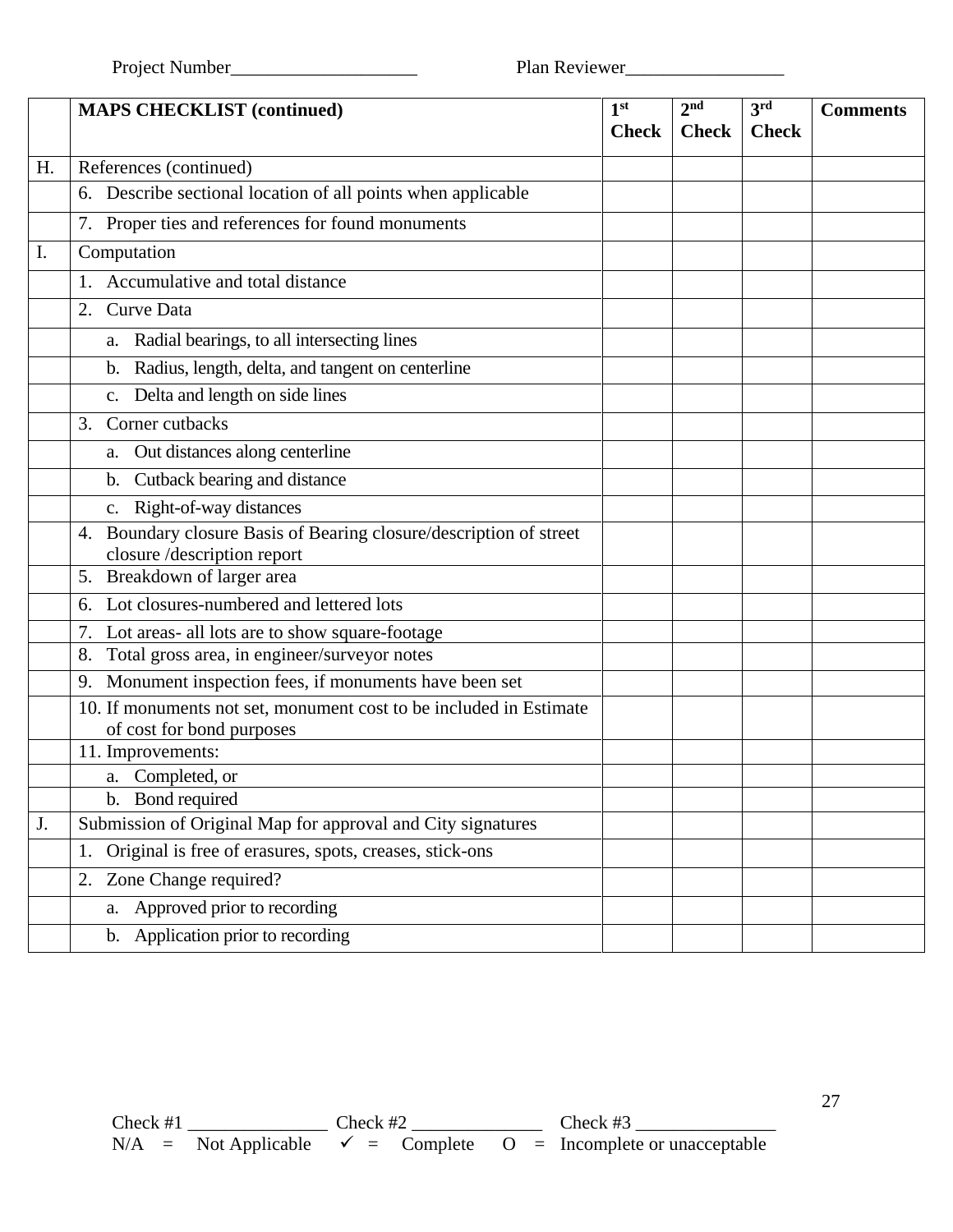|    | <b>MAPS CHECKLIST (continued)</b>                                                                                                                  | 1 <sup>st</sup> | 2 <sub>nd</sub> | 3rd          | <b>Comments</b> |
|----|----------------------------------------------------------------------------------------------------------------------------------------------------|-----------------|-----------------|--------------|-----------------|
|    |                                                                                                                                                    | <b>Check</b>    | <b>Check</b>    | <b>Check</b> |                 |
| K. | Submission of Original Map for approval and City Signatures<br>(continued)                                                                         |                 |                 |              |                 |
|    | 1. Check signatures (proper ink?)                                                                                                                  |                 |                 |              |                 |
|    | a. Surveyor-LS or RCE number (check current roster for<br>authorization)                                                                           |                 |                 |              |                 |
|    | b. Owners, including trustee or beneficiary, of applicable, same as<br>vesting deed                                                                |                 |                 |              |                 |
|    | c. Lessee or easement holder (of interest can ripen into fee), same<br>as vesting document                                                         |                 |                 |              |                 |
|    | 2. Notary:                                                                                                                                         |                 |                 |              |                 |
|    | a. Proper acknowledgement                                                                                                                          |                 |                 |              |                 |
|    | b. Signature                                                                                                                                       |                 |                 |              |                 |
|    | c. Notary's expiration date                                                                                                                        |                 |                 |              |                 |
|    | 3. Area Drainage Plan Fee Paid                                                                                                                     |                 |                 |              |                 |
| L. | Geological clearance, when applicable                                                                                                              |                 |                 |              |                 |
| M. | Health Department clearance, when applicable-data print submitted                                                                                  |                 |                 |              |                 |
| N. | Caltrans clearance, when applicable-data print submitted                                                                                           |                 |                 |              |                 |
| O. | Railroad clearance, when applicable                                                                                                                |                 |                 |              |                 |
| P. | "Final Map Clearance" roster signed off                                                                                                            |                 |                 |              |                 |
| Q. | Improvements                                                                                                                                       |                 |                 |              |                 |
|    | 1. Plans approved by City engineer and all other affected agencies<br>or divisions                                                                 |                 |                 |              |                 |
|    | 2. Agreements for Public Improvements and securities in standard<br>format (or in special format approved by City Attorney) have<br>been submitted |                 |                 |              |                 |
| R. | Schedule final approval of map and acceptance of agreement and<br>security for City Council agenda (Date:                                          |                 |                 |              |                 |
| S. | Environmental Constraint Sheet, if needed                                                                                                          |                 |                 |              |                 |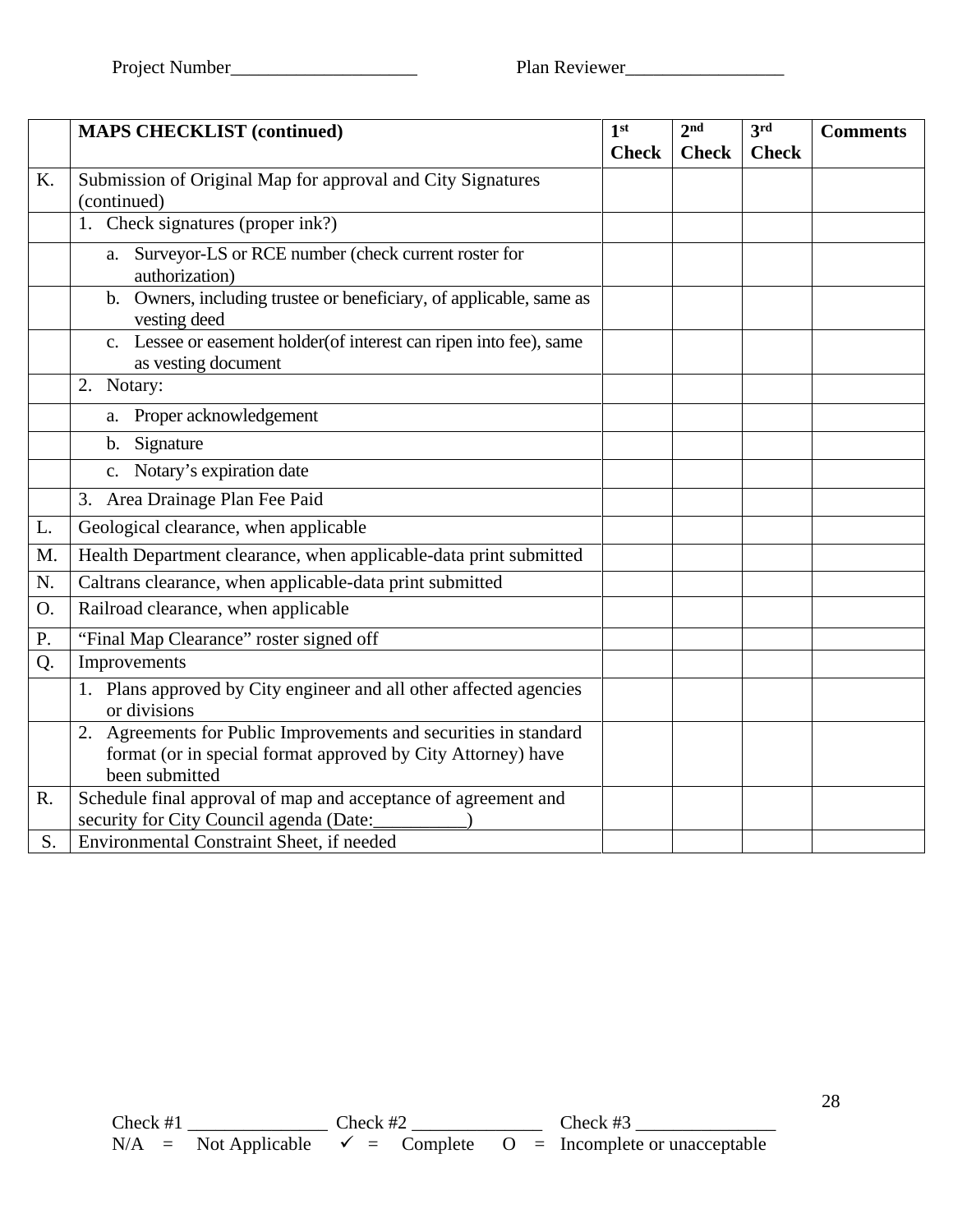|           | TITLE SHEET CHECKLIST - REQUIRED FOR EACH TYPE<br>OF IMPROVEMENT PLANS SUBMITTED                                                                                                     | 1 <sup>st</sup><br><b>Check</b> | 2 <sup>nd</sup><br><b>Check</b> | 3rd<br><b>Check</b> | <b>Comments</b> |
|-----------|--------------------------------------------------------------------------------------------------------------------------------------------------------------------------------------|---------------------------------|---------------------------------|---------------------|-----------------|
| A.        | Title block per General Requirements (City Std. MVSI-168A-0)                                                                                                                         |                                 |                                 |                     |                 |
| <b>B.</b> | Vicinity map                                                                                                                                                                         |                                 |                                 |                     |                 |
|           | 1. North arrow (matching index map) and scale (N.T.S. ok)                                                                                                                            |                                 |                                 |                     |                 |
|           | Arterial streets shown and shown connecting to the nearest<br>2.<br>Hwy/Freeway                                                                                                      |                                 |                                 |                     |                 |
|           | 3. Project location called out                                                                                                                                                       |                                 |                                 |                     |                 |
| C.        | Title sheet for each type of plan set shall have an Index map<br>showing the following items                                                                                         |                                 |                                 |                     |                 |
|           | 1. North arrow, properly oriented                                                                                                                                                    |                                 |                                 |                     |                 |
|           | Street configuration within project limits<br>2.                                                                                                                                     |                                 |                                 |                     |                 |
|           | Map exterior boundary and lot boundaries, or single lot exterior<br>3.<br>boundary                                                                                                   |                                 |                                 |                     |                 |
|           | 4. Lot configurations                                                                                                                                                                |                                 |                                 |                     |                 |
|           | City limit and/or county limit lines, if adjacent to tract or parcel<br>5.                                                                                                           |                                 |                                 |                     |                 |
|           | Street name $(s)$<br>6.                                                                                                                                                              |                                 |                                 |                     |                 |
|           | Street lights<br>7.                                                                                                                                                                  |                                 |                                 |                     |                 |
|           | Existing and proposed sewer, water and storm drain lines<br>8.                                                                                                                       |                                 |                                 |                     |                 |
|           | Scale with bar scale (between $1" = 100'$ and $1" = 500'$ )<br>9.                                                                                                                    |                                 |                                 |                     |                 |
|           | 10. Sheet coverage with sheet number shown                                                                                                                                           |                                 |                                 |                     |                 |
| D.        | Basis of bearings (bearing and source)                                                                                                                                               |                                 |                                 |                     |                 |
| Ε.        | Benchmark - Riverside County Standard, description/location, date<br>year of adjustment), and full elevation to three decimal places                                                 |                                 |                                 |                     |                 |
| F.        | Name, address and telephone number of the owner/developer                                                                                                                            |                                 |                                 |                     |                 |
| G.        | Name, address and telephone number of the soils engineer                                                                                                                             |                                 |                                 |                     |                 |
| H.        | Name, address and telephone number of the archeologist and the<br>paleontologist firm(s), if applicable                                                                              |                                 |                                 |                     |                 |
| I.        | Name, address, telephone number and the contact name for any and<br>all public agencies involved in the project                                                                      |                                 |                                 |                     |                 |
| J.        | Utility company contacts and telephone numbers                                                                                                                                       |                                 |                                 |                     |                 |
| Κ.        | Notice to Contractor per City Std. MVSI-168A-0                                                                                                                                       |                                 |                                 |                     |                 |
| L.        | Legal description                                                                                                                                                                    |                                 |                                 |                     |                 |
| M.        | Underground Service Alert (USA) phone number                                                                                                                                         |                                 |                                 |                     |                 |
| N.        | All general notes (City Stds. MVSI-166A-0, MVSI-166B-0, MVSI-<br>166C-0, & MVSI-166D-0 (if applicable)). Any additional notes by<br>the E.O.R. are to be labeled as "Special Notes." |                                 |                                 |                     |                 |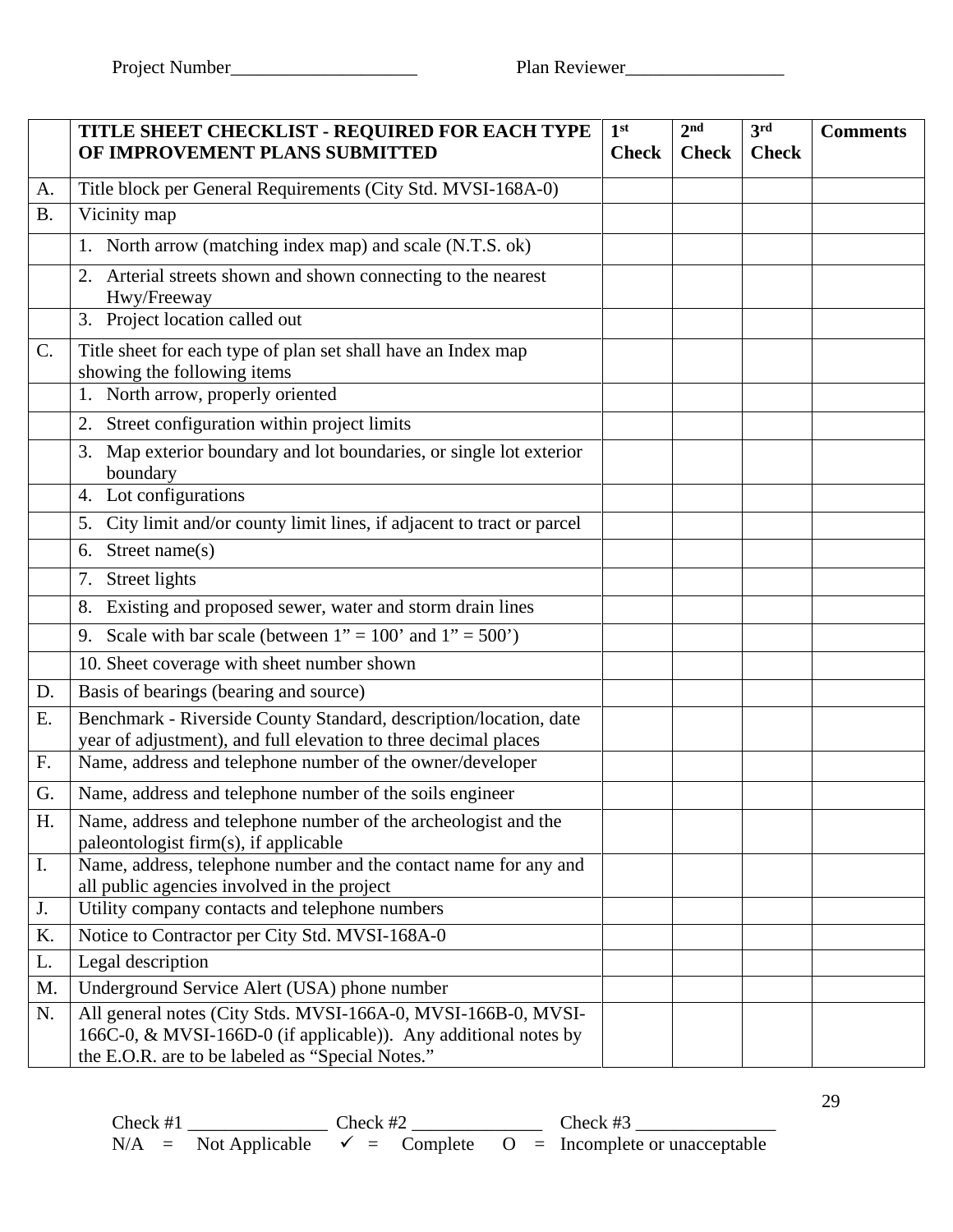|    | TITLE SHEET CHECKLIST - REQUIRED FOR EACH TYPE                                                                                                                                                                                        | 1 <sup>st</sup> | 2 <sup>nd</sup> | 3 <sup>rd</sup> | <b>Comments</b> |
|----|---------------------------------------------------------------------------------------------------------------------------------------------------------------------------------------------------------------------------------------|-----------------|-----------------|-----------------|-----------------|
|    | OF IMPROVEMENT PLANS SUBMITTED (continued)                                                                                                                                                                                            | <b>Check</b>    | <b>Check</b>    | <b>Check</b>    |                 |
| O. | The "Declaration of Engineer of Record"                                                                                                                                                                                               |                 |                 |                 |                 |
| P. | Engineer of Record's signature, stamp and date in appropriate block<br>on originals                                                                                                                                                   |                 |                 |                 |                 |
| Q. | FEMA flood zone designation and flooding boundary                                                                                                                                                                                     |                 |                 |                 |                 |
| R. | <b>Mylar Submittal</b>                                                                                                                                                                                                                |                 |                 |                 |                 |
|    | Text height 0.10" minimum                                                                                                                                                                                                             |                 |                 |                 |                 |
|    | Sheet x of y (all sheets included and consecutively numbered)<br>2.                                                                                                                                                                   |                 |                 |                 |                 |
|    | Title/phase at top/center of sheet<br>3.                                                                                                                                                                                              |                 |                 |                 |                 |
|    | Legend (include all used symbols, line types, and hatches)<br>4.                                                                                                                                                                      |                 |                 |                 |                 |
|    | Abbreviations<br>5.                                                                                                                                                                                                                   |                 |                 |                 |                 |
|    | Include all construction notes with quantities. Separate out<br>6.<br>public and private.                                                                                                                                             |                 |                 |                 |                 |
|    | Cubic yards of C/F for grading plans<br>7.                                                                                                                                                                                            |                 |                 |                 |                 |
|    | City I.D. number in bottom right corner filled in.<br>8.                                                                                                                                                                              |                 |                 |                 |                 |
|    | Include sheet index<br>9.                                                                                                                                                                                                             |                 |                 |                 |                 |
|    | a. Include City planning case number (PAXX-XXXX, PXX-<br>XXX), map number (TM or PM number, if applicable), type of<br>plan (RGP, PGP, Street, Storm Drain, etc.), sheet purpose (ex.<br>"title sheet"), APN/Address (if custom home) |                 |                 |                 |                 |
| S. | Hanging Tabs on approved/signed Mylars (Except EMWD and                                                                                                                                                                               |                 |                 |                 |                 |
|    | Sewer Plans)                                                                                                                                                                                                                          |                 |                 |                 |                 |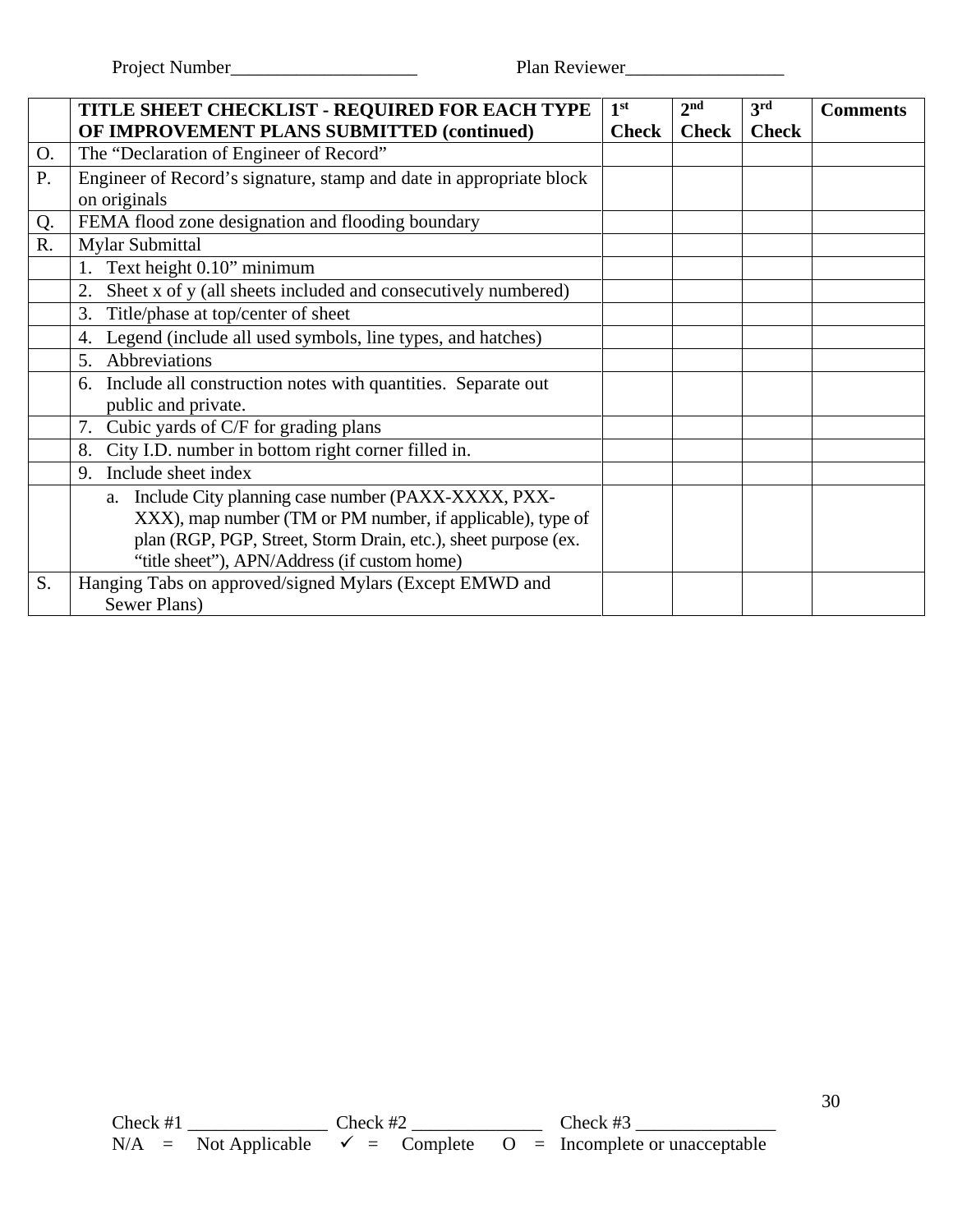|           | <b>MASS GRADING PLAN CHECKLIST</b>                                                                                                                                    | 1 <sup>st</sup><br><b>Check</b> | 2 <sub>nd</sub><br><b>Check</b> | 3rd<br><b>Check</b> | <b>Comments</b> |
|-----------|-----------------------------------------------------------------------------------------------------------------------------------------------------------------------|---------------------------------|---------------------------------|---------------------|-----------------|
| A.        | Title block per General Requirements, Section I                                                                                                                       |                                 |                                 |                     |                 |
|           | Storm Water Pollution Prevention Plan (SWPPP) must be<br>submitted to the State Water Resource Control Board. Show<br>WDID # on title sheet.                          |                                 |                                 |                     |                 |
| <b>B.</b> | Title sheet shall show the following items:                                                                                                                           |                                 |                                 |                     |                 |
|           | 1. North arrow, properly oriented, vicinity map, index map                                                                                                            |                                 |                                 |                     |                 |
|           | 2. 4" bar scale, 1"=40' or larger for large project and 1"=20" for<br>smaller project, unless otherwise prior approved (no odd number<br>scales)                      |                                 |                                 |                     |                 |
|           | Show adjacent record map references<br>3.                                                                                                                             |                                 |                                 |                     |                 |
|           | 4. Map exterior boundary and lot boundaries, or single lot exterior<br>boundary. (complete boundary information, lot numbers,<br>easements, and lot line annotations) |                                 |                                 |                     |                 |
|           | 5. Lot Configurations                                                                                                                                                 |                                 |                                 |                     |                 |
|           | City limit and/or county limit lines, if adjacent to tract or parcel<br>6.                                                                                            |                                 |                                 |                     |                 |
|           | 7. Dimension street and right-of-way widths, existing and proposed                                                                                                    |                                 |                                 |                     |                 |
|           | 8. FEMA flood zone designation and flooding boundary                                                                                                                  |                                 |                                 |                     |                 |
|           | Stamped and signed by Soils Engineer with soils statement<br>9.                                                                                                       |                                 |                                 |                     |                 |
|           | 10. Show all earthwork quantities, including cut, fill, remedial,<br>import, and export                                                                               |                                 |                                 |                     |                 |
|           | 11. Show Emergency Contact numbers on Sheet 1                                                                                                                         |                                 |                                 |                     |                 |
| C.        | Non-interference (will serve) letters from public utility companies<br>received:                                                                                      |                                 |                                 |                     |                 |
|           | a. Cable company(ies)                                                                                                                                                 |                                 |                                 |                     |                 |
|           | b. Gas Company                                                                                                                                                        |                                 |                                 |                     |                 |
|           | c. Eastern Municipal Water District/BSMWD/ECSD                                                                                                                        |                                 |                                 |                     |                 |
|           | <b>MVU</b><br>d.                                                                                                                                                      |                                 |                                 |                     |                 |
|           | Southern California Edison<br>e.                                                                                                                                      |                                 |                                 |                     |                 |
|           | f.<br>Verizon                                                                                                                                                         |                                 |                                 |                     |                 |
| D.        | Detail Sheet(s)                                                                                                                                                       |                                 |                                 |                     |                 |
|           | Mass grade, depth and all changes in slopes. (Shown "not a part"<br>1.<br>areas)                                                                                      |                                 |                                 |                     |                 |
|           | Typical grading details<br>2.                                                                                                                                         |                                 |                                 |                     |                 |
|           | Show wall sections. Do not show rebar (add: "Walls"<br>3.<br>Constructed under separate permit"). Submit wall designs to<br>Building & Safety.                        |                                 |                                 |                     |                 |
|           | Show proposed sub-drainage system, drain connection to<br>4.<br>underground facilities or acceptable drainage outlet                                                  |                                 |                                 |                     |                 |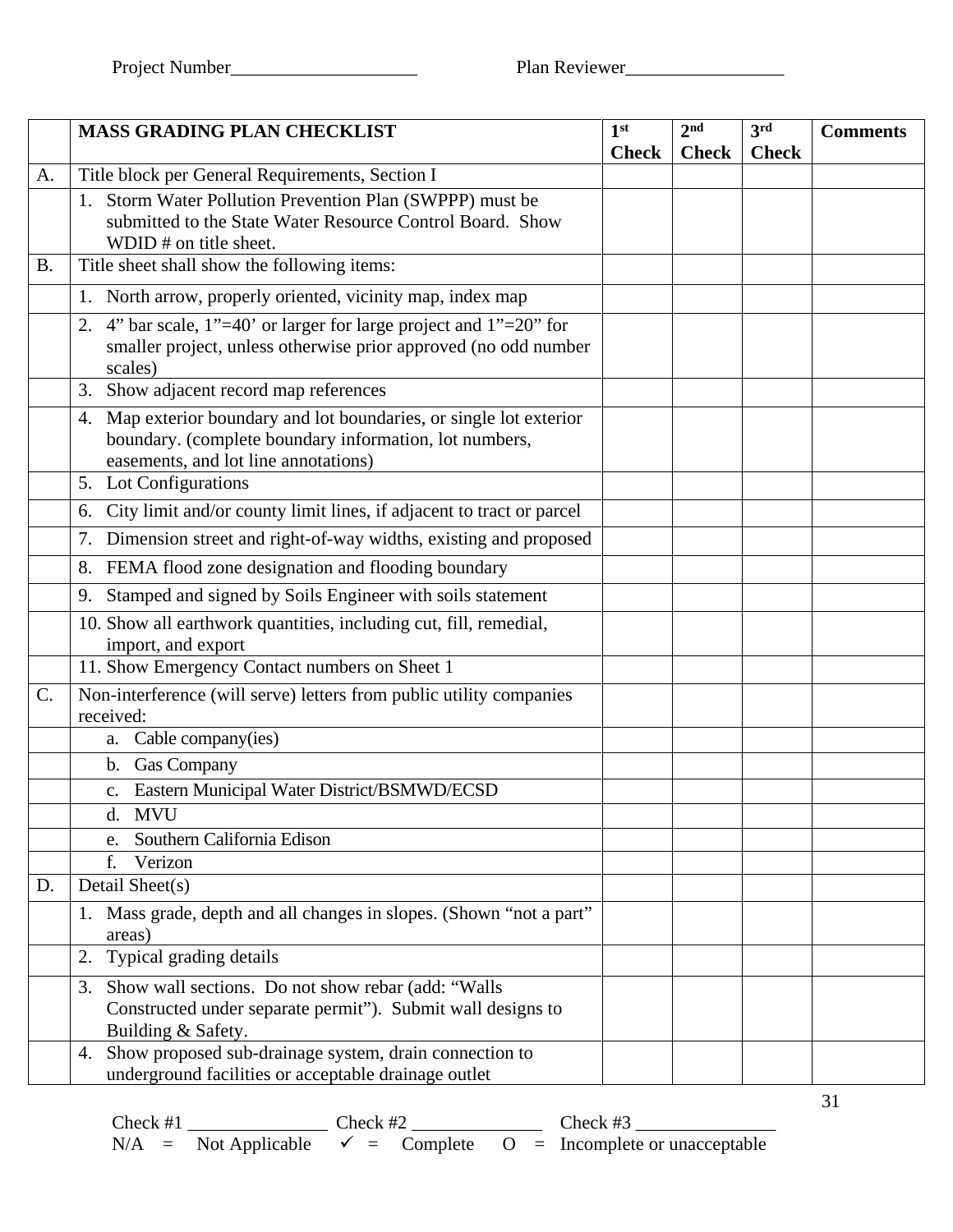|    | <b>MASS GRADING PLAN CHECKLIST (continued)</b>                                                                                                                                                                         | 1 <sup>st</sup><br><b>Check</b> | 2 <sub>nd</sub><br><b>Check</b> | 3rd<br><b>Check</b> | <b>Comments</b> |
|----|------------------------------------------------------------------------------------------------------------------------------------------------------------------------------------------------------------------------|---------------------------------|---------------------------------|---------------------|-----------------|
|    | 5. Details of any on-site drainage structures, surface protections,<br>etc., shall be shown on the plans                                                                                                               |                                 |                                 |                     |                 |
|    | 6. Details of all structures not standard of Moreno Valley,<br>RCFCWCD, or Caltrans. For manufactured products, submit<br>separate Specification literature. Include manufacturer's model<br>number's number on plans. |                                 |                                 |                     |                 |
|    | 7. Include construction notes and quantities. Show applicable<br>"Notes" on each sheet where callout is used.                                                                                                          |                                 |                                 |                     |                 |
| E. | <b>Plan Sheets</b>                                                                                                                                                                                                     |                                 |                                 |                     |                 |
|    | See design policy, City Stds. MVSI-160A-0 and MVSI-160B-0<br>1.                                                                                                                                                        |                                 |                                 |                     |                 |
|    | Existing contours shall be shown in screened and dashed line<br>2.<br>types at the following intervals:                                                                                                                |                                 |                                 |                     |                 |
|    | a. Show existing contours a minimum of 50' beyond all property<br>lines, or as needed for daylight, or to show the connection to<br>adjacent property supporting the design                                            |                                 |                                 |                     |                 |
|    | b. 2' maximum contour interval in flat areas and 10' maximum on<br>steep slopes                                                                                                                                        |                                 |                                 |                     |                 |
|    | c. Show spot elevations in very flat areas to support contours                                                                                                                                                         |                                 |                                 |                     |                 |
|    | d. Exist contour elevations and spot elevations in parenthesis                                                                                                                                                         |                                 |                                 |                     |                 |
|    | Show proposed contours in heavy, solid lines. Match contour<br>3.<br>intervals for the required existing contours                                                                                                      |                                 |                                 |                     |                 |
|    | Show dirt elevations to the nearest 0.1'<br>4.                                                                                                                                                                         |                                 |                                 |                     |                 |
|    | Show pad elevations to the nearest 0.1'<br>5.                                                                                                                                                                          |                                 |                                 |                     |                 |
|    | 6. Show spot elevations on existing structures near property lines,<br>i.e. sidewalk, walls (TW/TF), building, etc.                                                                                                    |                                 |                                 |                     |                 |
|    | Minimum rates of grade for earth or turf swales is 1.0%<br>7.<br>minimum. Show flow line grades at the beginning, end, and at<br>100' intervals                                                                        |                                 |                                 |                     |                 |
|    | 8. Join existing elevations/contours and show relationships to<br>surrounding properties                                                                                                                               |                                 |                                 |                     |                 |
|    | 9. Top of slope swales shall be a minimum of 4' wide and shall<br>have a 12" high berm                                                                                                                                 |                                 |                                 |                     |                 |
|    | 10. Show limits of grading, daylight lines, and cut/fill transition<br>lines                                                                                                                                           |                                 |                                 |                     |                 |
|    | 11. No drainage over slopes. See CBC A33 for terrace drainage<br>requirements and the City grading ordinance                                                                                                           |                                 |                                 |                     |                 |
|    | 12. All slopes and fill areas shall be shaded                                                                                                                                                                          |                                 |                                 |                     |                 |
|    |                                                                                                                                                                                                                        |                                 |                                 |                     |                 |
|    |                                                                                                                                                                                                                        |                                 |                                 |                     |                 |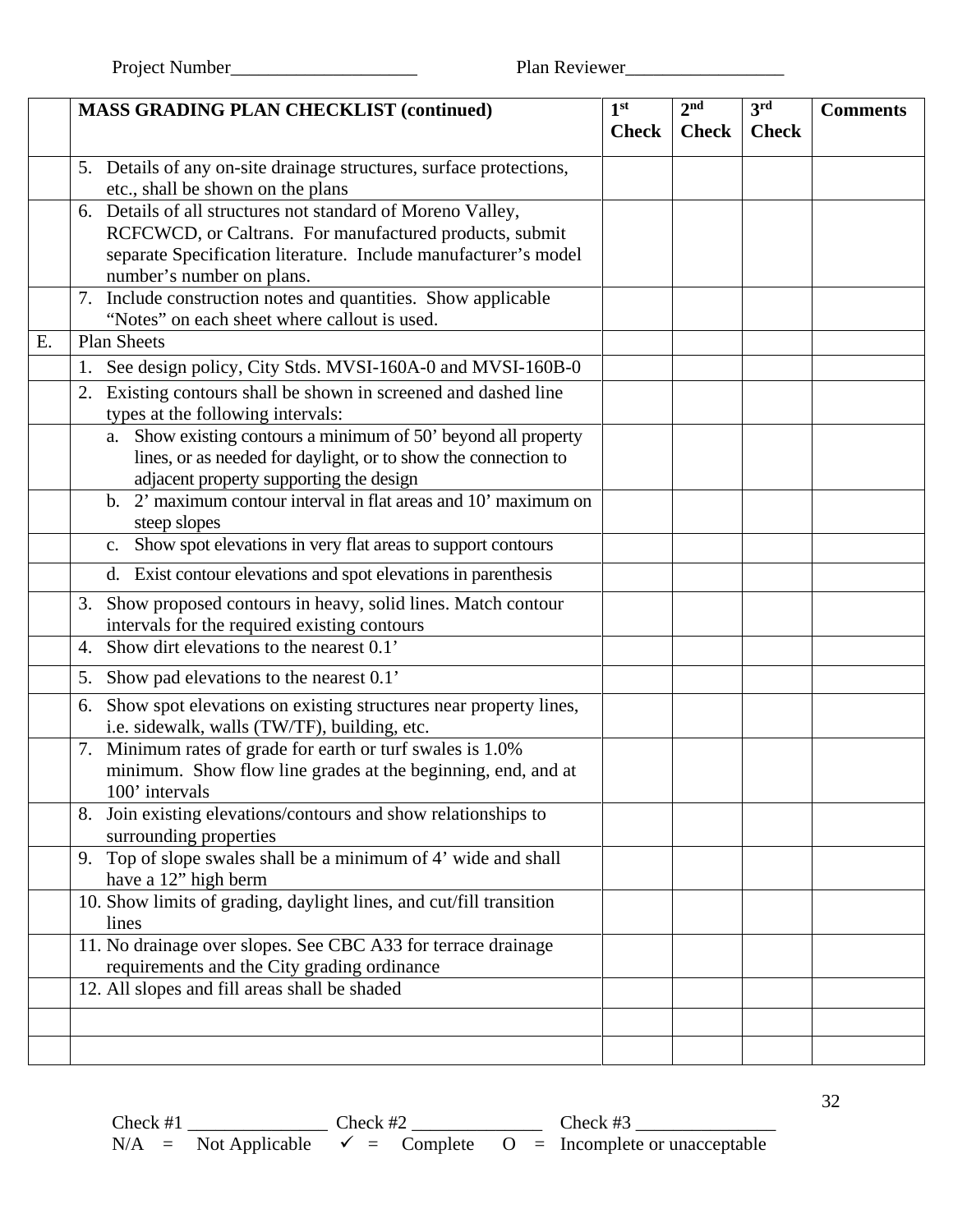|    | <b>MASS GRADING PLAN CHECKLIST (continued)</b>                                                                                                                                                                                                                                                                                                                                                                                          | 1 <sup>st</sup><br><b>Check</b> | 2 <sub>nd</sub><br><b>Check</b> | 3 <sup>rd</sup><br><b>Check</b> | <b>Comments</b> |
|----|-----------------------------------------------------------------------------------------------------------------------------------------------------------------------------------------------------------------------------------------------------------------------------------------------------------------------------------------------------------------------------------------------------------------------------------------|---------------------------------|---------------------------------|---------------------------------|-----------------|
|    | 13. Mass Grading Plan's erosion control considerations to be shown<br>on plan:                                                                                                                                                                                                                                                                                                                                                          |                                 |                                 |                                 |                 |
|    | a. Erosion control notes (See City Stds. MVFE-351A-0 through<br>MVFE-351F-0)                                                                                                                                                                                                                                                                                                                                                            |                                 |                                 |                                 |                 |
|    | b. Show details of all control measures                                                                                                                                                                                                                                                                                                                                                                                                 |                                 |                                 |                                 |                 |
|    | 14. Final Conditions of Approval are to be included on the last plan<br>sheet(s)                                                                                                                                                                                                                                                                                                                                                        |                                 |                                 |                                 |                 |
|    | 15. All mitigation measures per C.O.A. shall be included in the<br>submitted design                                                                                                                                                                                                                                                                                                                                                     |                                 |                                 |                                 |                 |
|    | 16. Show limits of grading                                                                                                                                                                                                                                                                                                                                                                                                              |                                 |                                 |                                 |                 |
|    | 17. Max slopes are to be 2:1 unless recommended by the soils<br>engineer and approved by the City Engineer                                                                                                                                                                                                                                                                                                                              |                                 |                                 |                                 |                 |
|    | 18. Show existing and proposed easements                                                                                                                                                                                                                                                                                                                                                                                                |                                 |                                 |                                 |                 |
|    | 19. Check project location against 5-Year Plan for Arterial Street<br>Pavement Rehabilitation and Preservation exhibit                                                                                                                                                                                                                                                                                                                  |                                 |                                 |                                 |                 |
|    | 20. Check project location against 5-Year Plan - Citywide Local<br><b>Streets Pavement Rehabilitation exhibit</b>                                                                                                                                                                                                                                                                                                                       |                                 |                                 |                                 |                 |
| F. | Geotechnical requirements:                                                                                                                                                                                                                                                                                                                                                                                                              |                                 |                                 |                                 |                 |
|    | 1. Plans signed and stamped by Soils Engineer and Geologist (S.E.<br>statement)                                                                                                                                                                                                                                                                                                                                                         |                                 |                                 |                                 |                 |
|    | Plan conforms with recommendations of Soils Engineer<br>2.                                                                                                                                                                                                                                                                                                                                                                              |                                 |                                 |                                 |                 |
|    | Up-date letter if soils report is more than one year old<br>3.                                                                                                                                                                                                                                                                                                                                                                          |                                 |                                 |                                 |                 |
|    | 4. Delineate areas of over excavation and re-compaction. Where<br>depth exceeds 6', Soils Engineer to recommend compaction in<br>the final report                                                                                                                                                                                                                                                                                       |                                 |                                 |                                 |                 |
|    | 5. Recommendation for shrinkage and subsidence                                                                                                                                                                                                                                                                                                                                                                                          |                                 |                                 |                                 |                 |
|    | 6. Plan delineated, and details provided, for rock disposal area as<br>recommended by the Soils Engineer. City minimum is 48" or<br>larger at 6'deep in parking areas.                                                                                                                                                                                                                                                                  |                                 |                                 |                                 |                 |
|    | 7. Soils Report is required to have the "Geotechnical or Soils"<br>Engineer" statement incorporated into said report                                                                                                                                                                                                                                                                                                                    |                                 |                                 |                                 |                 |
|    | NOTE: A change in the soils engineering firm requires the<br>following items:<br>1. Letter of acceptance from the replacement firm agreeing<br>with all the information provided in the existing soils<br>report(s), accepting all responsibility, and agreeing to<br>continue providing compliance with the report<br>A letter from the original firm declaring that they are no<br>2.<br>longer the soils/geotechnical firm of record |                                 |                                 |                                 |                 |
| G. | Design Requirements:                                                                                                                                                                                                                                                                                                                                                                                                                    |                                 |                                 |                                 |                 |
|    |                                                                                                                                                                                                                                                                                                                                                                                                                                         |                                 |                                 |                                 |                 |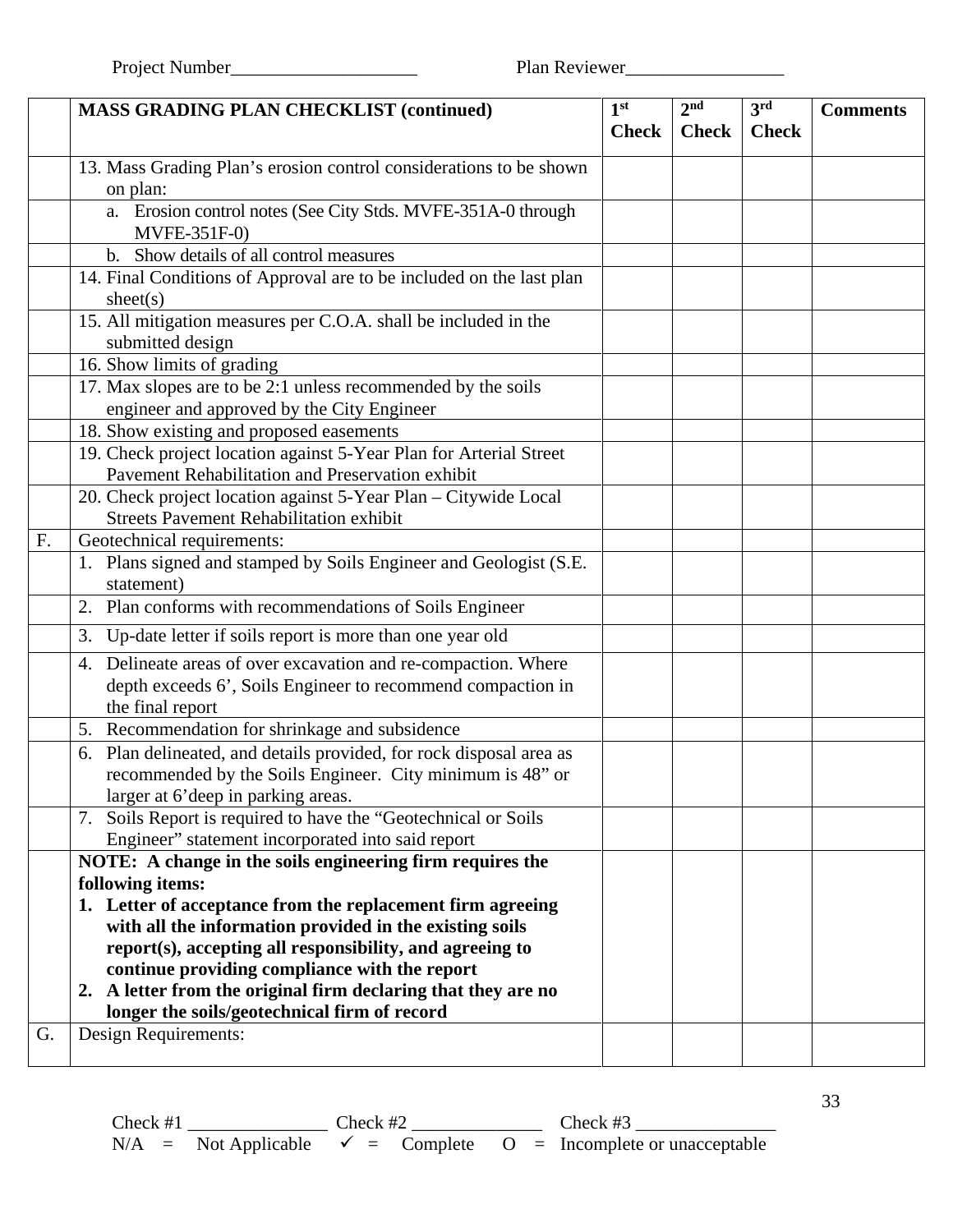| <b>MASS GRADING PLAN CHECKLIST (continued)</b>                                                                                                                                                                                                                                                                                                                                   | 1st<br><b>Check</b> | 2 <sub>nd</sub><br><b>Check</b> | 3 <sup>rd</sup><br><b>Check</b> | <b>Comments</b> |
|----------------------------------------------------------------------------------------------------------------------------------------------------------------------------------------------------------------------------------------------------------------------------------------------------------------------------------------------------------------------------------|---------------------|---------------------------------|---------------------------------|-----------------|
| Drainage is conducted to a street, natural watercourse, retention<br>basin, or other approved location                                                                                                                                                                                                                                                                           |                     |                                 |                                 |                 |
| 2. A notarized letter of permission/acceptance from adjacent<br>property owner(s) is required for slope encroachment acceptance<br>of non-historic natural drainage or other off-site grading or<br>work. Include legal description and Assessor's Parcel Numbers.<br>Calculation shall be submitted for all structural fills and shown<br>(high-lighted) on the grading permit. |                     |                                 |                                 |                 |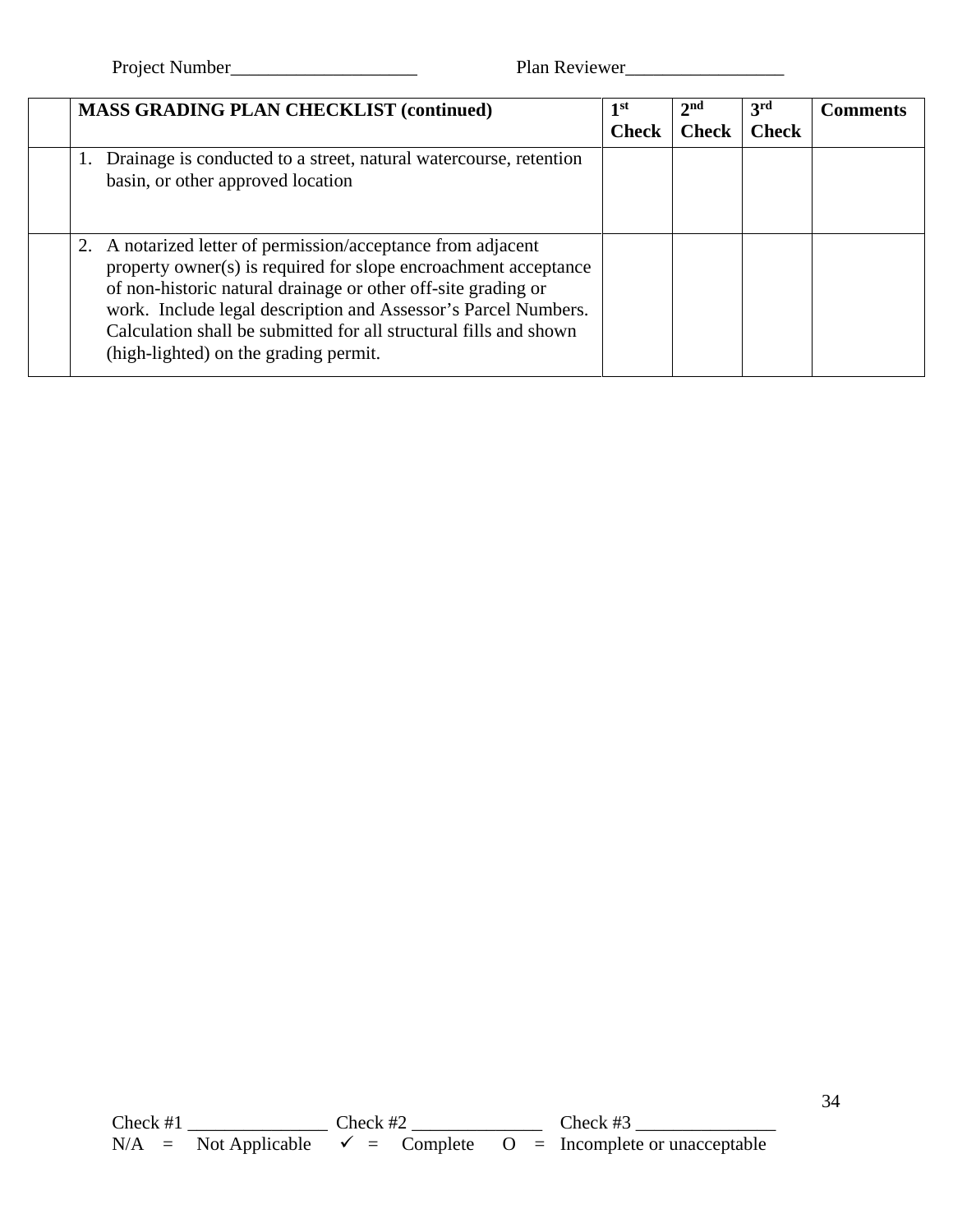|           | ROUGH GRADING PLAN CHECKLIST                                                                                                                                                                                     | 1 <sup>st</sup><br><b>Check</b> | 2 <sub>nd</sub><br><b>Check</b> | 3rd<br><b>Check</b> | <b>Comments</b> |
|-----------|------------------------------------------------------------------------------------------------------------------------------------------------------------------------------------------------------------------|---------------------------------|---------------------------------|---------------------|-----------------|
| A.        | Title block per City Std. MVSI-168A-0                                                                                                                                                                            |                                 |                                 |                     |                 |
|           | 1. WDID number has been issued and attached to the plans prior to<br>permits, submit copy of NPDES permit, and apply WQMP ID<br>number from the City (as applicable)                                             |                                 |                                 |                     |                 |
|           | North arrow, properly oriented, vicinity map, index map (scaled)<br>2.                                                                                                                                           |                                 |                                 |                     |                 |
|           | 3. 4" bar scale, $1"=40'$ or larger for large project and $1"=20'$ for<br>smaller project, unless otherwise prior approved (no odd number<br>scales)                                                             |                                 |                                 |                     |                 |
|           | Standard Grading Notes shall be shown on the cover sheet.<br>4.<br>Refer to the current City Std. MVSI-166D-0.                                                                                                   |                                 |                                 |                     |                 |
|           | Utility company contacts and telephone numbers<br>5.                                                                                                                                                             |                                 |                                 |                     |                 |
|           | Public agency contacts and telephone numbers<br>6.                                                                                                                                                               |                                 |                                 |                     |                 |
|           | Reference adjacent record maps<br>7.                                                                                                                                                                             |                                 |                                 |                     |                 |
|           | 8. Map exterior boundary and lot boundaries, or single lot exterior<br>boundary. Provide complete boundary information, lot numbers,<br>easements, and lot line annotations. Phase boundaries, if<br>applicable. |                                 |                                 |                     |                 |
|           | 9. Lot configurations                                                                                                                                                                                            |                                 |                                 |                     |                 |
|           | 10. City limit and/or county limit lines, if adjacent to tract or parcel                                                                                                                                         |                                 |                                 |                     |                 |
|           | 11. Dimension street and right-of-way widths, existing and proposed                                                                                                                                              |                                 |                                 |                     |                 |
|           | 12. FEMA flood zone designation and flooding boundary                                                                                                                                                            |                                 |                                 |                     |                 |
|           | 13. Cubic yards of cut, fill, import, export, and remedial earthwork                                                                                                                                             |                                 |                                 |                     |                 |
| <b>B.</b> | Non-interference (will serve) letters from public utility companies<br>received:                                                                                                                                 |                                 |                                 |                     |                 |
|           | Cable company(ies)<br>g.                                                                                                                                                                                         |                                 |                                 |                     |                 |
|           | Gas Company<br>h.                                                                                                                                                                                                |                                 |                                 |                     |                 |
|           | Eastern Municipal Water District/BSMWD/ECSD<br>i.                                                                                                                                                                |                                 |                                 |                     |                 |
|           | <b>MVU</b><br>1.                                                                                                                                                                                                 |                                 |                                 |                     |                 |
|           | Southern California Edison<br>k.                                                                                                                                                                                 |                                 |                                 |                     |                 |
|           | Verizon<br>1.                                                                                                                                                                                                    |                                 |                                 |                     |                 |
| C.        | Details Sheet(s)                                                                                                                                                                                                 |                                 |                                 |                     |                 |
|           | Rough graded street/drive isle sections and other details<br>1.                                                                                                                                                  |                                 |                                 |                     |                 |
|           | Typical grading details<br>2.                                                                                                                                                                                    |                                 |                                 |                     |                 |
|           | Show retaining wall sections - do not show rebar. Note: "Walls<br>3.<br>constructed under separate permit." Submit wall designs to<br>Building & Safety.                                                         |                                 |                                 |                     |                 |
|           | Purposed sub-drainage structures, surface protection, etc., shall<br>4.<br>be shown on the plans                                                                                                                 |                                 |                                 |                     |                 |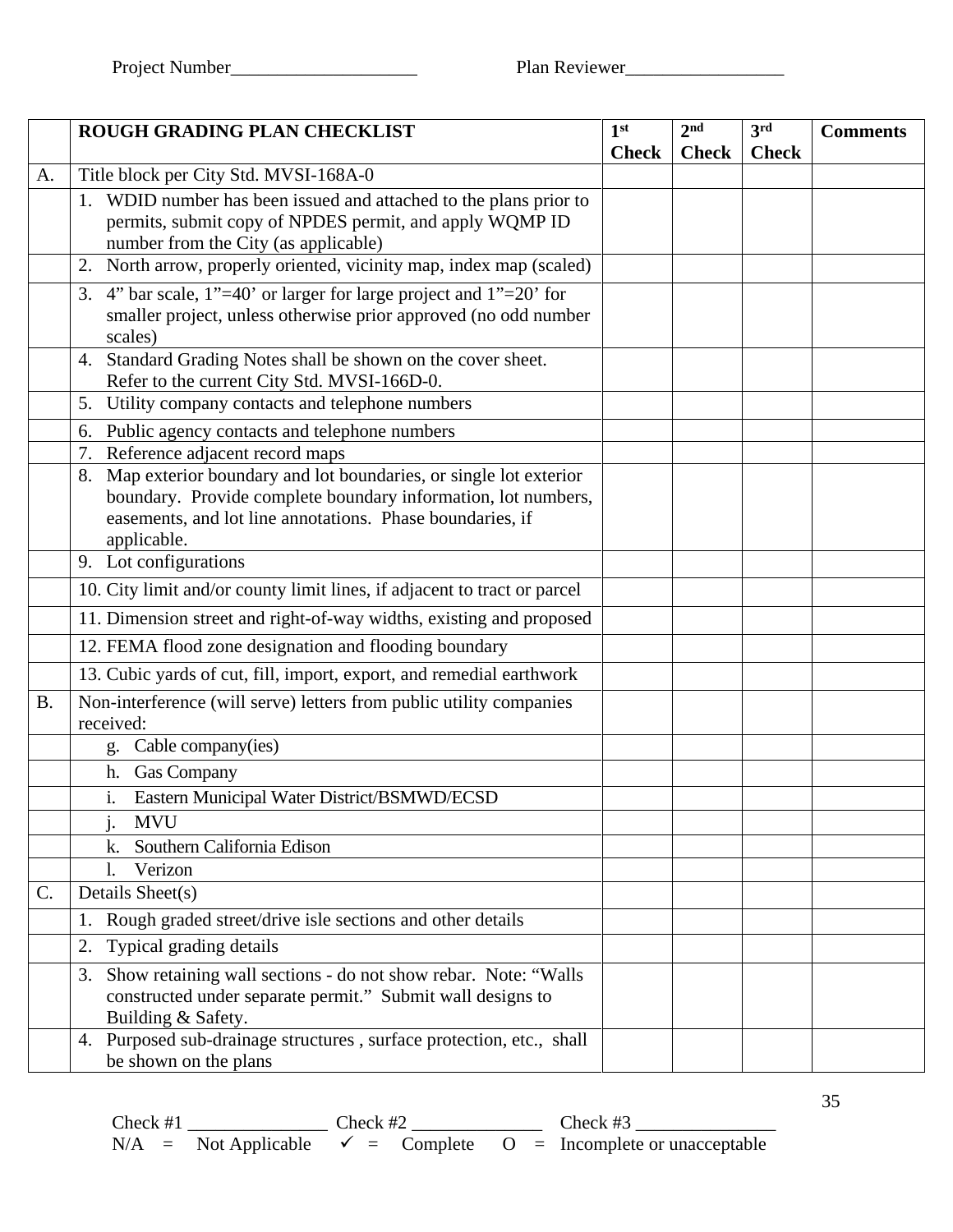|    | ROUGH GRADING PLAN CHECKLIST (continued)                                                                                                                                                                                                                                                                                                                                                                                                                                                                                                                                                                                                                                                                                                                                                                                                                                                                                 | 1 <sup>st</sup><br><b>Check</b> | 2 <sub>nd</sub><br><b>Check</b> | 3rd<br><b>Check</b> | <b>Comments</b> |
|----|--------------------------------------------------------------------------------------------------------------------------------------------------------------------------------------------------------------------------------------------------------------------------------------------------------------------------------------------------------------------------------------------------------------------------------------------------------------------------------------------------------------------------------------------------------------------------------------------------------------------------------------------------------------------------------------------------------------------------------------------------------------------------------------------------------------------------------------------------------------------------------------------------------------------------|---------------------------------|---------------------------------|---------------------|-----------------|
|    | 5. Details of any on-site drainage structures, surface protection,<br>etc., shall be shown on the plans                                                                                                                                                                                                                                                                                                                                                                                                                                                                                                                                                                                                                                                                                                                                                                                                                  |                                 |                                 |                     |                 |
|    | 6. Details all structures not standard of Moreno Valley, RCFC &                                                                                                                                                                                                                                                                                                                                                                                                                                                                                                                                                                                                                                                                                                                                                                                                                                                          |                                 |                                 |                     |                 |
|    | WCD, or Caltrans. For manufactured products, submit                                                                                                                                                                                                                                                                                                                                                                                                                                                                                                                                                                                                                                                                                                                                                                                                                                                                      |                                 |                                 |                     |                 |
|    | specification literature.                                                                                                                                                                                                                                                                                                                                                                                                                                                                                                                                                                                                                                                                                                                                                                                                                                                                                                |                                 |                                 |                     |                 |
|    | Include all construction notes and quantities on sheet 1. Show<br>7.                                                                                                                                                                                                                                                                                                                                                                                                                                                                                                                                                                                                                                                                                                                                                                                                                                                     |                                 |                                 |                     |                 |
|    | applicable "Notes" on each sheet where callout is used.                                                                                                                                                                                                                                                                                                                                                                                                                                                                                                                                                                                                                                                                                                                                                                                                                                                                  |                                 |                                 |                     |                 |
|    | Show all earthwork quantities, including cut, fill, remedial,<br>8.                                                                                                                                                                                                                                                                                                                                                                                                                                                                                                                                                                                                                                                                                                                                                                                                                                                      |                                 |                                 |                     |                 |
|    | import, and export                                                                                                                                                                                                                                                                                                                                                                                                                                                                                                                                                                                                                                                                                                                                                                                                                                                                                                       |                                 |                                 |                     |                 |
|    | 9. Typical Street sections showing rough cut.                                                                                                                                                                                                                                                                                                                                                                                                                                                                                                                                                                                                                                                                                                                                                                                                                                                                            |                                 |                                 |                     |                 |
|    | 10. Typical lot grading detail with side and rear sections - should                                                                                                                                                                                                                                                                                                                                                                                                                                                                                                                                                                                                                                                                                                                                                                                                                                                      |                                 |                                 |                     |                 |
|    | conform with City Std. MVSI-160B-0)                                                                                                                                                                                                                                                                                                                                                                                                                                                                                                                                                                                                                                                                                                                                                                                                                                                                                      |                                 |                                 |                     |                 |
| D. | Plan Sheets                                                                                                                                                                                                                                                                                                                                                                                                                                                                                                                                                                                                                                                                                                                                                                                                                                                                                                              |                                 |                                 |                     |                 |
|    | 1. WDID number has been issued and attached to the plans prior to                                                                                                                                                                                                                                                                                                                                                                                                                                                                                                                                                                                                                                                                                                                                                                                                                                                        |                                 |                                 |                     |                 |
|    | permits, submit copy of NPDES permit, and apply WQMP ID                                                                                                                                                                                                                                                                                                                                                                                                                                                                                                                                                                                                                                                                                                                                                                                                                                                                  |                                 |                                 |                     |                 |
|    | number from the City (As applicable)                                                                                                                                                                                                                                                                                                                                                                                                                                                                                                                                                                                                                                                                                                                                                                                                                                                                                     |                                 |                                 |                     |                 |
|    | Existing contours shall be shown in screened and dashed line<br>2.                                                                                                                                                                                                                                                                                                                                                                                                                                                                                                                                                                                                                                                                                                                                                                                                                                                       |                                 |                                 |                     |                 |
|    | types at the following intervals:                                                                                                                                                                                                                                                                                                                                                                                                                                                                                                                                                                                                                                                                                                                                                                                                                                                                                        |                                 |                                 |                     |                 |
|    | Show existing contours a minimum of 50' beyond all property<br>a.                                                                                                                                                                                                                                                                                                                                                                                                                                                                                                                                                                                                                                                                                                                                                                                                                                                        |                                 |                                 |                     |                 |
|    | lines or as needed for daylight or to show the connection to                                                                                                                                                                                                                                                                                                                                                                                                                                                                                                                                                                                                                                                                                                                                                                                                                                                             |                                 |                                 |                     |                 |
|    | adjacent property supporting the design.                                                                                                                                                                                                                                                                                                                                                                                                                                                                                                                                                                                                                                                                                                                                                                                                                                                                                 |                                 |                                 |                     |                 |
|    | b. 2' maximum contour interval on flat areas and 10' maximum                                                                                                                                                                                                                                                                                                                                                                                                                                                                                                                                                                                                                                                                                                                                                                                                                                                             |                                 |                                 |                     |                 |
|    | on steep slopes                                                                                                                                                                                                                                                                                                                                                                                                                                                                                                                                                                                                                                                                                                                                                                                                                                                                                                          |                                 |                                 |                     |                 |
|    | Show spot elevations in very flat areas to support the contours<br>C <sub>1</sub>                                                                                                                                                                                                                                                                                                                                                                                                                                                                                                                                                                                                                                                                                                                                                                                                                                        |                                 |                                 |                     |                 |
|    | d. Show existing contour and spot elevations in parenthesis                                                                                                                                                                                                                                                                                                                                                                                                                                                                                                                                                                                                                                                                                                                                                                                                                                                              |                                 |                                 |                     |                 |
|    | 3. Show street centerlines and stationing at 100' intervals                                                                                                                                                                                                                                                                                                                                                                                                                                                                                                                                                                                                                                                                                                                                                                                                                                                              |                                 |                                 |                     |                 |
|    |                                                                                                                                                                                                                                                                                                                                                                                                                                                                                                                                                                                                                                                                                                                                                                                                                                                                                                                          |                                 |                                 |                     |                 |
|    |                                                                                                                                                                                                                                                                                                                                                                                                                                                                                                                                                                                                                                                                                                                                                                                                                                                                                                                          |                                 |                                 |                     |                 |
|    |                                                                                                                                                                                                                                                                                                                                                                                                                                                                                                                                                                                                                                                                                                                                                                                                                                                                                                                          |                                 |                                 |                     |                 |
|    |                                                                                                                                                                                                                                                                                                                                                                                                                                                                                                                                                                                                                                                                                                                                                                                                                                                                                                                          |                                 |                                 |                     |                 |
|    |                                                                                                                                                                                                                                                                                                                                                                                                                                                                                                                                                                                                                                                                                                                                                                                                                                                                                                                          |                                 |                                 |                     |                 |
|    |                                                                                                                                                                                                                                                                                                                                                                                                                                                                                                                                                                                                                                                                                                                                                                                                                                                                                                                          |                                 |                                 |                     |                 |
|    |                                                                                                                                                                                                                                                                                                                                                                                                                                                                                                                                                                                                                                                                                                                                                                                                                                                                                                                          |                                 |                                 |                     |                 |
|    |                                                                                                                                                                                                                                                                                                                                                                                                                                                                                                                                                                                                                                                                                                                                                                                                                                                                                                                          |                                 |                                 |                     |                 |
|    |                                                                                                                                                                                                                                                                                                                                                                                                                                                                                                                                                                                                                                                                                                                                                                                                                                                                                                                          |                                 |                                 |                     |                 |
|    |                                                                                                                                                                                                                                                                                                                                                                                                                                                                                                                                                                                                                                                                                                                                                                                                                                                                                                                          |                                 |                                 |                     |                 |
|    |                                                                                                                                                                                                                                                                                                                                                                                                                                                                                                                                                                                                                                                                                                                                                                                                                                                                                                                          |                                 |                                 |                     |                 |
|    |                                                                                                                                                                                                                                                                                                                                                                                                                                                                                                                                                                                                                                                                                                                                                                                                                                                                                                                          |                                 |                                 |                     |                 |
|    |                                                                                                                                                                                                                                                                                                                                                                                                                                                                                                                                                                                                                                                                                                                                                                                                                                                                                                                          |                                 |                                 |                     |                 |
|    |                                                                                                                                                                                                                                                                                                                                                                                                                                                                                                                                                                                                                                                                                                                                                                                                                                                                                                                          |                                 |                                 |                     |                 |
|    |                                                                                                                                                                                                                                                                                                                                                                                                                                                                                                                                                                                                                                                                                                                                                                                                                                                                                                                          |                                 |                                 |                     |                 |
|    | (minimum) and station tic marks at 50'. Show intersection<br>stationing, BC, EC, PCC, TC's elevations.<br>Show underground drainage facility. Detail connection if<br>necessary to make clear the construction. Show installations of<br>French drain system per soils report along canyons/gorges, and<br>fills. Include at least, FL, HP & outlets.<br>5. No drainage over retaining walls. Use concrete "V"-ditch, down<br>drains or other approved drainage design.<br>6. Proposed wall show elevations for the top of wall (TW), top of<br>footing (TF) and ground. If other than 12" above the top of<br>footing, show details. Cross sections shown. Include "per<br>separate permit" note. Make sure wall and footing are outside<br>right of way.<br>7. Locations of all existing and proposed structures, buried tank(s),<br>well(s), or any other infrastructures, are to be shown with<br>disposition notes. |                                 |                                 |                     |                 |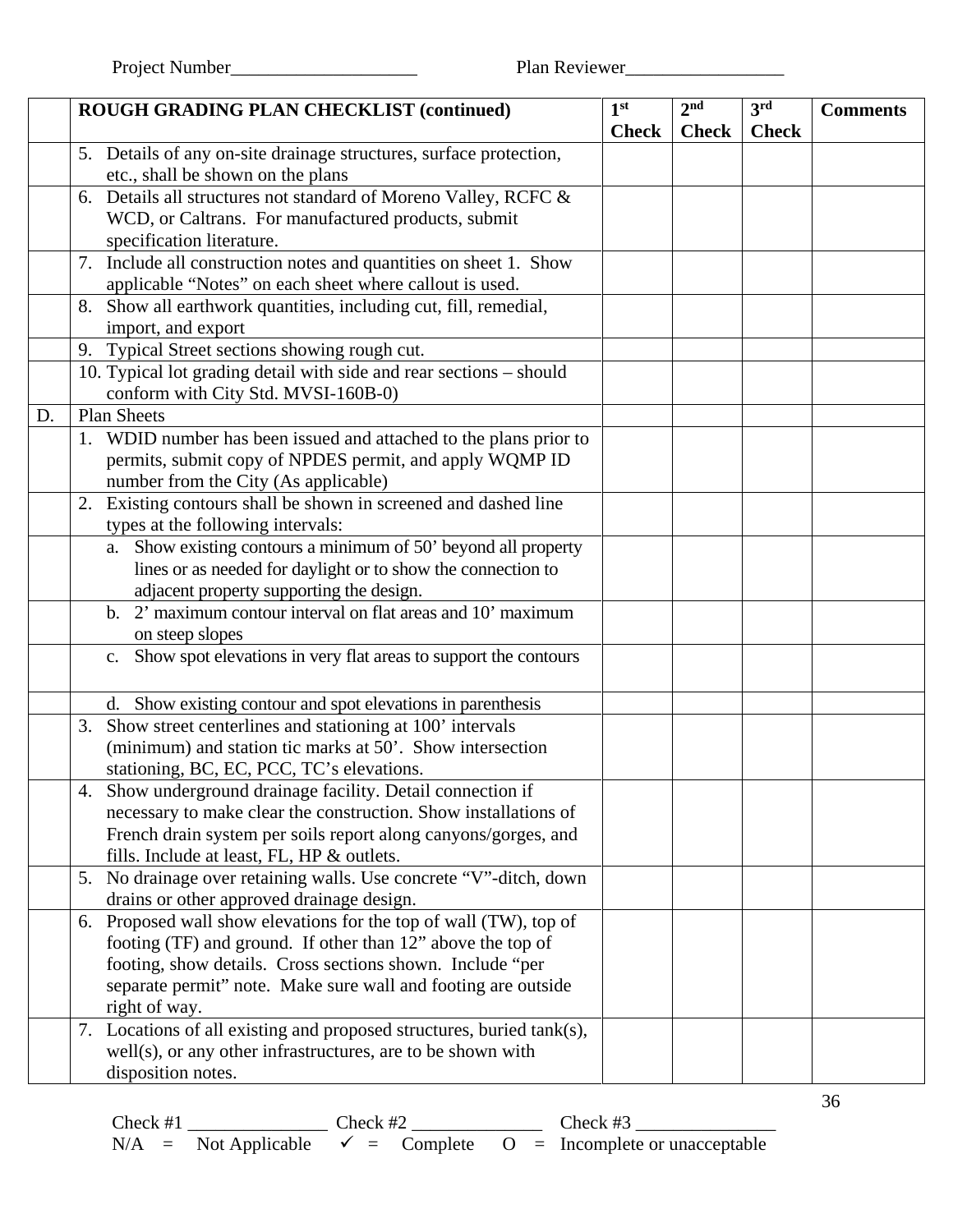| ROUGH GRADING PLAN CHECKLIST (continued)                                                                                                                                                      | 1 <sup>st</sup><br><b>Check</b> | 2 <sup>nd</sup><br><b>Check</b> | 3rd<br><b>Check</b> | <b>Comments</b> |
|-----------------------------------------------------------------------------------------------------------------------------------------------------------------------------------------------|---------------------------------|---------------------------------|---------------------|-----------------|
| 8. Sufficient control and data to stake improvements has been<br>provided                                                                                                                     |                                 |                                 |                     |                 |
| 9. Pad elevations and grading concepts are in accordance with the<br>approved tentative map/site development plan and Conditions of<br>Approval. No pad elevation deviations from approved TM |                                 |                                 |                     |                 |
| greater than 1' maximum.                                                                                                                                                                      |                                 |                                 |                     |                 |
| 10. "Wall construction by Separate Permit" has been placed on this<br>plan (if applicable)                                                                                                    |                                 |                                 |                     |                 |
| 11. Pad elevations shown at pad corner (front & rear) and at HP and<br>GB along any drainage swales (H.P. to L.P.). Min. slope $= 1\%$ .                                                      |                                 |                                 |                     |                 |
| 12. For adjacent properties, slopes placed on downhill (lower<br>elevation) property                                                                                                          |                                 |                                 |                     |                 |
| 13. Percentage of grades and flow line arrows shown in street (min.<br>and max. per City Std. MVSI-160A-0)                                                                                    |                                 |                                 |                     |                 |
| 14. Show pad elevations                                                                                                                                                                       |                                 |                                 |                     |                 |
| 15. Representative sections along all project boundaries                                                                                                                                      |                                 |                                 |                     |                 |
| 16. Slope set-backs per current City Code (8.21.100 Setbacks)                                                                                                                                 |                                 |                                 |                     |                 |
| 17. Clearly label degree of slope with slope symbols. 2:1 max slope,<br>unless prior City and soils report approves otherwise                                                                 |                                 |                                 |                     |                 |
| 18. Written permission from adjacent property owner for grading<br>outside PL, cross-lot drainage, etc.                                                                                       |                                 |                                 |                     |                 |
| 19. Existing easements shown with written permission from holder                                                                                                                              |                                 |                                 |                     |                 |
| 20. Show limits of grading, daylight lines, cut/fill transition lines,<br>proposed contours match existing                                                                                    |                                 |                                 |                     |                 |
| 21. Offsite flows affecting tract addressed                                                                                                                                                   |                                 |                                 |                     |                 |
| 22. Provide min. 6' wide terrace at max. 30' vertical                                                                                                                                         |                                 |                                 |                     |                 |
| 23. No sheet flow allowed over slopes except in approved drainage<br>device                                                                                                                   |                                 |                                 |                     |                 |
| 24. Interception drain at top of slope where drainage path to slope<br>exceeds 40'                                                                                                            |                                 |                                 |                     |                 |
| 25. Velocity reducers provided where drains discharge onto natural<br>ground (if rip rap, specify class, thickness, size, etc.)                                                               |                                 |                                 |                     |                 |
| 26. Details for all drainage facilities not provided in improvement<br>plans                                                                                                                  |                                 |                                 |                     |                 |
| 27. No cross lot drainage except within private easements and<br>approval by the City Engineer                                                                                                |                                 |                                 |                     |                 |
| 28. Show flood plain if within project boundary                                                                                                                                               |                                 |                                 |                     |                 |
| 29. Include erosion and sediment control plan - see City Std. MVFE-<br>351A-0                                                                                                                 |                                 |                                 |                     |                 |
| 30. Setback dimensions per current City Code (8.21.100 Setbacks)                                                                                                                              |                                 |                                 |                     |                 |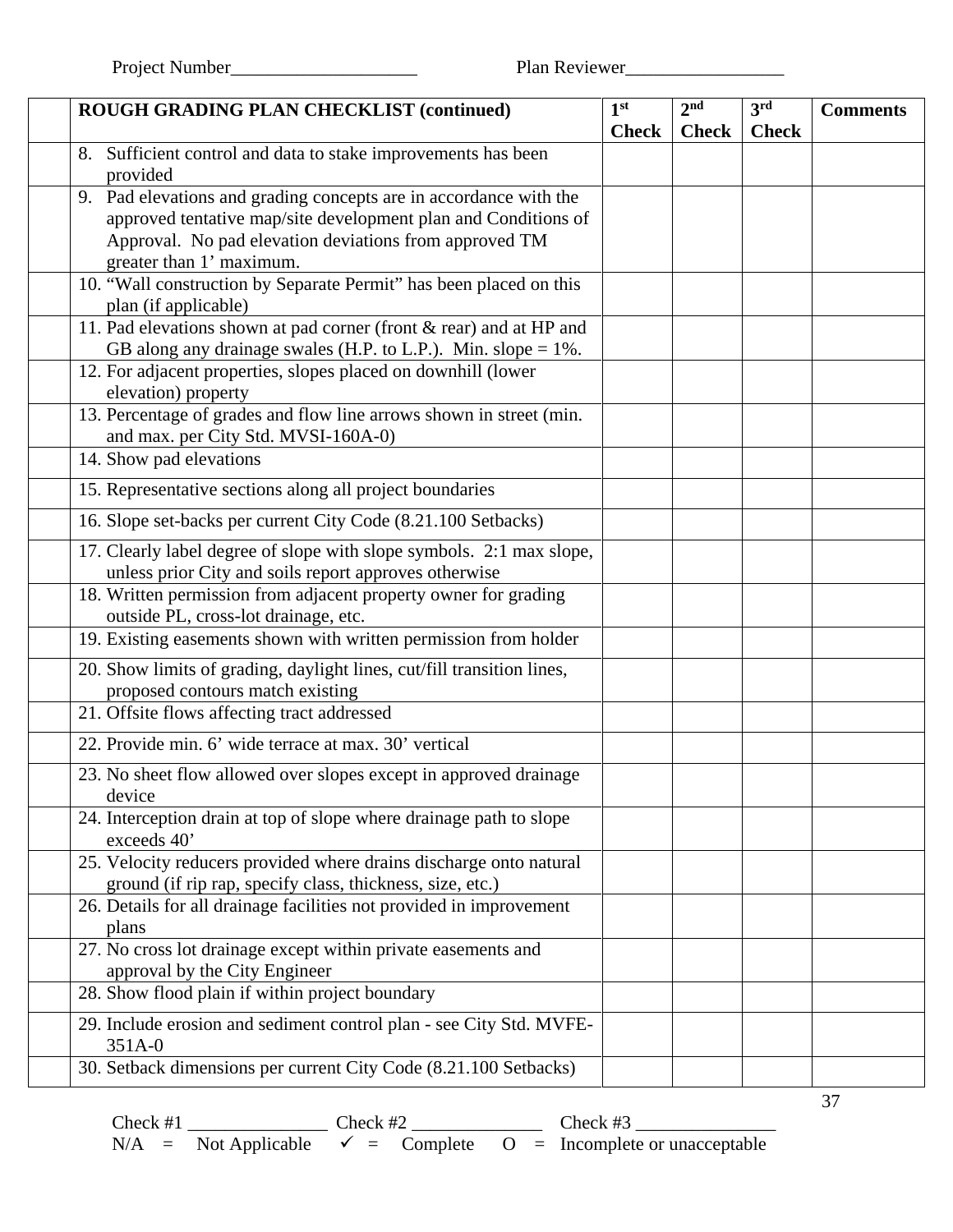| ROUGH GRADING PLAN CHECKLIST (continued)                           | 1 <sup>st</sup> | 2 <sup>nd</sup> | 3 <sup>rd</sup> | <b>Comments</b> |
|--------------------------------------------------------------------|-----------------|-----------------|-----------------|-----------------|
|                                                                    | <b>Check</b>    | <b>Check</b>    | Check           |                 |
| 31. Approval of Storm Water Prevention Plan from the Water         |                 |                 |                 |                 |
| Quality Control Board prior to issuance of a grading permit.       |                 |                 |                 |                 |
| The Storm Water Prevention Plan shall be submitted                 |                 |                 |                 |                 |
| concurrently to the City and to the Water Quality Control Board.   |                 |                 |                 |                 |
| 32. Property line retaining walls must be approved by the Planning |                 |                 |                 |                 |
| Division. This includes the height of a garden/retaining wall      |                 |                 |                 |                 |
| combination.                                                       |                 |                 |                 |                 |
| 33. Check project location against 5-Year Plan for Arterial Street |                 |                 |                 |                 |
| Pavement Rehabilitation and Preservation exhibit                   |                 |                 |                 |                 |
| 34. Check project location against 5-Year Plan – Citywide Local    |                 |                 |                 |                 |
| <b>Streets Pavement Rehabilitation exhibit</b>                     |                 |                 |                 |                 |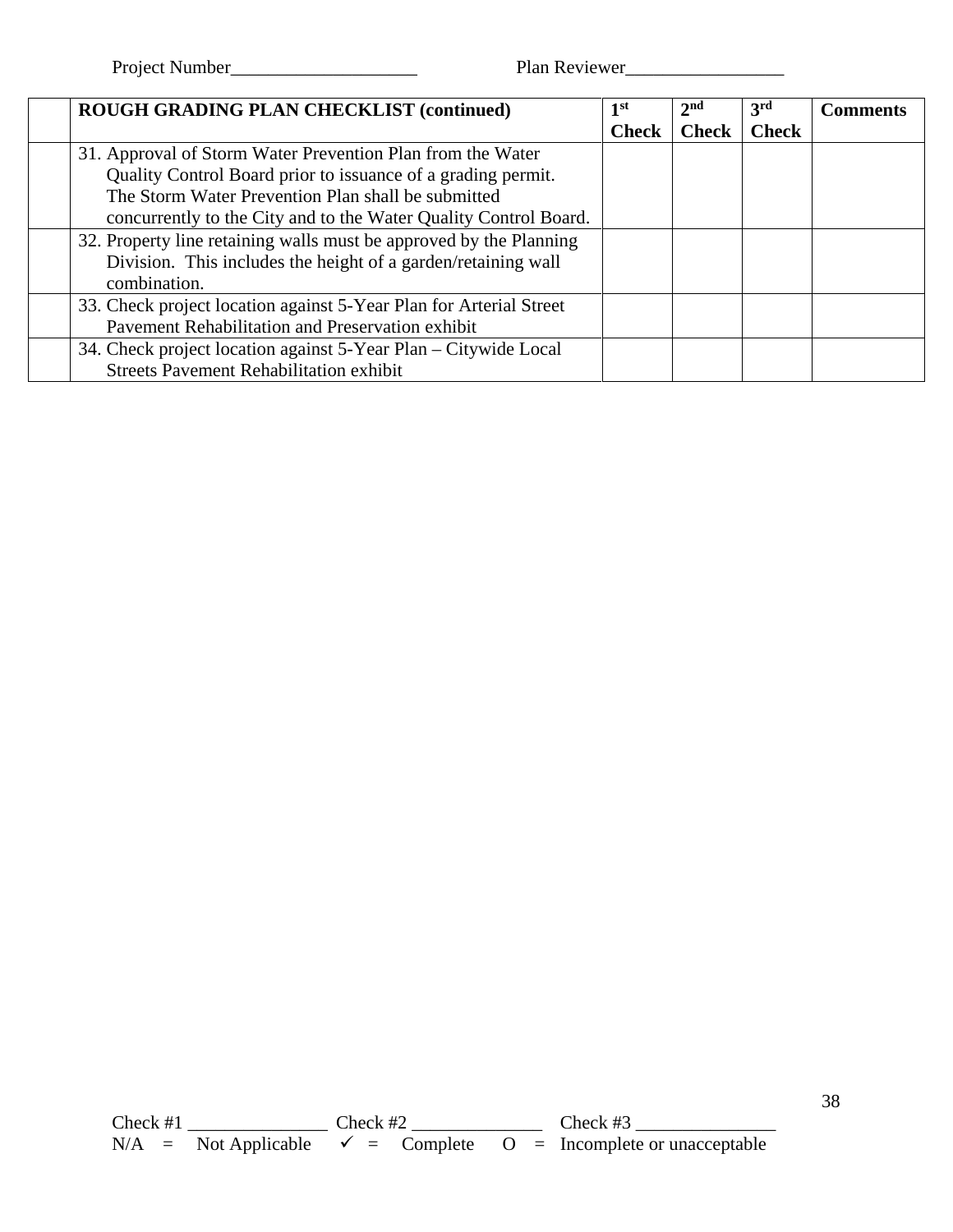|           | PRECISE GRADING PLAN CHECKLIST                                                                                                                                                                                                    | 1st<br><b>Check</b> | 2nd<br><b>Check</b> | 3rd<br><b>Check</b> | <b>Comments</b> |
|-----------|-----------------------------------------------------------------------------------------------------------------------------------------------------------------------------------------------------------------------------------|---------------------|---------------------|---------------------|-----------------|
| A.        | Title Block per City Std. MVSI-168A-0                                                                                                                                                                                             |                     |                     |                     |                 |
| <b>B.</b> | Title sheet meets requirements:                                                                                                                                                                                                   |                     |                     |                     |                 |
|           | 1. North arrow, properly oriented                                                                                                                                                                                                 |                     |                     |                     |                 |
|           | 2.<br>Vicinity map                                                                                                                                                                                                                |                     |                     |                     |                 |
|           | Standard Grading Notes shall be shown on the cover sheet.<br>3.<br>Refer to the current City Std. MVSI-166D-0. Show all<br>earthwork quantities, including cut, fill, remedial, import, and<br>export.                            |                     |                     |                     |                 |
|           | 4. "Declaration of Engineer of Record" on plan                                                                                                                                                                                    |                     |                     |                     |                 |
| C.        | Non-interference (will serve) letters from public utility companies<br>received:                                                                                                                                                  |                     |                     |                     |                 |
|           | a. Cable company(ies)                                                                                                                                                                                                             |                     |                     |                     |                 |
|           | b. Gas Company                                                                                                                                                                                                                    |                     |                     |                     |                 |
|           | c. Eastern Municipal Water District/BSMWD/ECSD                                                                                                                                                                                    |                     |                     |                     |                 |
|           | <b>MVU</b><br>$\rm d$ .                                                                                                                                                                                                           |                     |                     |                     |                 |
|           | Southern California Edison<br>e.                                                                                                                                                                                                  |                     |                     |                     |                 |
|           | f.<br>Verizon                                                                                                                                                                                                                     |                     |                     |                     |                 |
| D.        | Grading plans are to be in conformance with the City's design<br>standards and as identified in the projects preliminary soils report                                                                                             |                     |                     |                     |                 |
| E.        | Plan Sheet:                                                                                                                                                                                                                       |                     |                     |                     |                 |
|           | Stationing and elevations conform with street improvement<br>1.<br>plans                                                                                                                                                          |                     |                     |                     |                 |
|           | Stationing is from left to right or bottom to top. North arrow is<br>2.<br>oriented accordingly (no downward north arrows).                                                                                                       |                     |                     |                     |                 |
|           | 3. Construction notes are shown on the plan and clearly indicate<br>the scope of work to be performed. Construction notes are<br>referenced to the appropriate City Standard Plans.                                               |                     |                     |                     |                 |
|           | 4. Details of non-City of Moreno Valley standard drainage<br>improvements, if any, are shown on the plan                                                                                                                          |                     |                     |                     |                 |
|           | 5. Run-off water is detained and de-silted prior to release onto<br>downstream properties or into the public right of way, or storm<br>drain system. Appropriate detention and de-silting features shall<br>be shown on the plan. |                     |                     |                     |                 |
|           | Section details should be used to clarify areas where proposed<br>6.<br>site joins adjacent properties                                                                                                                            |                     |                     |                     |                 |
|           | Tract boundary is clearly shown and identified on plan<br>7.                                                                                                                                                                      |                     |                     |                     |                 |
|           | The following shall be shown and dimensioned on the plan:<br>8.                                                                                                                                                                   |                     |                     |                     |                 |
|           | Project property lines and right of way lines<br>a.                                                                                                                                                                               |                     |                     |                     |                 |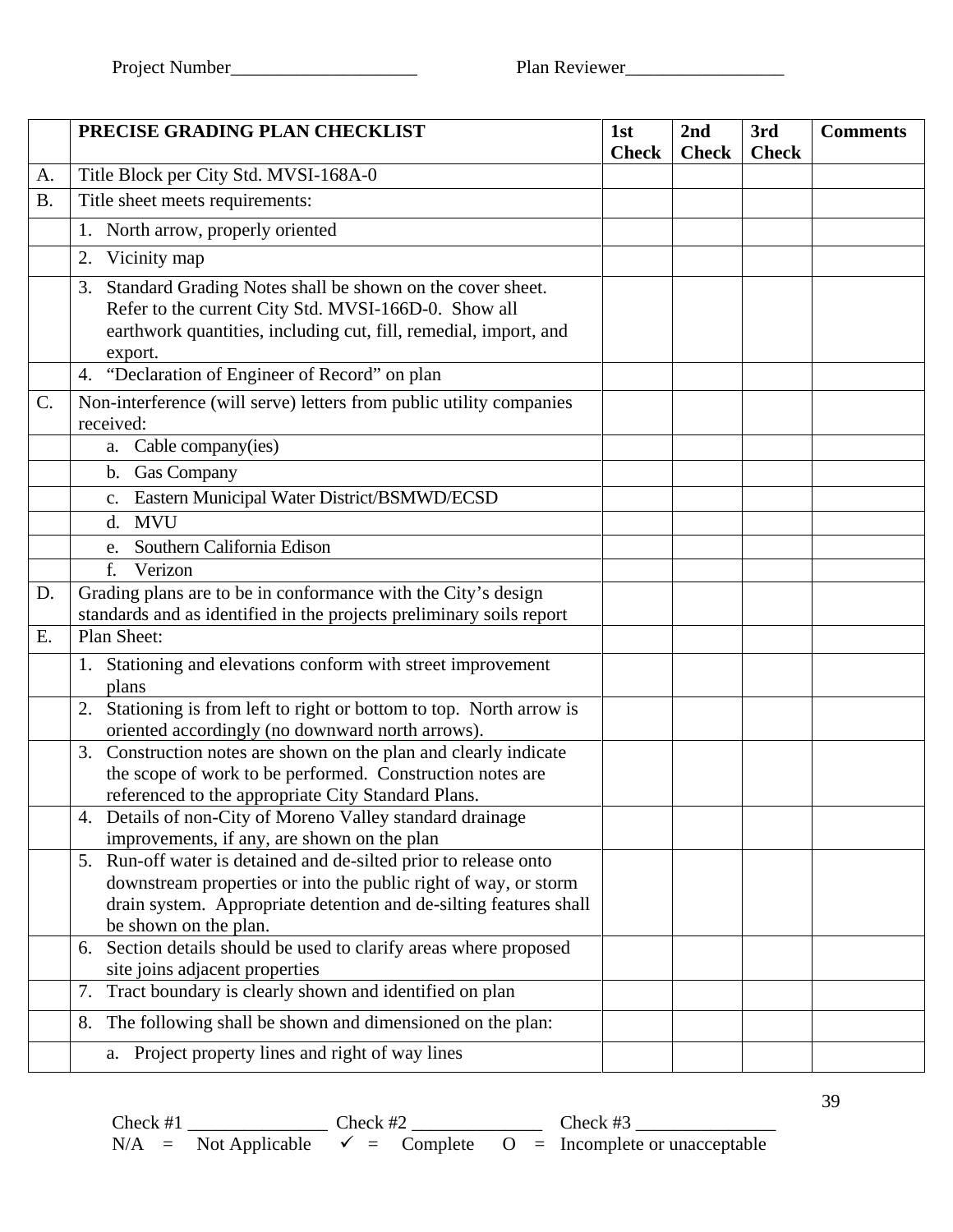| PRECISE GRADING PLAN CHECKLIST (continued)                                                                                                                                                                                                                                   | 1 <sup>st</sup><br><b>Check</b> | 2 <sub>nd</sub><br><b>Check</b> | 3rd<br><b>Check</b> | <b>Comments</b> |
|------------------------------------------------------------------------------------------------------------------------------------------------------------------------------------------------------------------------------------------------------------------------------|---------------------------------|---------------------------------|---------------------|-----------------|
| b. Centerline of adjacent street improvements and distance to<br>nearest intersection                                                                                                                                                                                        |                                 |                                 |                     |                 |
| c. Existing utilities (water $\&$ sewer, or other appropriate<br>utilities) and public improvements                                                                                                                                                                          |                                 |                                 |                     |                 |
| d. Proposed structures, buildings, parking lot pavement, curbs<br>and gutters, drainage facilities, masonry block walls, and<br>retaining walls                                                                                                                              |                                 |                                 |                     |                 |
| e. Proposed public improvements (curb, gutter, sidewalk, and<br>driveway approaches) and street pavement areas                                                                                                                                                               |                                 |                                 |                     |                 |
| Typical X-sections for side and rear yards. X-Section at<br>9.<br>boundary line and adjacent streets. Typical lot detail and typical<br>street sections.                                                                                                                     |                                 |                                 |                     |                 |
| 10. Installation of P.V.C. pipe, A.B.S. pipe, or other similar pipe,<br>which is used to drain water from the site to approved City<br>drainage facility, shall be used to handle nuisance water only<br>(curb drain)                                                        |                                 |                                 |                     |                 |
| 11. Onsite drainage over A.C. pavement shall have a minimum<br>grade of 1%. A minimum 2' wide concrete gutter, 6" thick, is<br>required when concentration of drainage occurs within travel<br>ways.                                                                         |                                 |                                 |                     |                 |
| 12. Open earthen swales shall have a minimum slope of 1%                                                                                                                                                                                                                     |                                 |                                 |                     |                 |
| 13. The proposed grades at the right of way lines shall conform to<br>1/4" per foot (2%) parkway slope from top-of-curbs, including<br>back of driveway approaches.                                                                                                          |                                 |                                 |                     |                 |
| 14. Top-of-curb and flow line elevations at all property line<br>projections, top-of-driveway "X" and drainage devices shall be<br>shown.                                                                                                                                    |                                 |                                 |                     |                 |
| 15. Accurate contours and/or elevations of existing ground and<br>finished grade shall be shown at 50' (maximum) grids. Show<br>contours and/or elevations for adjacent properties within 25'of<br>the property lines.                                                       |                                 |                                 |                     |                 |
| 16. Proposed building with pad elevations and finished floor<br>elevations shall be shown. Show finished floor elevations of<br>existing buildings to remain, finished floor elevations of building<br>on adjacent property within 25' of property lines, shall be<br>shown. |                                 |                                 |                     |                 |
| 17. Flow- line grades and elevations of all drainage swales, gutters,<br>or drainage structures shall be shown                                                                                                                                                               |                                 |                                 |                     |                 |
| 18. Elevations of existing grades shall be shown at each outer lot<br>corner along the tract boundary                                                                                                                                                                        |                                 |                                 |                     |                 |
| 19. Elevations of proposed grades shall be shown at all lot corners                                                                                                                                                                                                          |                                 |                                 |                     |                 |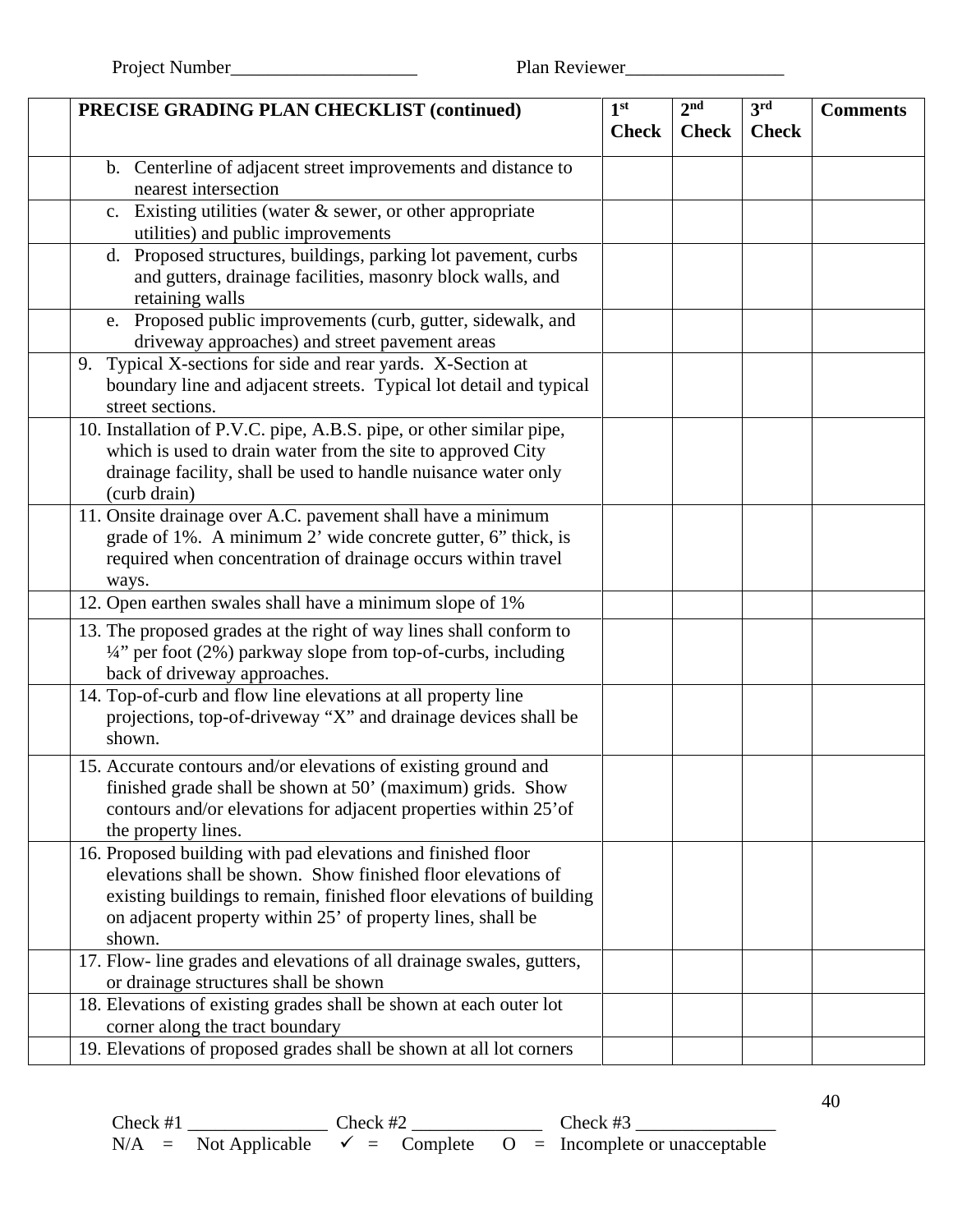| PRECISE GRADING PLAN CHECKLIST (continued)                             | 1st<br><b>Check</b> | 2 <sub>nd</sub><br><b>Check</b> | 3rd<br><b>Check</b> | <b>Comments</b> |
|------------------------------------------------------------------------|---------------------|---------------------------------|---------------------|-----------------|
| 20. Details of drainage structures and masonry block walls shall be    |                     |                                 |                     |                 |
| shown where applicable                                                 |                     |                                 |                     |                 |
| 21. Fills against existing block walls shall not exceed 1 foot and     |                     |                                 |                     |                 |
| shall not block weep holes                                             |                     |                                 |                     |                 |
| 22. Change of grade along project property lines shall not exceed 1    |                     |                                 |                     |                 |
| foot without installation of retaining walls; otherwise, off-site      |                     |                                 |                     |                 |
| grading letters are required from adjoining property owners            |                     |                                 |                     |                 |
| 23. Retaining walls shall be shown. Retaining walls and other non-     |                     |                                 |                     |                 |
| standard walls require calculations and wall details prepared,         |                     |                                 |                     |                 |
| signed, and stamped by Registered Civil Engineer - to be               |                     |                                 |                     |                 |
| submitted to the Building & Safety Division. A note shall be           |                     |                                 |                     |                 |
| placed on the plans "Separate Permit Required."                        |                     |                                 |                     |                 |
| 24. Cut slopes shall be no greater than 2:1 vertical, unless otherwise |                     |                                 |                     |                 |
| recommended by the geotechnical engineer and approved by the           |                     |                                 |                     |                 |
| City Engineer. Clearly label degree of all slopes and slope<br>symbol. |                     |                                 |                     |                 |
| 25. All on-site drainage shall be conveyed toward the street or an     |                     |                                 |                     |                 |
| approved drainage facility. For SFR, drainage may be directed          |                     |                                 |                     |                 |
| over a driveway approach per City Standard Plans. For                  |                     |                                 |                     |                 |
| commercial, industrial, and multi-family residential                   |                     |                                 |                     |                 |
| developments, nuisance water will not be allowed to drain over         |                     |                                 |                     |                 |
| the driveway approach or sidewalk, and a parkway drain or              |                     |                                 |                     |                 |
| similar structure shall be installed to convey nuisance water to       |                     |                                 |                     |                 |
| the street per City Standard Plans.                                    |                     |                                 |                     |                 |
| 26. Concrete curbs are required between planters and/or landscaped     |                     |                                 |                     |                 |
| and paved areas and shall be shown on the plan with appropriate        |                     |                                 |                     |                 |
| details. Slots may be provided to run nuisance flows through           |                     |                                 |                     |                 |
| landscape areas.                                                       |                     |                                 |                     |                 |
| 27. Plan shall agree with all other plans submitted to the Planning,   |                     |                                 |                     |                 |
| Building, Fire, and Land Development Divisions, as to locations        |                     |                                 |                     |                 |
| of buildings, planters, parking areas and fire services                |                     |                                 |                     |                 |
| 28. Plan shall agree with the approved tentative map                   |                     |                                 |                     |                 |
| 29. The lot shall drain to the street at 1%                            |                     |                                 |                     |                 |
| 30. The side swales between houses shall be a minimum of 1%            |                     |                                 |                     |                 |
| 31. Flow-line of swales for the rear yard of residences shall be a     |                     |                                 |                     |                 |
| minimum of 10' from the house with a minimum slope of 2%               |                     |                                 |                     |                 |
| away from pad elevation to the high point of the swale                 |                     |                                 |                     |                 |
| 32. Proposed T.C. elevation shall be shown at the B.C. and E.C         |                     |                                 |                     |                 |
| 33. Pavement structural section for on-site areas shall be per City    |                     |                                 |                     |                 |
| Standard Plans and as recommended by the soils engineer.               |                     |                                 |                     |                 |
| (Section 8.21.140, Moreno Valley Municipal Code)                       |                     |                                 |                     |                 |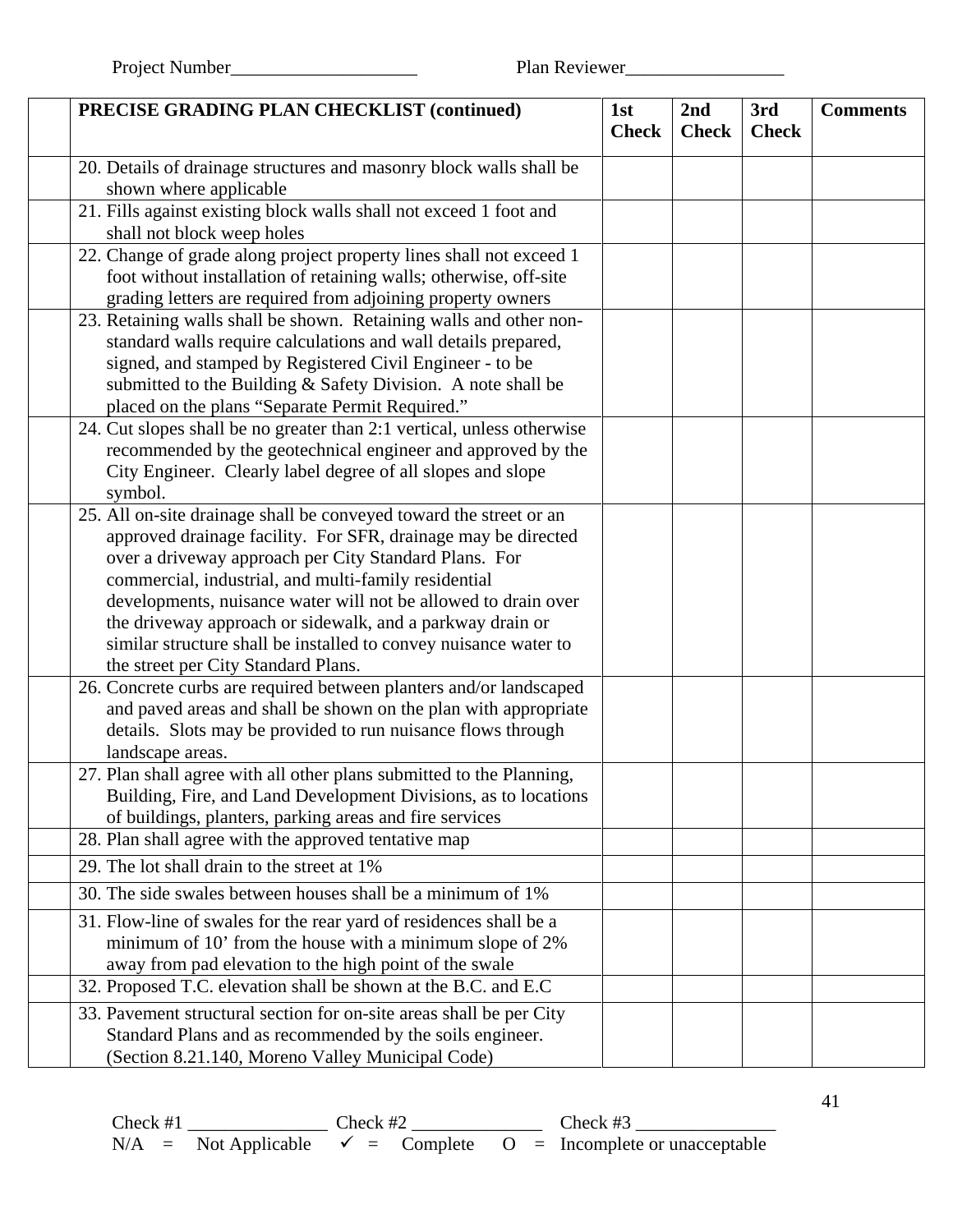| PRECISE GRADING PLAN CHECKLIST (continued)                                                                                                                                                                                                                                                                                                                                                                                                                                                                                                            | 1st<br><b>Check</b> | 2 <sub>nd</sub><br><b>Check</b> | 3rd<br><b>Check</b> | <b>Comments</b> |
|-------------------------------------------------------------------------------------------------------------------------------------------------------------------------------------------------------------------------------------------------------------------------------------------------------------------------------------------------------------------------------------------------------------------------------------------------------------------------------------------------------------------------------------------------------|---------------------|---------------------------------|---------------------|-----------------|
| 34. All utility service connections shall be underground                                                                                                                                                                                                                                                                                                                                                                                                                                                                                              |                     |                                 |                     |                 |
| 35. Quantity of excavation and fills should be shown. Sheet 1                                                                                                                                                                                                                                                                                                                                                                                                                                                                                         |                     |                                 |                     |                 |
| 36. For commercial, industrial and multi-family, on-site sewer on<br>water plans are to be approved by the Building and Safety<br>Division                                                                                                                                                                                                                                                                                                                                                                                                            |                     |                                 |                     |                 |
| 37. ADA requirements are to be approved by the Building and<br>Safety Division.                                                                                                                                                                                                                                                                                                                                                                                                                                                                       |                     |                                 |                     |                 |
| 38. For commercial, industrial, and multi-family PGP, use notes as<br>follows:                                                                                                                                                                                                                                                                                                                                                                                                                                                                        |                     |                                 |                     |                 |
| Place the following note on title sheet and all on-site utility<br>(sewer/water layout) sheets.                                                                                                                                                                                                                                                                                                                                                                                                                                                       |                     |                                 |                     |                 |
| <b>UTILITY NOTE:</b><br>APPROVAL OF THESE PLANS BY CITY OF MORENO<br>VALLEY LAND DEVELOPMENT DIVISION DOES NOT<br><b>CONSTITUTE FINAL APPROVAL FOR THE</b><br><b>CONSTRUCTION OF WATER AND SEWER UTILITIES</b><br>UNTIL REVIEWED, APPROVED, AND PERMIT<br>ISSUED BY THE BUILDING AND SAFETY DIVISION.<br>A SEPARATE ON-SITE UNDERGROUND FIRE<br><b>SERVICE PLAN FOR CONSTRUCTION SHALL BE</b><br><b>SUBMITTED TO THE FIRE PREVENTION BUREAU</b><br>FOR REVIEW AND APPROVAL.<br>Place the following note on the title sheet and all grading<br>sheets. |                     |                                 |                     |                 |
| <b>ADA NOTE:</b><br>ALL ADA / TITLE 24 REQUIREMENTS AND PATH<br>OF TRAVEL INCLUDING BUT NOT LIMITED TO<br><b>ACCESS SHALL BE REVIEWED AND APPROVED</b><br>BY CITY OF MORENO VALLEY BUILDING AND<br>SAFETY DIVISION. APPROVAL OF THESE PLANS<br>DOES NOT CONSTITUTE FINAL APPROVAL OF<br>THE ACCESS REQUIREMENTS.                                                                                                                                                                                                                                      |                     |                                 |                     |                 |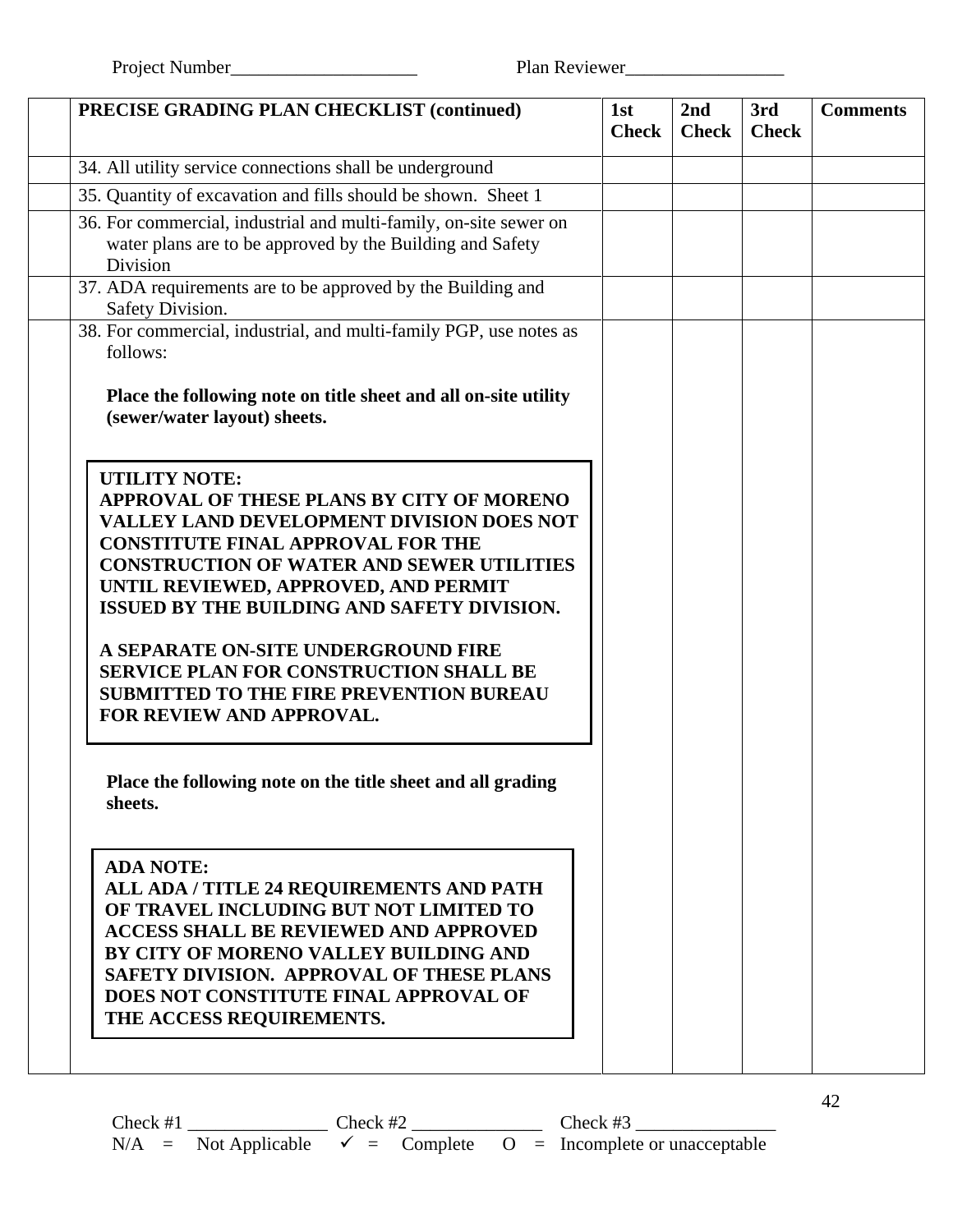|    | PRECISE GRADING PLAN CHECKLIST (continued)                                                                                                                                                                                                                                | 1st<br><b>Check</b> | 2nd<br><b>Check</b> | 3rd<br><b>Check</b> | <b>Comments</b> |
|----|---------------------------------------------------------------------------------------------------------------------------------------------------------------------------------------------------------------------------------------------------------------------------|---------------------|---------------------|---------------------|-----------------|
|    | If a pump system is proposed, place the following note on the<br>applicable grading sheet(s).                                                                                                                                                                             |                     |                     |                     |                 |
|    | NOTE:<br><b>APPROVAL OF THESE PLANS BY CITY OF</b><br>MORENO VALLEY LAND DEVELOPMENT<br>DIVISION DOES NOT CONSTITUTE FINAL<br><b>APPROVAL FOR THE CONSTRUCTION OF PUMP</b><br>AND ELECTRICAL CONNECTIONS UNTIL<br><b>REVIEWED BY THE BUILDING AND SAFETY</b><br>DIVISION. |                     |                     |                     |                 |
|    | 39. Check project location against 5-Year Plan for Arterial Street<br>Pavement Rehabilitation and Preservation exhibit                                                                                                                                                    |                     |                     |                     |                 |
|    | 40. Check project location against 5-Year Plan - Citywide Local<br><b>Streets Pavement Rehabilitation exhibit</b>                                                                                                                                                         |                     |                     |                     |                 |
| F. | Soils report completed as stated in the City's grading ordinance and<br>has 'wet" signature and seal                                                                                                                                                                      |                     |                     |                     |                 |
| G. | Erosion Control Plan, where applicable, shall accompany the precise<br>grading plan                                                                                                                                                                                       |                     |                     |                     |                 |
| H. | Graded areas to be landscaped and maintained by the City shall be<br>3:1 minimum outside the right of way                                                                                                                                                                 |                     |                     |                     |                 |
| Ι. | Approval of Storm Water Prevention Plan from the State Water<br>Resource Control Board prior to issuance of a grading permit                                                                                                                                              |                     |                     |                     |                 |
| J. | Engineer of Record's signature, stamp and date in appropriate block<br>on originals when submitted for approval                                                                                                                                                           |                     |                     |                     |                 |
| Κ. | Notice to Contractor                                                                                                                                                                                                                                                      |                     |                     |                     |                 |
| L. | Final Soils Report with Declaration of Soils/Geotechnical                                                                                                                                                                                                                 |                     |                     |                     |                 |
|    | <b>Engineer and Geologist of Record</b>                                                                                                                                                                                                                                   |                     |                     |                     |                 |
| M. | Compliance with Conditions of Approval (COA)                                                                                                                                                                                                                              |                     |                     |                     |                 |
| N. | Water & sewer plans for industrial, commercial, multi-family, and                                                                                                                                                                                                         |                     |                     |                     |                 |
|    | tract model homes require approval by the B $&$ S Division                                                                                                                                                                                                                |                     |                     |                     |                 |
| O. | 12" step-outs behind curb at all landscaped medians adjacent to                                                                                                                                                                                                           |                     |                     |                     |                 |
| P. | parking stall (parking lots)<br>Provide building set-back dimensions (minimum distance building                                                                                                                                                                           |                     |                     |                     |                 |
|    | to PL)                                                                                                                                                                                                                                                                    |                     |                     |                     |                 |
| Q. | Lot lines shown and dimensioned per map and lot numbers                                                                                                                                                                                                                   |                     |                     |                     |                 |
| R. | <b>Street names</b>                                                                                                                                                                                                                                                       |                     |                     |                     |                 |
| S. | Check for need of deepened footing                                                                                                                                                                                                                                        |                     |                     |                     |                 |
| T. | Cost estimate matches quantities on plan                                                                                                                                                                                                                                  |                     |                     |                     |                 |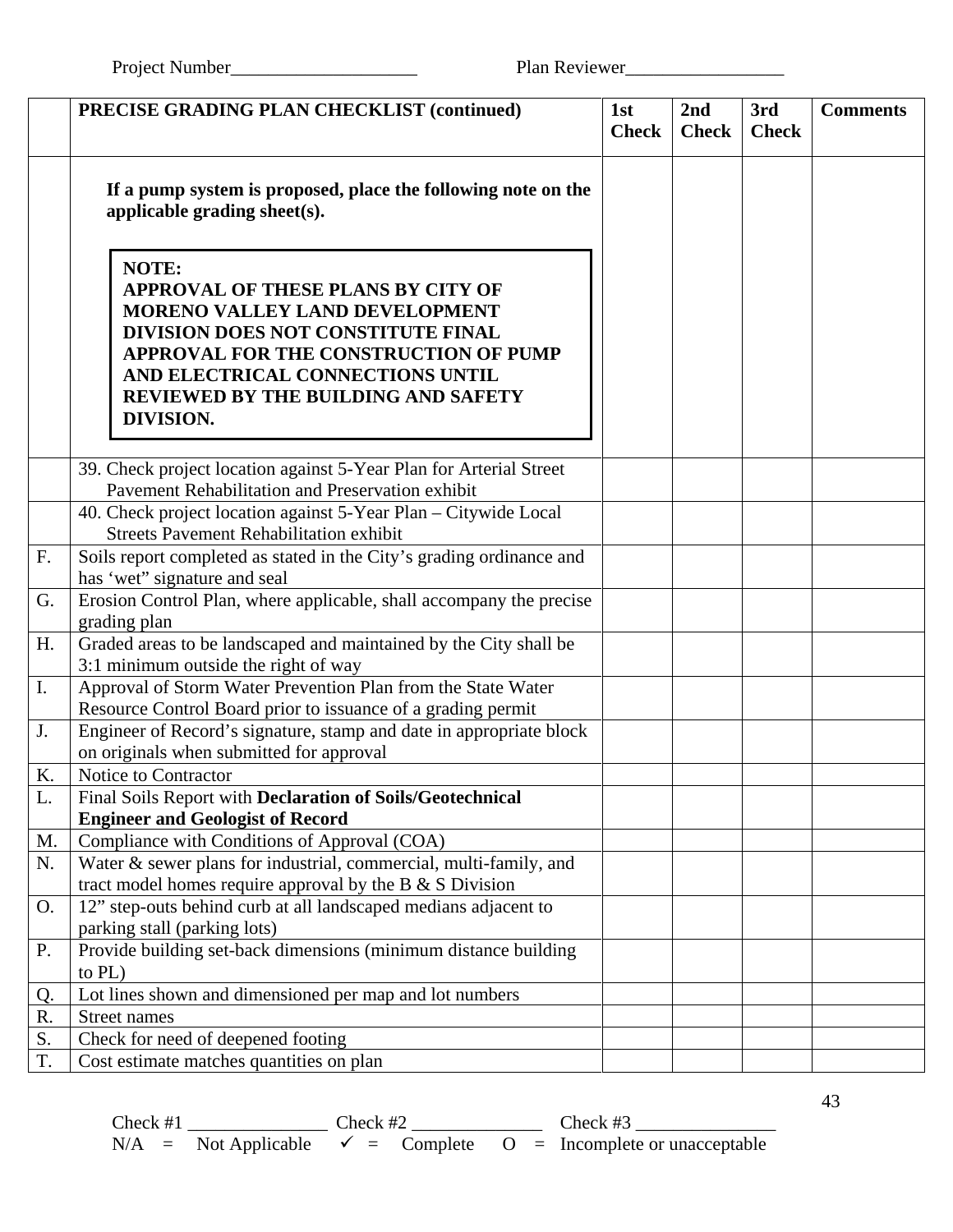|    | TG elevations and inlet elevations for all area drains and pipes |  |  |
|----|------------------------------------------------------------------|--|--|
|    | Check that Source Control/Treatment Control BMP's are per        |  |  |
|    | approved F-WOMP                                                  |  |  |
| W. | Review F-WQMP vs. precise grading plan prior to approval         |  |  |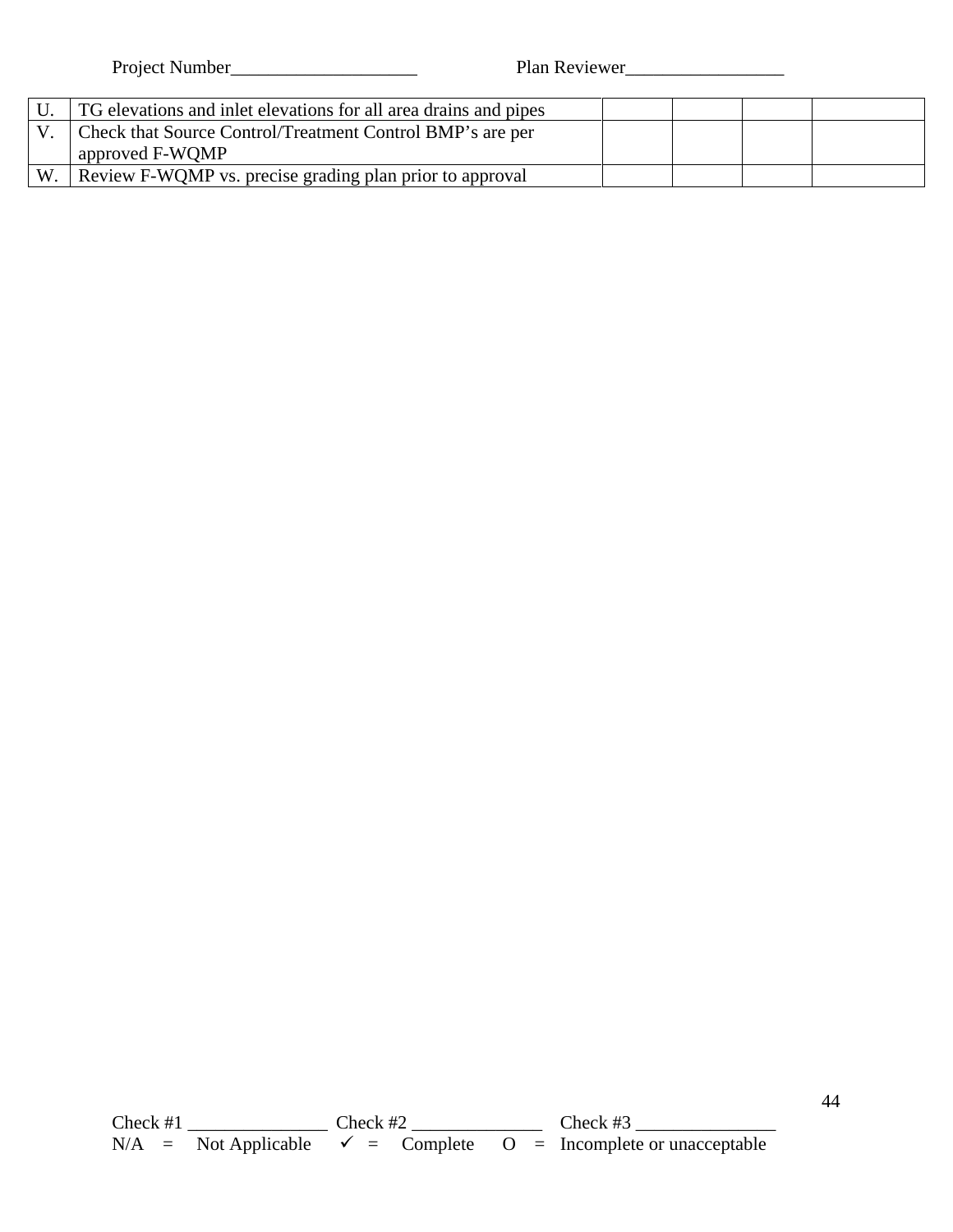|           | DRAINAGE AND HYDROLOGY PLAN CHECKLIST                                                                                                                                                                                                                                                                                                           | 1 <sup>st</sup><br><b>Check</b> | 2 <sub>nd</sub><br><b>Check</b> | 3rd<br><b>Check</b> | <b>Comments</b> |
|-----------|-------------------------------------------------------------------------------------------------------------------------------------------------------------------------------------------------------------------------------------------------------------------------------------------------------------------------------------------------|---------------------------------|---------------------------------|---------------------|-----------------|
| A.        | Drainage Plan Requirements:                                                                                                                                                                                                                                                                                                                     |                                 |                                 |                     |                 |
|           | 1. Criteria utilized for the hydrology and hydraulics shall be as<br>stated in the hydrology and design criteria published by RCFCD.<br>Frequency of design year storm shall be as stated in the<br>hydrology manual. City systems are designed for 100 yr Q's.                                                                                 |                                 |                                 |                     |                 |
|           | 2. The use of underground storm drain systems shall be in<br>accordance with the City's requirements and with RCFCD, if<br>appropriate                                                                                                                                                                                                          |                                 |                                 |                     |                 |
|           | 3. Drainage acceptance agreement, if required                                                                                                                                                                                                                                                                                                   |                                 |                                 |                     |                 |
|           | 4. Improvement plans, hydrology, and hydraulic calculations shall<br>be stamped and signed by the engineer of record                                                                                                                                                                                                                            |                                 |                                 |                     |                 |
|           | 5. Engineer of record signature, stamp and date in appropriate<br>block on originals when submitted for approval (registration<br>number correct and in effect)                                                                                                                                                                                 |                                 |                                 |                     |                 |
| <b>B.</b> | Hydrology Map:                                                                                                                                                                                                                                                                                                                                  |                                 |                                 |                     |                 |
|           | 1. Map exhibits have title, legend, graphic scale, north arrow, P or<br>PA number, EOR information, etc.                                                                                                                                                                                                                                        |                                 |                                 |                     |                 |
|           | 2. The hydrology map and street plans agree as to the grades and<br>configurations of drainage areas                                                                                                                                                                                                                                            |                                 |                                 |                     |                 |
|           | 3. The hydrology map is on topographic map of sufficient scale<br>and quality to allow for readability                                                                                                                                                                                                                                          |                                 |                                 |                     |                 |
|           | 4. All Q's shown (with time of concentration) flowing in the<br>streets. Design year Q's to be designed to 10 yr and 100 yr                                                                                                                                                                                                                     |                                 |                                 |                     |                 |
|           | 5. All street flow confluences shown with their calculations                                                                                                                                                                                                                                                                                    |                                 |                                 |                     |                 |
|           | 6. All Q's approaching, entering and by pass from catch basins<br>shown, and all Q's shown at all points of concentration                                                                                                                                                                                                                       |                                 |                                 |                     |                 |
|           | 7. All Q's entering and leaving the project are shown with their<br>time of concentration and verified with legible contours or other<br>adequate means. If previous studies were used, they must be<br>referenced. Need for comparative analysis for interim and<br>ultimate flow rates for off-site drainage to be determined by the<br>City. |                                 |                                 |                     |                 |
|           | Show storm drains with design year flow rates<br>8.                                                                                                                                                                                                                                                                                             |                                 |                                 |                     |                 |
|           | 9. Drainage areas acreage to be shown                                                                                                                                                                                                                                                                                                           |                                 |                                 |                     |                 |
|           | 10. Map to show existing and proposed contours                                                                                                                                                                                                                                                                                                  |                                 |                                 |                     |                 |
|           | 11. Map to show drainage boundaries                                                                                                                                                                                                                                                                                                             |                                 |                                 |                     |                 |
|           | 12. Scale and north arrow                                                                                                                                                                                                                                                                                                                       |                                 |                                 |                     |                 |
|           | 13. Show all proposed street, storm drain, and grading<br>improvements                                                                                                                                                                                                                                                                          |                                 |                                 |                     |                 |
|           | 14. Flow arrow and drainage paths shown                                                                                                                                                                                                                                                                                                         |                                 |                                 |                     |                 |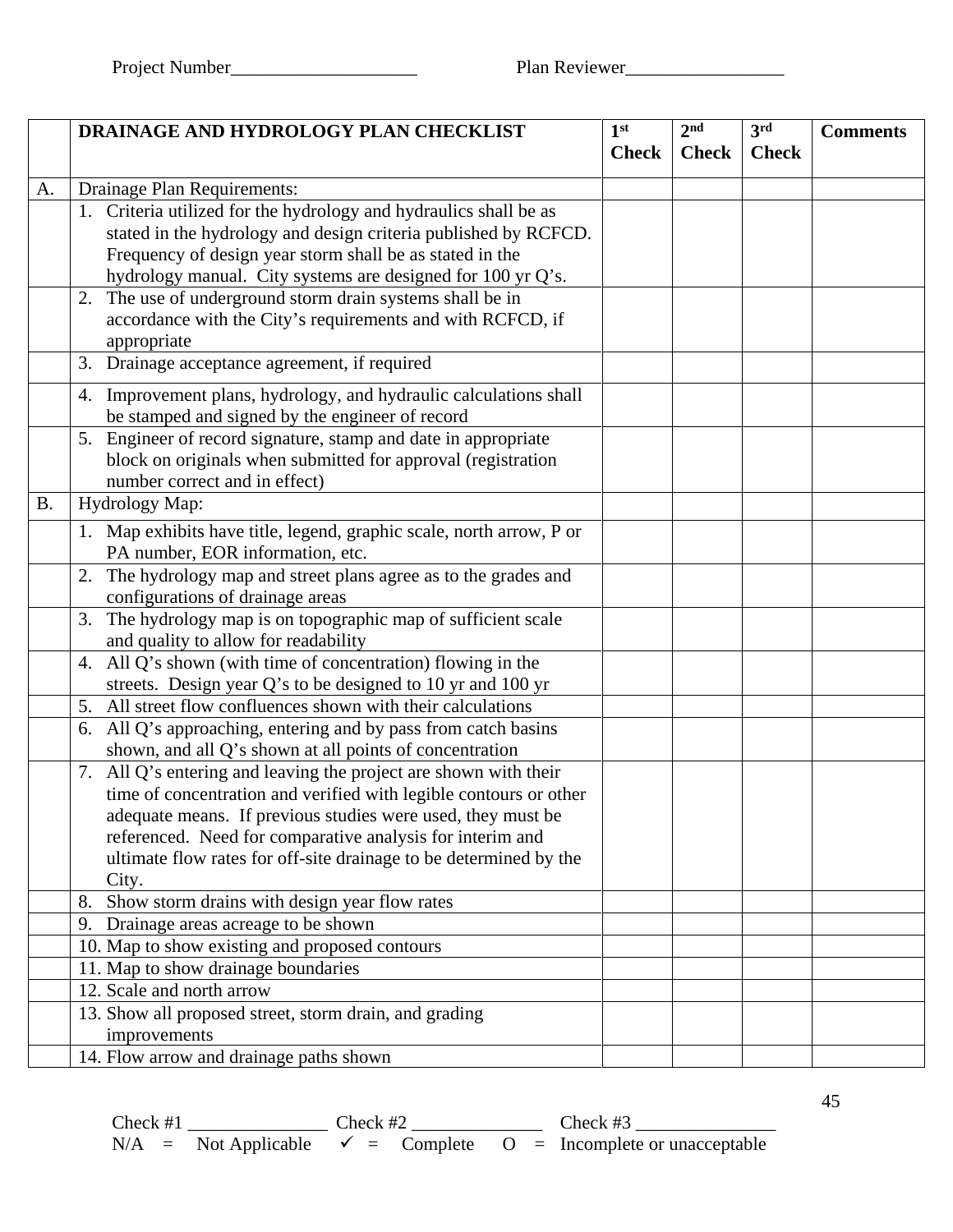|    | DRAINAGE AND HYDROLOGY PLAN CHECKLIST                                                                                                                                                                                                                                                                                                                                                                                                                                                                                                                                                      | 1 <sup>st</sup> | 2 <sup>nd</sup> | 3 <sup>rd</sup> | <b>Comments</b> |
|----|--------------------------------------------------------------------------------------------------------------------------------------------------------------------------------------------------------------------------------------------------------------------------------------------------------------------------------------------------------------------------------------------------------------------------------------------------------------------------------------------------------------------------------------------------------------------------------------------|-----------------|-----------------|-----------------|-----------------|
|    | (continued)                                                                                                                                                                                                                                                                                                                                                                                                                                                                                                                                                                                | <b>Check</b>    | <b>Check</b>    | <b>Check</b>    |                 |
| C. | <b>Hydrology Calculations:</b>                                                                                                                                                                                                                                                                                                                                                                                                                                                                                                                                                             |                 |                 |                 |                 |
|    | 1. Time of travel, rainfall intensity, runoff coefficient, soil group,<br>allowable flooded width, and catch basin interception<br>requirements in conformance with the current edition of the<br>manual published by RCFCWCD                                                                                                                                                                                                                                                                                                                                                              |                 |                 |                 |                 |
| D. | <b>Hydraulic Calculations:</b>                                                                                                                                                                                                                                                                                                                                                                                                                                                                                                                                                             |                 |                 |                 |                 |
|    | Design criteria for hydraulic calculations and format for<br>presentation of the calculations shall be in conformance with the<br>City's and the County's requirements (i.e., catch basin free<br>board, catch basin interception, use of grate type catch basins,<br>parkway culverts, etc.). Catch basin, street capacity, and storm<br>drain pipe calculations provided. Appropriate program used<br>WSPG for closed conduit, WSPG or HEC-RAS for open<br>channel. For regional channels, a HEC-RAS for existing and<br>proposed conditions shall be submitted for review and approval. |                 |                 |                 |                 |
| E. | Submittal to RCFCWCD for parallel processing where the S.D.<br>system is larger than 36" pipe system, for RCFCWCD review and<br>approval prior to the City's approval                                                                                                                                                                                                                                                                                                                                                                                                                      |                 |                 |                 |                 |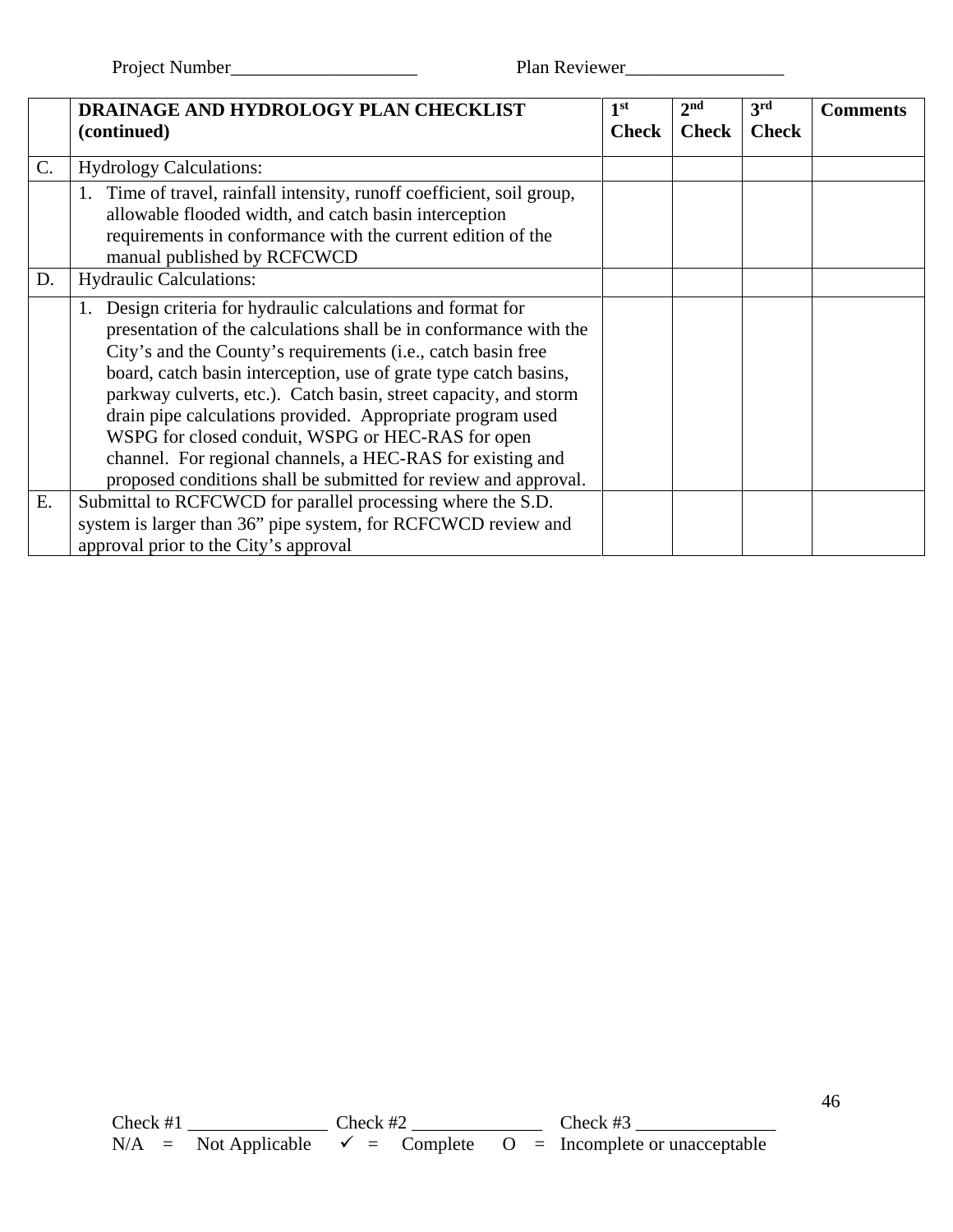|           | STORM DRAIN PLAN CHECKLIST (TYPICALLY A<br><b>SUBSET OF STREET PLAN)</b>                                                                                                                                                                                                                                                                                                                                                                                                                                           | 1 <sup>st</sup><br><b>Check</b> | 2 <sub>nd</sub><br><b>Check</b> | 3rd<br><b>Check</b> | <b>Comments</b> |
|-----------|--------------------------------------------------------------------------------------------------------------------------------------------------------------------------------------------------------------------------------------------------------------------------------------------------------------------------------------------------------------------------------------------------------------------------------------------------------------------------------------------------------------------|---------------------------------|---------------------------------|---------------------|-----------------|
| A.        | Title block per General Requirements, Section 2.1                                                                                                                                                                                                                                                                                                                                                                                                                                                                  |                                 |                                 |                     |                 |
| <b>B.</b> | Title Sheet (where not part of Street Plans)                                                                                                                                                                                                                                                                                                                                                                                                                                                                       |                                 |                                 |                     |                 |
|           | 1. Vicinity map per General Requirements, with north arrow<br>properly oriented                                                                                                                                                                                                                                                                                                                                                                                                                                    |                                 |                                 |                     |                 |
|           | 2. Construction notes with quantities                                                                                                                                                                                                                                                                                                                                                                                                                                                                              |                                 |                                 |                     |                 |
| $C$ .     | Scale-1"= 40' horizontal, $1"$ = 4' vertical                                                                                                                                                                                                                                                                                                                                                                                                                                                                       |                                 |                                 |                     |                 |
| D.        | Requirements:                                                                                                                                                                                                                                                                                                                                                                                                                                                                                                      |                                 |                                 |                     |                 |
|           | Storm drain alignment, grade, and easement in conformance<br>1.<br>with the City's requirements (i.e., horizontal location relative to<br>curb, minimum pipe size and depth of cover, manhole locations<br>and spacing, minimum grades (0.003 mainline and 0.005 all<br>others), minimum radius, maximum velocities relative to<br>requirements for additional steel clear cover, existing facility<br>abandonment procedures, etc.). Maximum horizontal angle<br>point 5 degrees. See MVSI-160A-0 and MVSI-180A-0 |                                 |                                 |                     |                 |
|           | 2. Reinforced concrete box (R.C.B.), reinforced concrete channel<br>(R.C.C.) improvement plans, details, and reinforcing schedule in<br>conformance with City's requirement                                                                                                                                                                                                                                                                                                                                        |                                 |                                 |                     |                 |
|           | 3. Hydraulic grade line plotted on profile                                                                                                                                                                                                                                                                                                                                                                                                                                                                         |                                 |                                 |                     |                 |
|           | 4. Prepare hydraulic elements table showing design year storm Qn,<br>Vn, slopes, pipe size, and pertinent stationing and place on each<br>relevant plan sheet                                                                                                                                                                                                                                                                                                                                                      |                                 |                                 |                     |                 |
|           | 5. All storm drain laterals shown in profile. Separate profile for<br>each lateral and connection shown on main line.                                                                                                                                                                                                                                                                                                                                                                                              |                                 |                                 |                     |                 |
|           | 6. D-loads for all pipes                                                                                                                                                                                                                                                                                                                                                                                                                                                                                           |                                 |                                 |                     |                 |
|           | Curve data and bearing for storm drain centerlines<br>7.                                                                                                                                                                                                                                                                                                                                                                                                                                                           |                                 |                                 |                     |                 |
|           | 8. Pertinent storm drain stationing and equations, including<br>reference to street station at B.C., E.C., and manholes.<br>Stationing shall increase from downstream to upstream (as<br>applicable). Storm drain to have its own stationing.                                                                                                                                                                                                                                                                      |                                 |                                 |                     |                 |
|           | 9. Identification of existing facilities showing City's plan file<br>numbers. Clearly note connection and manner of connection to<br>exist.                                                                                                                                                                                                                                                                                                                                                                        |                                 |                                 |                     |                 |
|           | 10. Applicable construction notes on each sheet                                                                                                                                                                                                                                                                                                                                                                                                                                                                    |                                 |                                 |                     |                 |
|           | 11. Catch basin type and size, including width and height, T.C.,<br>F.L., and Inv                                                                                                                                                                                                                                                                                                                                                                                                                                  |                                 |                                 |                     |                 |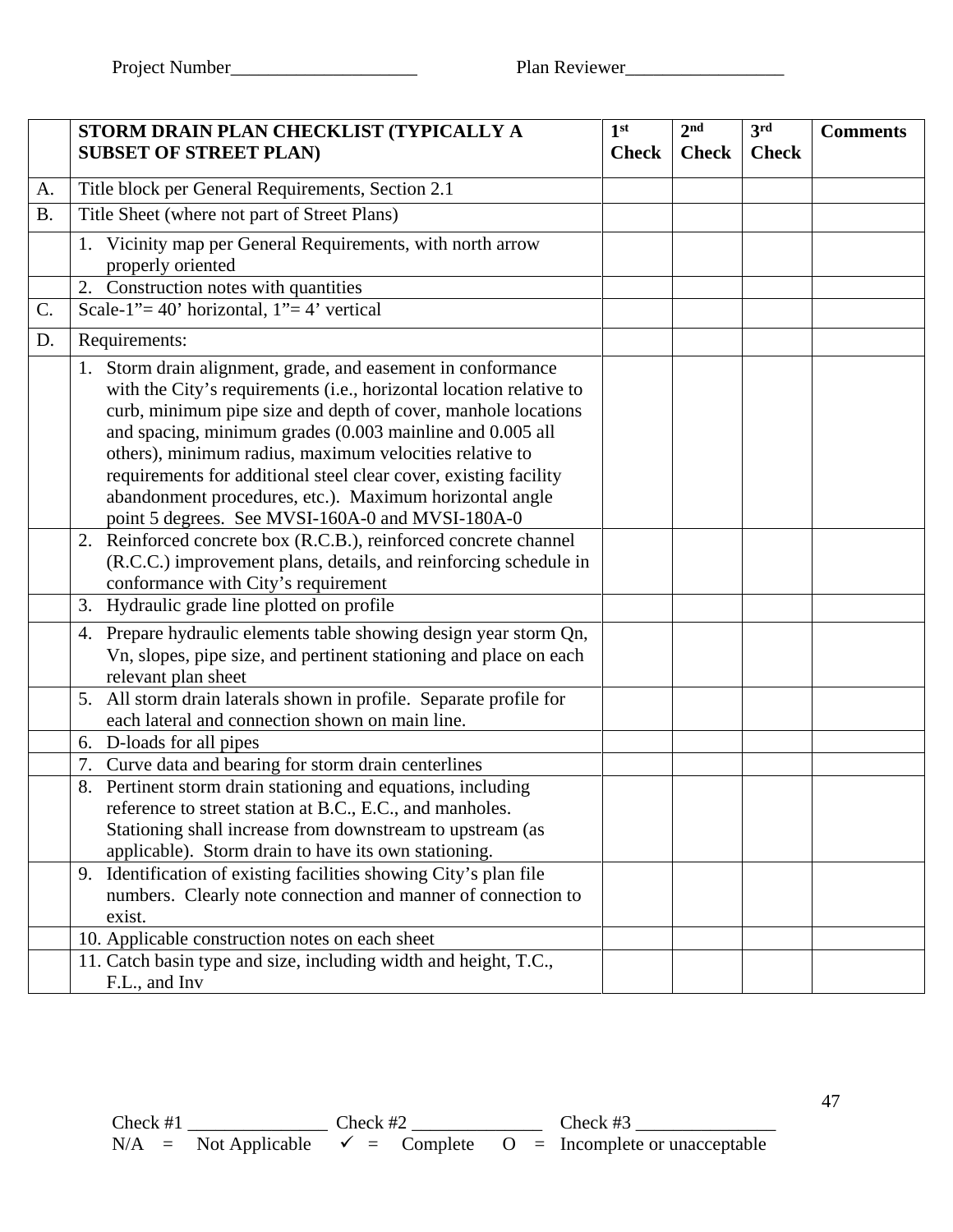|    | STORM DRAIN PLAN CHECKLIST (TYPICALLY A                                                                                                                        | 1 <sup>st</sup> | 2 <sub>nd</sub> | 3 <sup>rd</sup> | <b>Comments</b> |
|----|----------------------------------------------------------------------------------------------------------------------------------------------------------------|-----------------|-----------------|-----------------|-----------------|
|    | <b>SUBSET OF STREET PLAN) (continued)</b>                                                                                                                      | <b>Check</b>    | <b>Check</b>    | <b>Check</b>    |                 |
| D. | Requirements: (continued)                                                                                                                                      |                 |                 |                 |                 |
|    | 12. Easement lines and widths shown and checked to make sure they                                                                                              |                 |                 |                 |                 |
|    | conform with easement document(s) and are an adequate width                                                                                                    |                 |                 |                 |                 |
|    | for maintenance, as determined by the City (20 min)                                                                                                            |                 |                 |                 |                 |
| Ε. | Storm Drain Plan shall be in conformity with the approved tentative<br>map                                                                                     |                 |                 |                 |                 |
| F. | Show existing or proposed inlet and outlet head walls                                                                                                          |                 |                 |                 |                 |
| G. | Show existing or proposed rip-rap, size and dimensions                                                                                                         |                 |                 |                 |                 |
| H. | "Declaration of Engineer of Record" Statement for stand-alone<br>plans                                                                                         |                 |                 |                 |                 |
| Ι. | Engineer of records signature, stamp and date in appropriate block<br>on originals when submitted for signature (registration number<br>correct and in effect) |                 |                 |                 |                 |
| J. | Show all other infrastructure that crosses the S.D. Show top of                                                                                                |                 |                 |                 |                 |
|    | pipes for underline crossing and bottom of pipes for over crossing                                                                                             |                 |                 |                 |                 |
|    | structures.                                                                                                                                                    |                 |                 |                 |                 |
| K. | When joining or extending existing structures a collar or access hole                                                                                          |                 |                 |                 |                 |
|    | is required                                                                                                                                                    |                 |                 |                 |                 |
| L. | Concrete energy dissipater at exit velocities greater than 20 fps                                                                                              |                 |                 |                 |                 |
| M. | Provide details for any construction other than City, County or<br>Caltrans standards                                                                          |                 |                 |                 |                 |
| N. | List manufacturer name and model number for all manufactured<br>products                                                                                       |                 |                 |                 |                 |
| O. | Restricted access for open channel (wall/fence per separate permit)                                                                                            |                 |                 |                 |                 |
| P. | Maintenance access for open channel                                                                                                                            |                 |                 |                 |                 |
| Q. | Street stationing, width, depth, standard detail called out (via<br>construction notes) for all catch basins                                                   |                 |                 |                 |                 |
| R. | Combination side and grate inlet catch basin for street slopes equal                                                                                           |                 |                 |                 |                 |
|    | to or greater than 5%                                                                                                                                          |                 |                 |                 |                 |
| S. | Dimension from storm drain center line to street center line                                                                                                   |                 |                 |                 |                 |
| T. | No flow through catch basins                                                                                                                                   |                 |                 |                 |                 |
| U. | Profile: Stationing and elevation at begin/end, change in grade,                                                                                               |                 |                 |                 |                 |
|    | connections, match line, D-load, slopes, length, size, material,                                                                                               |                 |                 |                 |                 |
|    | crossings, Q, V, HGL/WS, slope anchors for S greater than 0.20.                                                                                                |                 |                 |                 |                 |
|    | Proposed and existing surface over 5.0, station and elevation grids                                                                                            |                 |                 |                 |                 |
|    | with elevations and vertical scale.                                                                                                                            |                 |                 |                 |                 |
| V. | Standard number, station, & in and out elevations labeled for all                                                                                              |                 |                 |                 |                 |
|    | structures. Check for minimum drop/floor slope.                                                                                                                |                 |                 |                 |                 |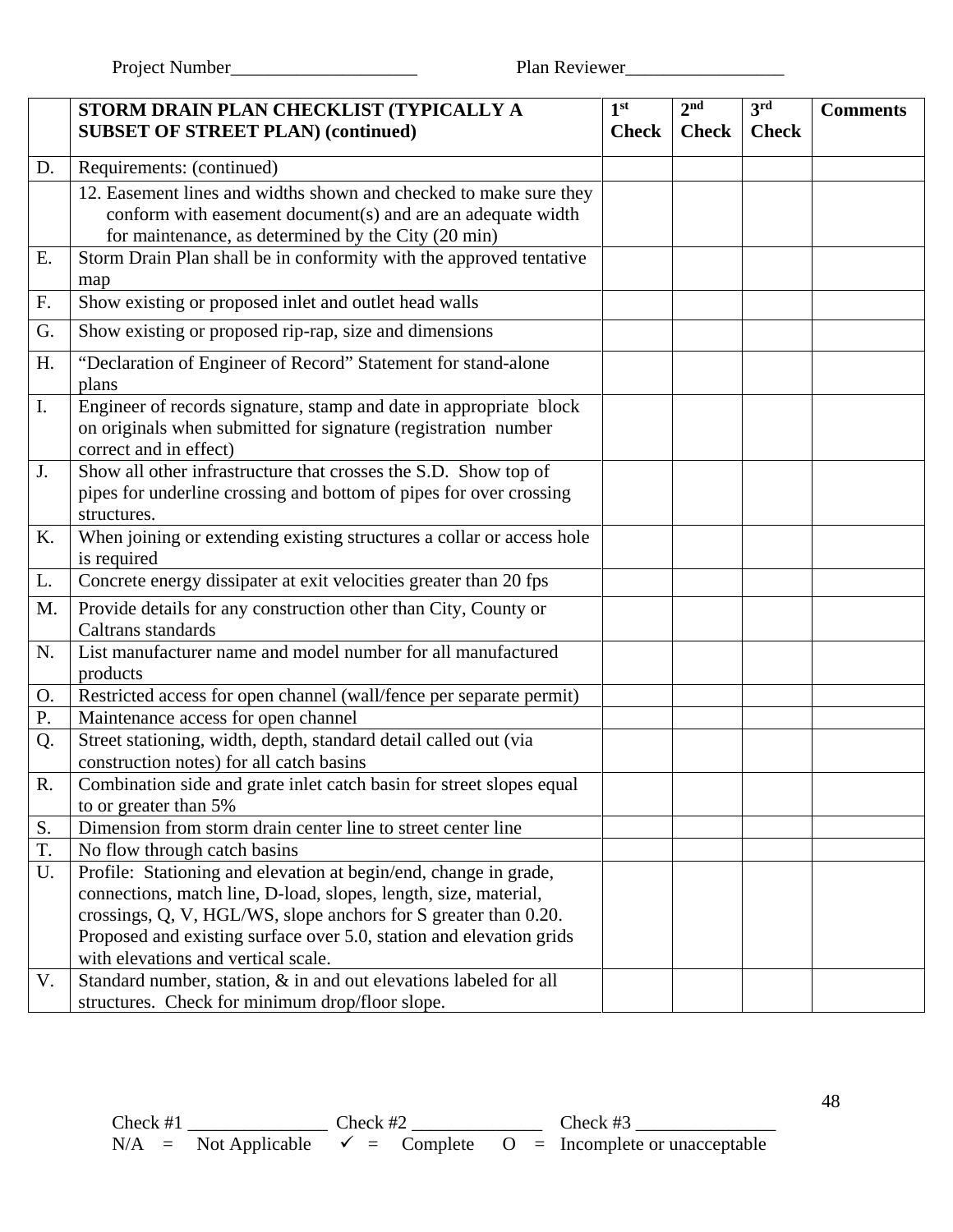|    | STORM DRAIN PLAN CHECKLIST (TYPICALLY A                          | 1st   | 2 <sub>nd</sub> | $\mathbf{a}$ rd | Comments |
|----|------------------------------------------------------------------|-------|-----------------|-----------------|----------|
|    | <b>SUBSET OF STREET PLAN) (continued)</b>                        | Check | Check   Check   |                 |          |
|    | W. Existing surface shown beyond outlet, beginning water surface |       |                 |                 |          |
|    | shown correctly                                                  |       |                 |                 |          |
| X. | Lateral inlets name, size, station, and elevation shown          |       |                 |                 |          |
| Y. | Design HGL should be minimum of 12" below local depression lip   |       |                 |                 |          |
|    | of inlets and maximum of 12" freeboard for open channel          |       |                 |                 |          |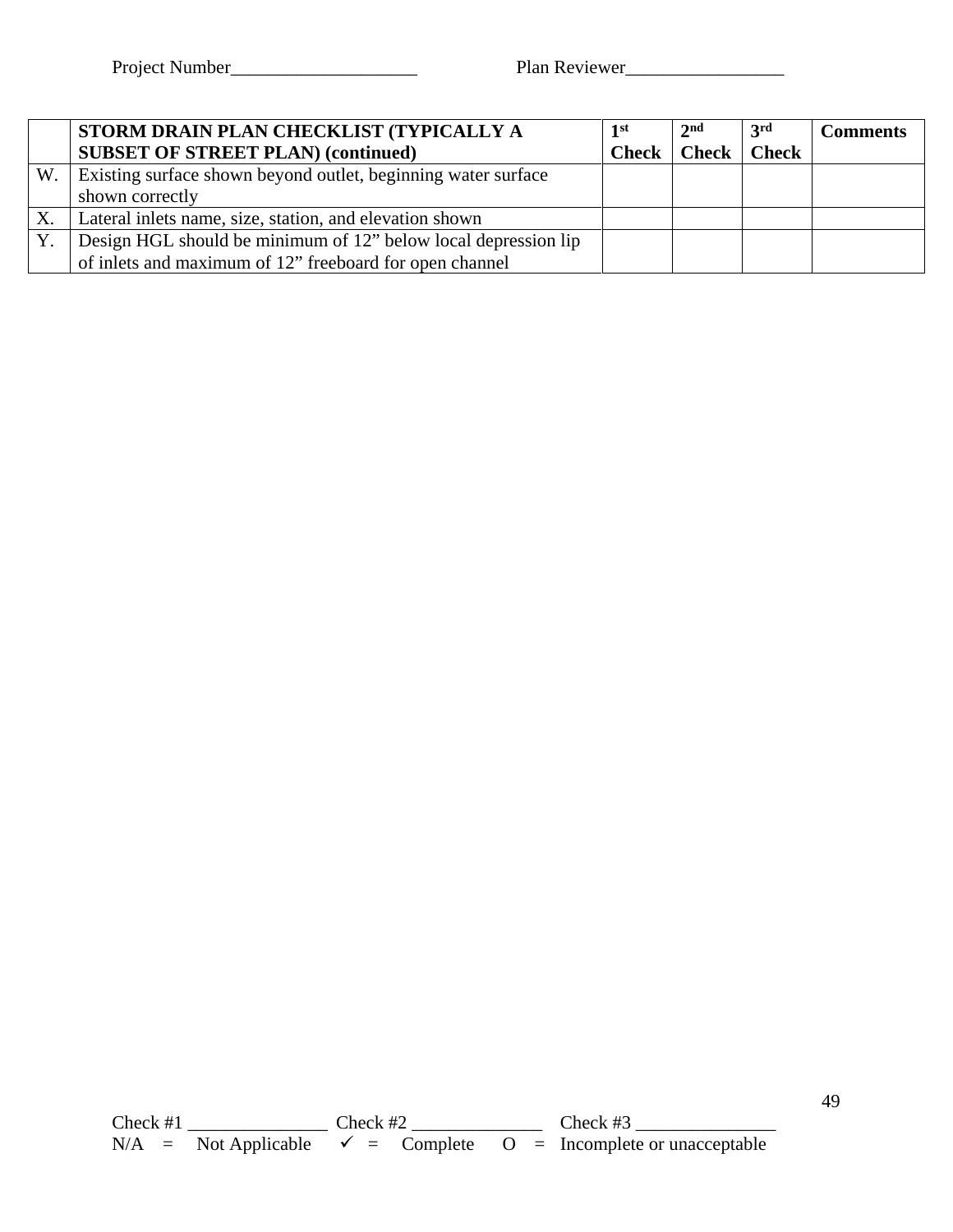|           | WATER QUALITY BASIN PLAN CHECKLIST                                                             | 1 <sup>st</sup><br><b>Check</b> | 2 <sub>nd</sub><br><b>Check</b> | 3 <sup>rd</sup><br><b>Check</b> | <b>Comments</b> |
|-----------|------------------------------------------------------------------------------------------------|---------------------------------|---------------------------------|---------------------------------|-----------------|
| A.        | Title Block per General Requirements, Sec. I. WQ Basin plan can be                             |                                 |                                 |                                 |                 |
|           | part of Rough Grading, Precise Grading, or Storm Drain plans                                   |                                 |                                 |                                 |                 |
|           | 1. WDID number has been issued and attached to the Rough                                       |                                 |                                 |                                 |                 |
|           | Grading, Precise Grading, and Storm Drain Plans, and F-WQMP                                    |                                 |                                 |                                 |                 |
|           | has been submitted to LD Storm Water Management Group.                                         |                                 |                                 |                                 |                 |
|           | The F-WQMP ID $#$ is issued when the F-WQMP is approved                                        |                                 |                                 |                                 |                 |
|           | and should be noted on each plan sheet.                                                        |                                 |                                 |                                 |                 |
|           | The Water Quality Basin shall be designed for VBMP only in<br>2.                               |                                 |                                 |                                 |                 |
|           | accordance with the City's Storm Water Quality Best                                            |                                 |                                 |                                 |                 |
|           | Management Practice, Volume Based BMP Design Handbook                                          |                                 |                                 |                                 |                 |
|           | (WQMP Manual), and in accordance with the Riverside County                                     |                                 |                                 |                                 |                 |
|           | Water Quality Management Plan for Urban Runoff, dated July                                     |                                 |                                 |                                 |                 |
|           | 24, 2006                                                                                       |                                 |                                 |                                 |                 |
|           | 3. The Geometric Design shall follow the Water Quality Basin                                   |                                 |                                 |                                 |                 |
|           | Civil Design Guidelines available on the City's website under                                  |                                 |                                 |                                 |                 |
|           | the Grading section of "online forms"                                                          |                                 |                                 |                                 |                 |
|           | The Planting and Irrigation Design shall follow the Water<br>4.                                |                                 |                                 |                                 |                 |
|           | Quality Basin Planting and Irrigation Design Guidelines                                        |                                 |                                 |                                 |                 |
|           | available on the City's website                                                                |                                 |                                 |                                 |                 |
|           | 5. Infiltration rate shall be per the City's Volume Based BMP                                  |                                 |                                 |                                 |                 |
|           | Design Handbook POA/HOA Maintained System manual:<br>ASTM D3385 Double-Ring Infiltrometer test |                                 |                                 |                                 |                 |
| <b>B.</b> | Water Quality Basin design shall show, but not limited to, the                                 |                                 |                                 |                                 |                 |
|           | following items:                                                                               |                                 |                                 |                                 |                 |
|           | 1. North arrow, properly oriented                                                              |                                 |                                 |                                 |                 |
|           | 2. 4" bar scale, $1" = 20"$ or larger for large project and $1" = 10"$ for                     |                                 |                                 |                                 |                 |
|           | smaller project, unless otherwise prior approved. No odd #                                     |                                 |                                 |                                 |                 |
|           | scales.                                                                                        |                                 |                                 |                                 |                 |
|           | Include all construction notes and quantities on sheet 1. Show<br>3.                           |                                 |                                 |                                 |                 |
|           | applicable "Notes" on each sheet where callout is used.                                        |                                 |                                 |                                 |                 |
|           | 4. Complete boundary information, lot numbers, easements,                                      |                                 |                                 |                                 |                 |
|           | POA/HOA Maintenance note and lot line annotations                                              |                                 |                                 |                                 |                 |
|           | Show all applicable details and sections per design guidelines.<br>5.                          |                                 |                                 |                                 |                 |
|           | Dimensions and horizontal control<br>6.                                                        |                                 |                                 |                                 |                 |
|           | Show grading elevations, slopes (3:1 max.), adjacent P.E.'s, and<br>7.<br>TC elevations        |                                 |                                 |                                 |                 |
|           | Show pipe material, sizes, inverts, and on site drainage<br>8.<br>structures                   |                                 |                                 |                                 |                 |
|           |                                                                                                |                                 |                                 |                                 |                 |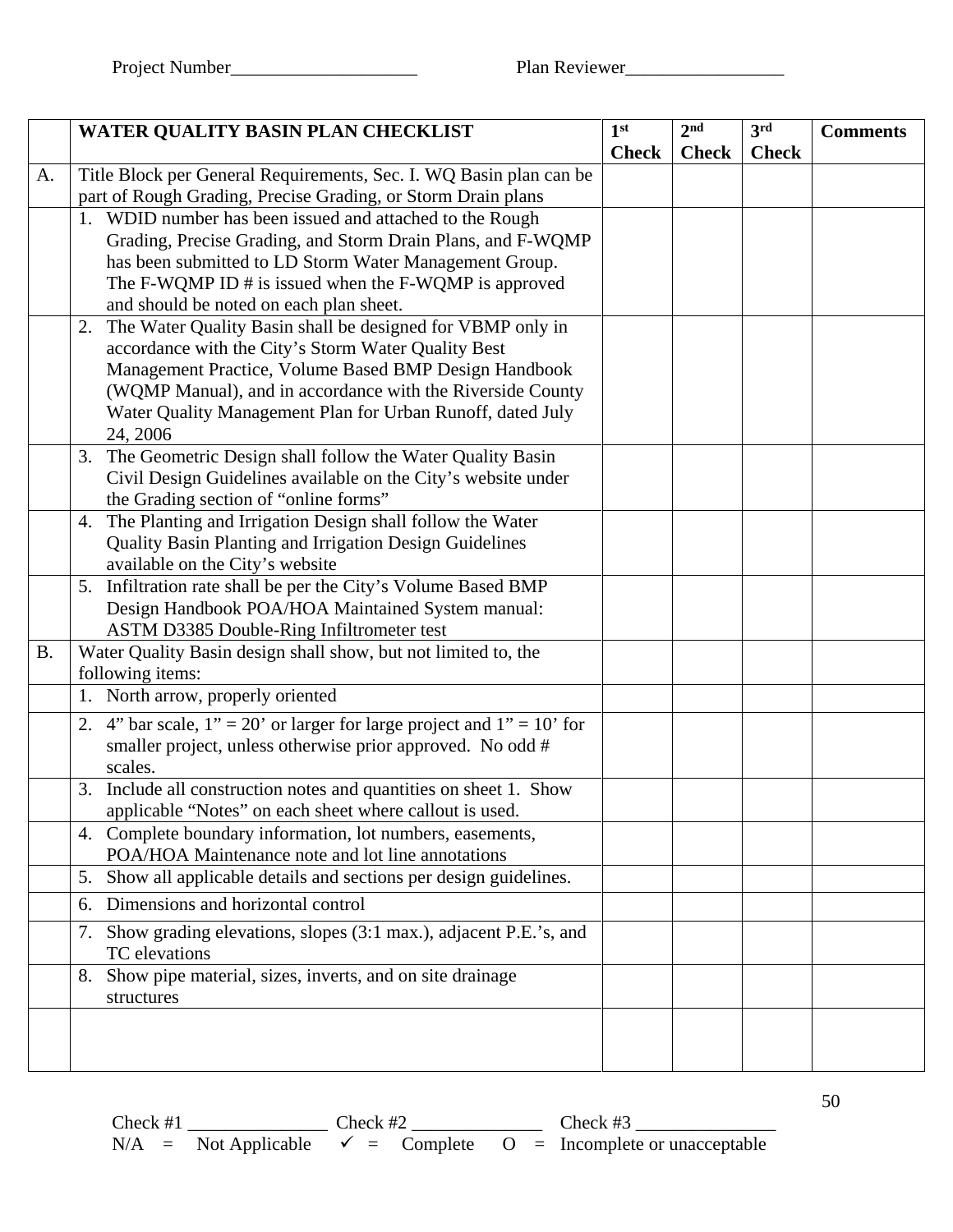| <b>WATER QUALITY BASIN PLAN CHECKLIST (continued)</b>                                                                                                                                                                                             |  |  |
|---------------------------------------------------------------------------------------------------------------------------------------------------------------------------------------------------------------------------------------------------|--|--|
| 9. Details of spillways, & outlet structures, forebay, headwalls,<br>trash rack. Spillway shall be 12" lower than the berm between<br>the aftbay and sand filter system. HGL of mainline storm drain<br>shall not exceed outlet pipe invert.      |  |  |
| 10. Details of spillways, & outlet structures, forebay, headwalls,<br>trash rack. Spillway shall be 12" lower than the berm between<br>the aftbay and sand filter system. HGL of mainline storm drain<br>shall not exceed outlet pipe invert.     |  |  |
| 11. Retaining walls are not allowed in Water Quality Basin. Show<br>perimeter wall, access ramp (10% max. and 15' wide min.), and<br>toe of slope protection details.                                                                             |  |  |
| 12. Show basin bottom elevation and water surface elevation based<br>on VBMP                                                                                                                                                                      |  |  |
| 13. Provide details of all structures not standards of Moreno Valley,<br>RCFC/WCD, or Caltrans. For manufactured products, submit<br>Specification literature and include applicable manufacturer's<br>specifications and details on plan sheets. |  |  |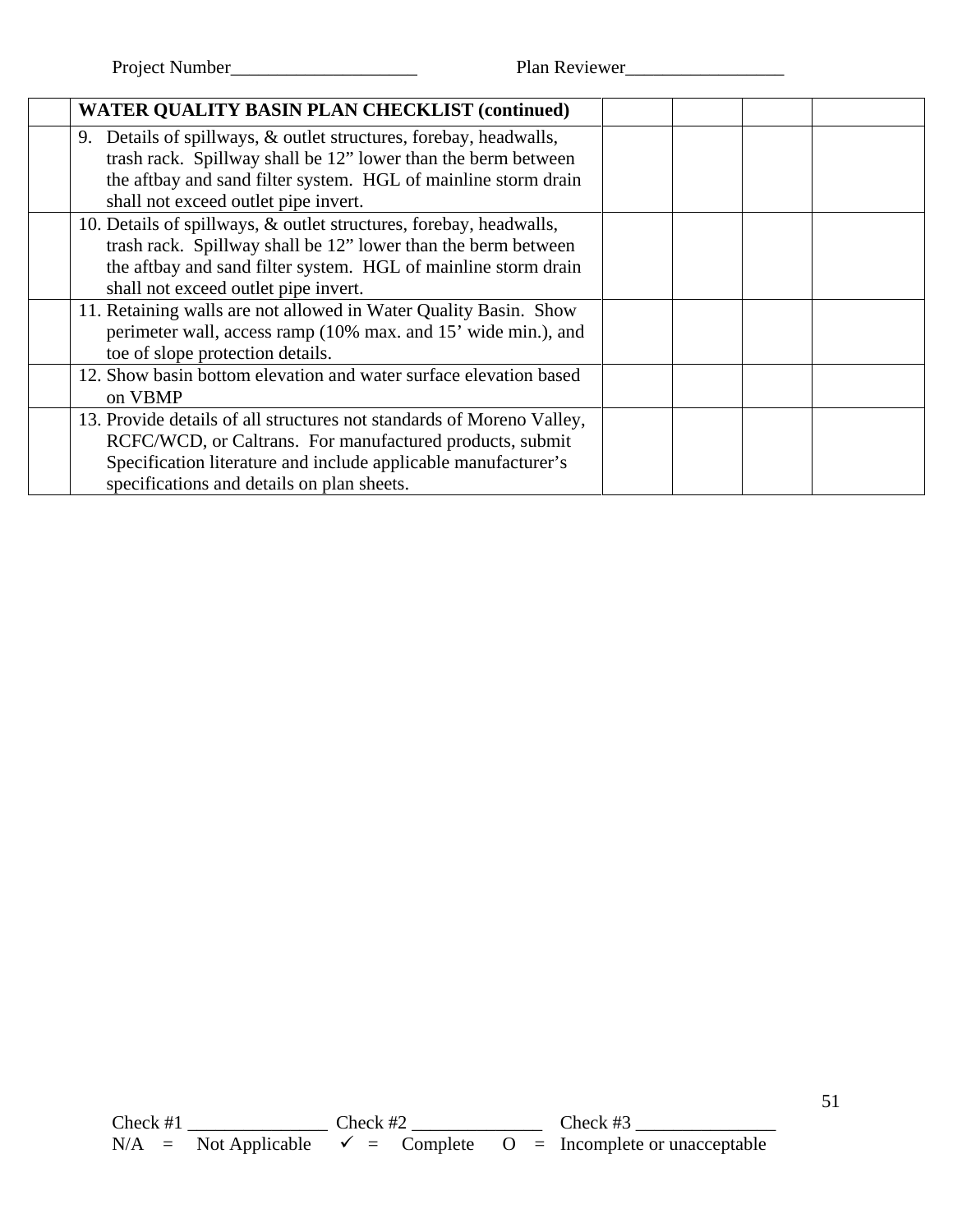|                | STREET PLAN AND PROFILE CHECKLIST                                                                                                                                                                                                                           | 1 <sup>st</sup><br><b>Check</b> | 2 <sub>nd</sub><br><b>Check</b> | 3rd<br><b>Check</b> | <b>Comments</b> |
|----------------|-------------------------------------------------------------------------------------------------------------------------------------------------------------------------------------------------------------------------------------------------------------|---------------------------------|---------------------------------|---------------------|-----------------|
| A.             | Title block per General Requirements                                                                                                                                                                                                                        |                                 |                                 |                     |                 |
| <b>B.</b>      | Show on the Street Improvement Plan, typical cross section width of<br>each new street constructed and the width of additional pavement<br>added to any existing street, plus 12' to 18' R&R construction per<br>C.O.A or City Standard Plans               |                                 |                                 |                     |                 |
| $\mathsf{C}$ . | Vicinity map at 1:1000 with streets, street names, properly oriented<br>north arrow                                                                                                                                                                         |                                 |                                 |                     |                 |
| D.             | Scale: both horizontal and vertical. Horizontal scale is to be $1" =$<br>40' in plan and profile sections, unless otherwise approved by the<br>City. Vertical scales $1" = 4"$                                                                              |                                 |                                 |                     |                 |
| E              | Non-interference (will serve) letters from public utility companies<br>received:                                                                                                                                                                            |                                 |                                 |                     |                 |
|                | a. Cable company(ies)                                                                                                                                                                                                                                       |                                 |                                 |                     |                 |
|                | b. Gas Company                                                                                                                                                                                                                                              |                                 |                                 |                     |                 |
|                | c. Eastern Municipal Water District/BSMWD/ECSD                                                                                                                                                                                                              |                                 |                                 |                     |                 |
|                | <b>MVU</b><br>d.                                                                                                                                                                                                                                            |                                 |                                 |                     |                 |
|                | Southern California Edison<br>e.                                                                                                                                                                                                                            |                                 |                                 |                     |                 |
|                | f.<br>Verizon                                                                                                                                                                                                                                               |                                 |                                 |                     |                 |
| F.             | Profile shall be on top half of sheet, and shall include:                                                                                                                                                                                                   |                                 |                                 |                     |                 |
|                | 1. Show 100' stationing along the profile with profile grid and<br>datum elevations both sides. Line up plan and pro.                                                                                                                                       |                                 |                                 |                     |                 |
|                | Show names and centerline station equation of intersection<br>2.<br>streets                                                                                                                                                                                 |                                 |                                 |                     |                 |
|                | 3. Label and show stations and elevations at the beginning and end<br>of all curb returns, vertical curves, horizontal curves, transition<br>sections, grade breaks, and beginning and end of improvements.<br>Denote existing elevations with parenthesis. |                                 |                                 |                     |                 |
|                | 4. Label all profiles (i.e. L or R top of curb, S.D. invert, etc.).<br>Name of street if more than one street.                                                                                                                                              |                                 |                                 |                     |                 |
|                | 5. Profile of existing centerlines. Show elevations every 50-100',<br>if applicable.                                                                                                                                                                        |                                 |                                 |                     |                 |
|                | Profile of existing ground at property lines. Show elevations<br>6.<br>every 50-100' if applicable.                                                                                                                                                         |                                 |                                 |                     |                 |
|                | 7. For pavement match-up situations, show existing edge of<br>pavement elevations every 50'                                                                                                                                                                 |                                 |                                 |                     |                 |
|                | 8. Profile and grades of finished centerlines                                                                                                                                                                                                               |                                 |                                 |                     |                 |
|                | 9. Profile and grades of all T.C.'s shown                                                                                                                                                                                                                   |                                 |                                 |                     |                 |
|                | 10. Extend all profiles a minimum of 300' beyond limits of<br>construction                                                                                                                                                                                  |                                 |                                 |                     |                 |
|                | 11. Profile of future T.C. on both sides of street must be shown,<br>even if only one side is being constructed                                                                                                                                             |                                 |                                 |                     |                 |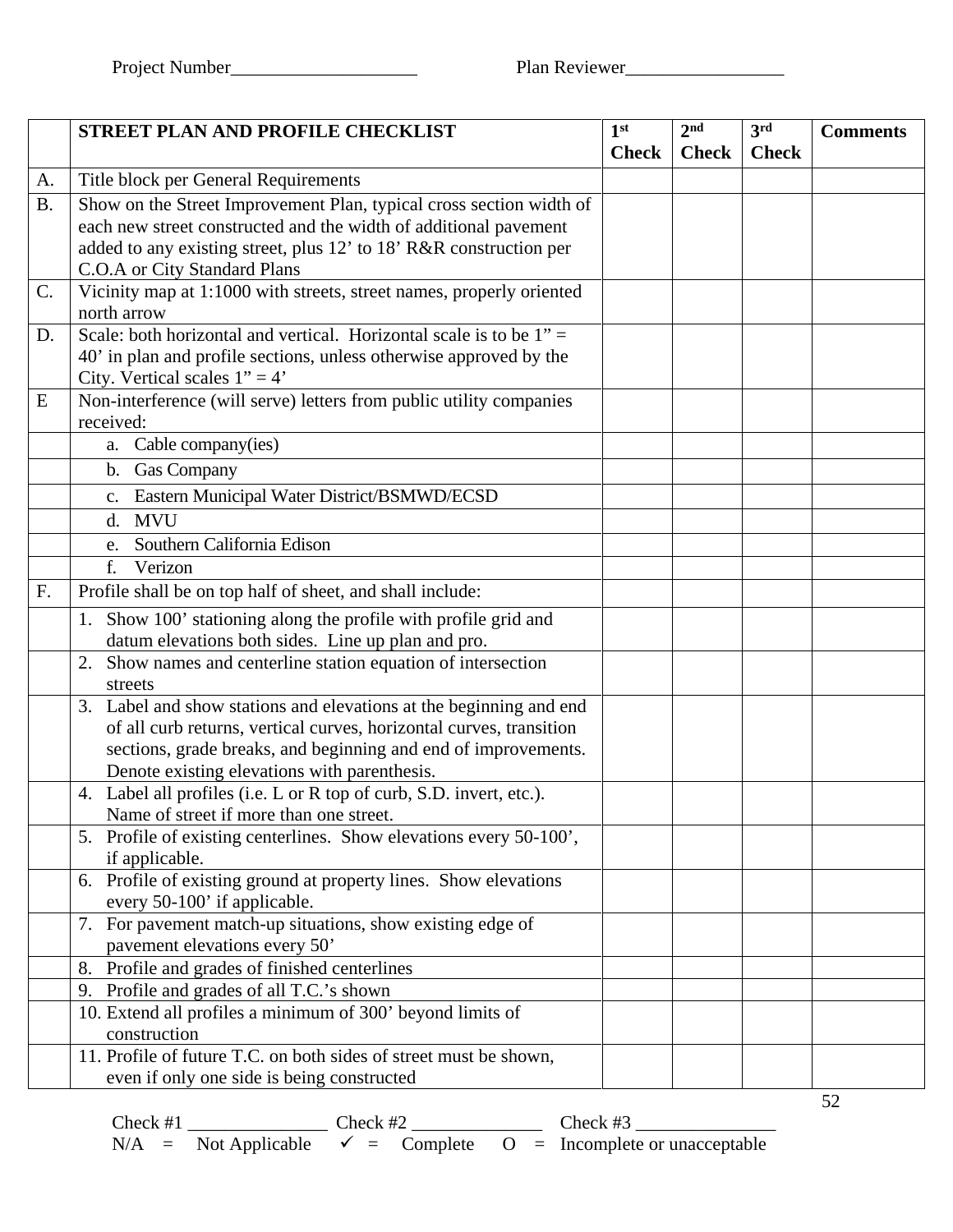| STREET PLAN AND PROFILE CHECKLIST (continued)                                                                     | 1 <sup>st</sup><br><b>Check</b> | 2 <sub>nd</sub><br><b>Check</b> | 3rd<br><b>Check</b> | <b>Comments</b> |
|-------------------------------------------------------------------------------------------------------------------|---------------------------------|---------------------------------|---------------------|-----------------|
| 12. Show connection with, or future design to, existing                                                           |                                 |                                 |                     |                 |
| improvements, along with existing elevations. Show grade of                                                       |                                 |                                 |                     |                 |
| existing improvements (may require going to nearest street                                                        |                                 |                                 |                     |                 |
| intersections).                                                                                                   |                                 |                                 |                     |                 |
| 13. Proposed finished center line surface through to center line of                                               |                                 |                                 |                     |                 |
| intersection street                                                                                               |                                 |                                 |                     |                 |
| 14. Slopes through intersection maximum 6%                                                                        |                                 |                                 |                     |                 |
| 15. Maximum superelevation rate called out and meets Caltrans                                                     |                                 |                                 |                     |                 |
| requirements                                                                                                      |                                 |                                 |                     |                 |
| 16. T.C. and flow line elevations on tie-in curb must be shown                                                    |                                 |                                 |                     |                 |
| 17. Indicate length of curb return and true length of horizontal                                                  |                                 |                                 |                     |                 |
| curves, 1/4 delta points and BCR/ECR stations/elevations, and                                                     |                                 |                                 |                     |                 |
| in/out grades to be shown on all returns with elevations and                                                      |                                 |                                 |                     |                 |
| P.I.'s are to be shown                                                                                            |                                 |                                 |                     |                 |
| 18. If curbs are variable height, show T.C. elevations, flow line                                                 |                                 |                                 |                     |                 |
| profile with grade, including 1/4 delta points on curb return and                                                 |                                 |                                 |                     |                 |
| P.I.'s                                                                                                            |                                 |                                 |                     |                 |
| 19. The minimum street grade is 1.0% unless prior approval is                                                     | $\hat{\phantom{a}}$             |                                 |                     |                 |
| obtained from the City Engineer                                                                                   |                                 |                                 |                     |                 |
| 20. Maximum grade break is 0.50%. Vertical curves required for                                                    |                                 |                                 |                     |                 |
| larger grade breaks including at-curb return (no non-symmetrical                                                  |                                 |                                 |                     |                 |
| V.C.). Where grade break is required, a 50' V.C. minimum at                                                       |                                 |                                 |                     |                 |
| 2% max or 100' V.C. above a 2% grade break, shall be                                                              |                                 |                                 |                     |                 |
| designed. V.C.s per C.T. HDM Figs. 201.4/.5.                                                                      |                                 |                                 |                     |                 |
| 21. Tangent grades and P.I. Elevations and stations for vertical                                                  |                                 |                                 |                     |                 |
| curves must be shown and BVC, EVC, length<br>22. Top of curb profiles, including curb return. Rate of grade shown |                                 |                                 |                     |                 |
| on profiles to be based on centerline stationing rather than true                                                 |                                 |                                 |                     |                 |
| length of curbs, except for curb returns, cul-de-sacs and                                                         |                                 |                                 |                     |                 |
| knuckles.                                                                                                         |                                 |                                 |                     |                 |
| 23. Vertical curves, including tangent grades, G1, G2, B.V.C.,                                                    |                                 |                                 |                     |                 |
| E.V.C., length P.V.I. station and elevation, and elevations every                                                 |                                 |                                 |                     |                 |
| 25'. Indicate resultant design speed of the vertical curve.                                                       |                                 |                                 |                     |                 |
| 24. Elevations of curb returns at E.C.R. and B.C.R. locations (only                                               |                                 |                                 |                     |                 |
| plan views) - both TC's and F.L.'s                                                                                |                                 |                                 |                     |                 |
| 25. Identification of existing improvements showing City's plan file                                              |                                 |                                 |                     |                 |
| numbers                                                                                                           |                                 |                                 |                     |                 |
| 26. Utility line crossings and substructures type, size, station which                                            |                                 |                                 |                     |                 |
| could interfere with road and other underground construction                                                      |                                 |                                 |                     |                 |
| with disposition notes. Indicate pot-holing for correct locations                                                 |                                 |                                 |                     |                 |
| on the plan files.                                                                                                |                                 |                                 |                     |                 |
| 27. Curb height transitions                                                                                       |                                 |                                 |                     |                 |
| 28. Do elevations in profile and plan section match?                                                              |                                 |                                 |                     |                 |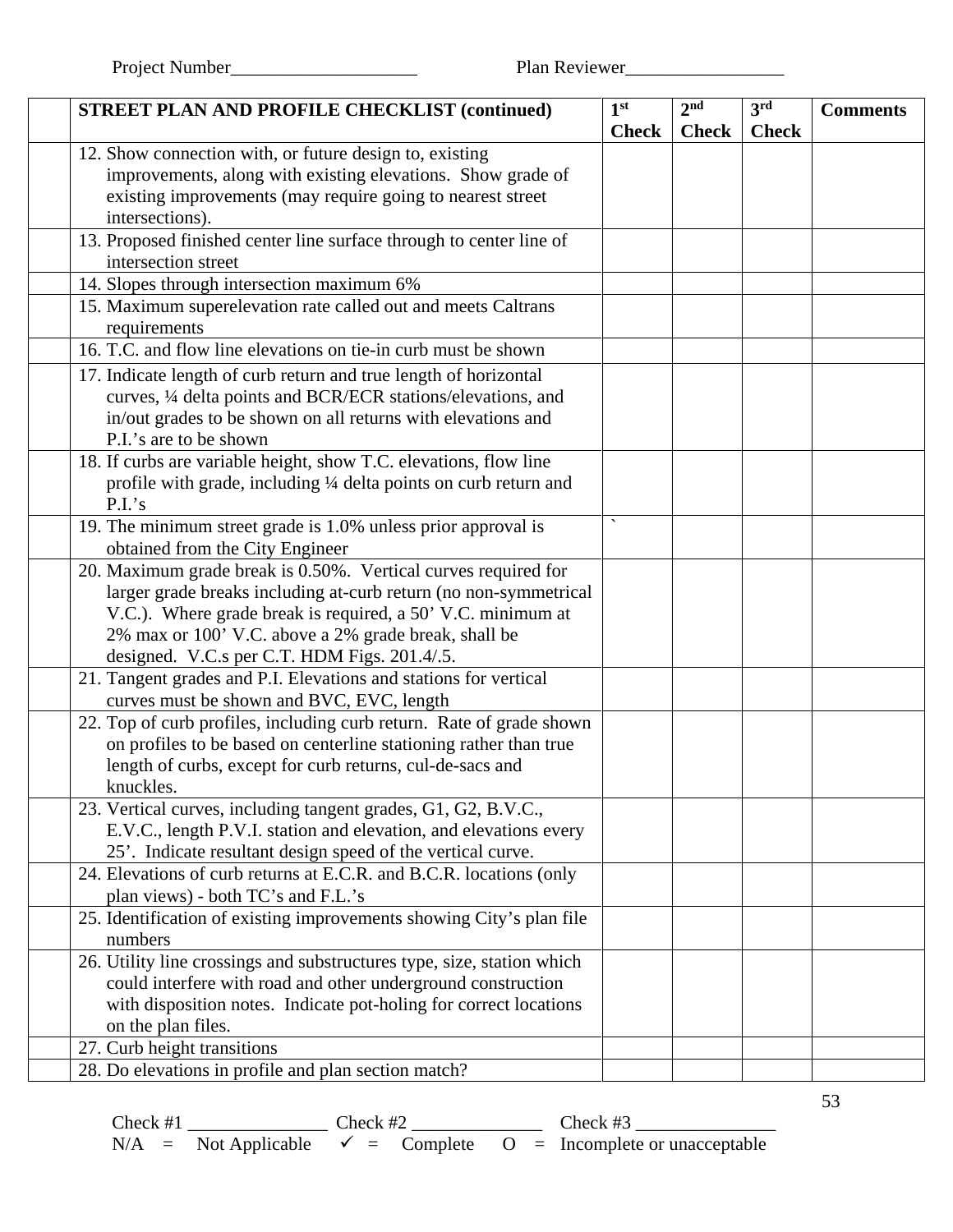|    | STREET PLAN AND PROFILE CHECKLIST (continued)                                                                                                                                                                                                                         | 1 <sup>st</sup><br><b>Check</b> | 2 <sub>nd</sub><br><b>Check</b> | 3rd<br><b>Check</b> | <b>Comments</b> |
|----|-----------------------------------------------------------------------------------------------------------------------------------------------------------------------------------------------------------------------------------------------------------------------|---------------------------------|---------------------------------|---------------------|-----------------|
|    | 29. Do profiles match typical section? TC elevation correct delta                                                                                                                                                                                                     |                                 |                                 |                     |                 |
|    | (above or below) center line elevations.                                                                                                                                                                                                                              |                                 |                                 |                     |                 |
|    | 30. Have sufficient elevations been shown to verify that 'grade-to-                                                                                                                                                                                                   |                                 |                                 |                     |                 |
|    | drain" areas work, and are limits of grading shown?                                                                                                                                                                                                                   |                                 |                                 |                     |                 |
|    | 31. Compare design to existing plans, if any                                                                                                                                                                                                                          |                                 |                                 |                     |                 |
| G. | Plan view shall include:                                                                                                                                                                                                                                              |                                 |                                 |                     |                 |
|    | Existing improvements shown (dashed or screened) and included<br>1.<br>in legend                                                                                                                                                                                      |                                 |                                 |                     |                 |
|    | 2. Improvements to be constructed indicated with construction<br>notes, dark/solid line type, included in legend                                                                                                                                                      |                                 |                                 |                     |                 |
|    | 3. Approved street names                                                                                                                                                                                                                                              |                                 |                                 |                     |                 |
|    | Station equations at all intersections<br>4.                                                                                                                                                                                                                          |                                 |                                 |                     |                 |
|    | 5. Correct benchmark (verified by City)                                                                                                                                                                                                                               |                                 |                                 |                     |                 |
|    | a. Bearings of all streets shown. Radial bearings on centerline<br>of driveway approaches, all catch basins, etc., in horizontal<br>curve.                                                                                                                            |                                 |                                 |                     |                 |
|    | b. Each Street Improvement Plan shall have a construction<br>traffic control plan and a striping and signing plan included<br>and numbered as part of the Street Improvement Plan                                                                                     |                                 |                                 |                     |                 |
|    | c. Refer to City Standard Plans for Signing, Striping and<br><b>Traffic Control requirements</b>                                                                                                                                                                      |                                 |                                 |                     |                 |
|    | d. Plan review of Signing, Striping and Traffic Control portion<br>of Street Improvement Plans will be performed by<br>Transportation Division. Plan submittal and distribution,<br>however, is via the Land Development Division.                                    |                                 |                                 |                     |                 |
|    | e. Stationing to conform with stationing on any existing plans<br>on file. New stationing shall increase west to east (north to<br>south, per City Std. MVSI-160A-0), left to right, except<br>where street ends in westerly or southerly dead-end or cul-<br>de-sac. |                                 |                                 |                     |                 |
|    | f. Identical stationing and elevations on consecutive sheets.<br>(match lines clearly shown and sheet number referenced)<br>(plan and profile)                                                                                                                        |                                 |                                 |                     |                 |
|    | 6. Stationing all B.C.R.'s & E.C.R.'s, B.C. & E.C. of all curves,<br>PRC, & PCC                                                                                                                                                                                       |                                 |                                 |                     |                 |
|    | Stations at beginning and end of improvements and at center of<br>7.<br>driveway approaches, if applicable, catch basins, under sidewalk<br>drains, etc.                                                                                                              |                                 |                                 |                     |                 |
|    | Stations at each 100' marked on all construction centerlines and<br>8.<br>aligned with profile. Tick marks every 50'.                                                                                                                                                 |                                 |                                 |                     |                 |
|    |                                                                                                                                                                                                                                                                       |                                 |                                 |                     |                 |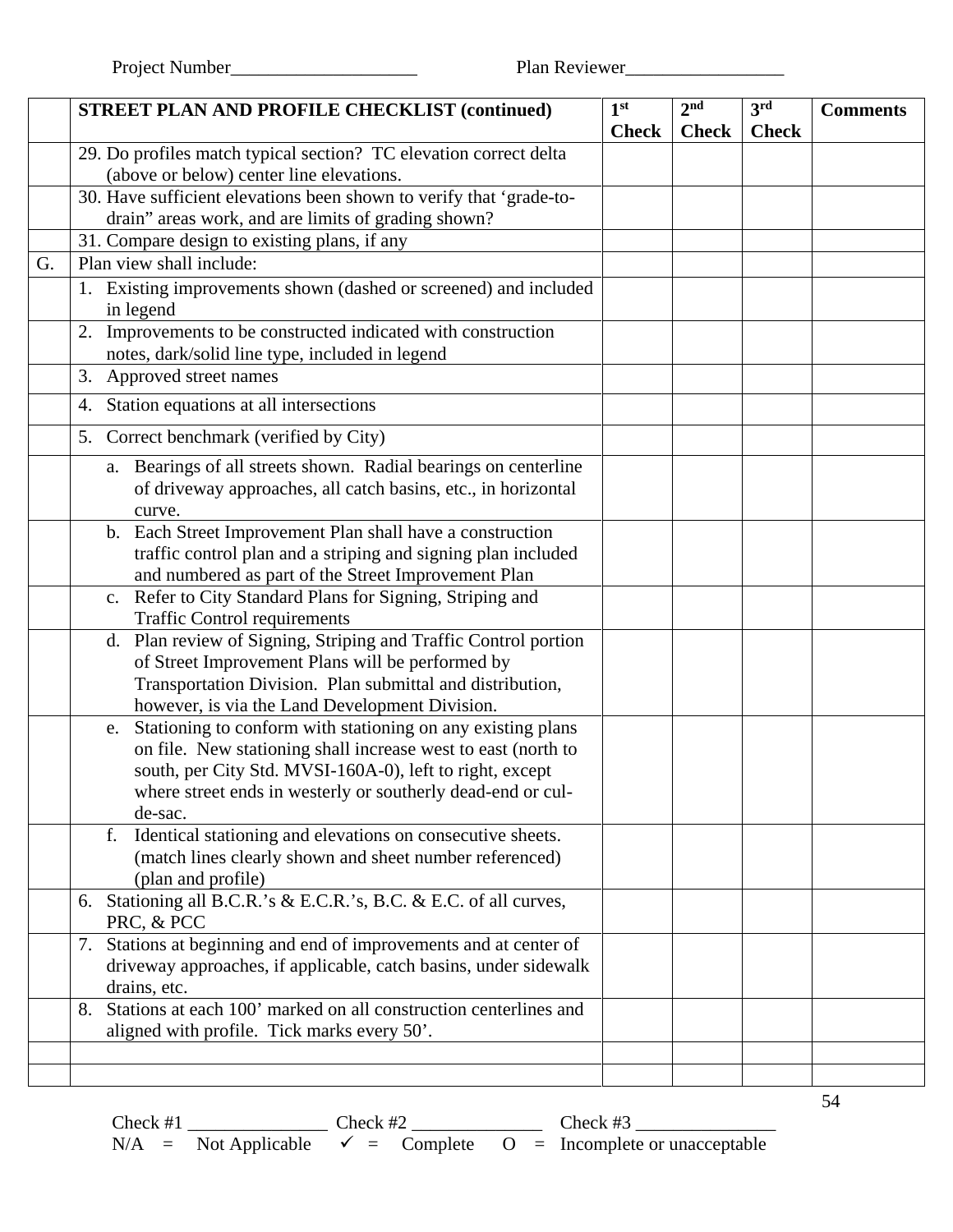| <b>STREET PLAN AND PROFILE CHECKLIST (continued)</b>                                                                                                                                                                                                                          | 1 <sup>st</sup><br><b>Check</b> | 2 <sub>nd</sub><br><b>Check</b> | 3rd<br><b>Check</b> | <b>Comments</b> |
|-------------------------------------------------------------------------------------------------------------------------------------------------------------------------------------------------------------------------------------------------------------------------------|---------------------------------|---------------------------------|---------------------|-----------------|
| 9. Curb return and radii (City Std. MVSI-160A-0) and property<br>line cut-backs (City Std. MVSI-165-0) to agree with City's<br>Standard Plans and approved tentative map                                                                                                      |                                 |                                 |                     |                 |
| 10. Access ramps at all curb returns where sidewalk is required.<br>(Must meet ADA standards). Detail of ramp required for 2'<br>differential between E.C.R. and B.C.R.                                                                                                       |                                 |                                 |                     |                 |
| 11. Curb return data (delta, tangent, radius and length)                                                                                                                                                                                                                      |                                 |                                 |                     |                 |
| 12. Curb curve data table                                                                                                                                                                                                                                                     |                                 |                                 |                     |                 |
| 13. All dimensions shown in plan view (R/W to R/W, R/W to center<br>line, curb to curb, curb to center line, sidewalk, parkway, etc.)                                                                                                                                         |                                 |                                 |                     |                 |
| 14. Smooth off-site improvement transitions to exist. Clearly label<br>(station and elevations) all joins.                                                                                                                                                                    |                                 |                                 |                     |                 |
| 15. Existing storm drain lines, pipelines, irrigation lines or<br>structures, power poles, trees or fire hydrants, etc., in right-of-<br>way, or immediately adjacent to right-of-way, and notes as to<br>their disposition, in encroaching, must be shown                    |                                 |                                 |                     |                 |
| 16. Local Depression details showing top of curb elevations and<br>curb height, width transitions and elevation's at each corner of<br>pad                                                                                                                                    |                                 |                                 |                     |                 |
| 17. All existing and proposed utilities to be shown, labeled, legend<br>and dimensioned                                                                                                                                                                                       |                                 |                                 |                     |                 |
| 18. Show existing, proposed and future right-of-way improvement<br>widths                                                                                                                                                                                                     |                                 |                                 |                     |                 |
| 19. Lot lines, frontage distances and lot numbers are the same as the<br>record map. Label property and map boundaries lines.                                                                                                                                                 |                                 |                                 |                     |                 |
| 20. All drawing references must be noted on plan                                                                                                                                                                                                                              |                                 |                                 |                     |                 |
| 21. Show details of all improvements if not per City Standard Plans<br>or C.T., Riverside County, etc. For all standard improvements,<br>show Standard Drawing number via construction note. Check<br>standard drawings for those dimensions to match those shown on<br>plan. |                                 |                                 |                     |                 |
| 22. Show all water valves or manholes to be constructed and/or<br>adjusted to grade                                                                                                                                                                                           |                                 |                                 |                     |                 |
| 23. Show existing street lights in vicinity on both sides of the streets.<br>New street lights to be located and stationed per City Stds.<br>MVLT 400A-0 and MVLT 400B-0.                                                                                                     |                                 |                                 |                     |                 |
|                                                                                                                                                                                                                                                                               |                                 |                                 |                     |                 |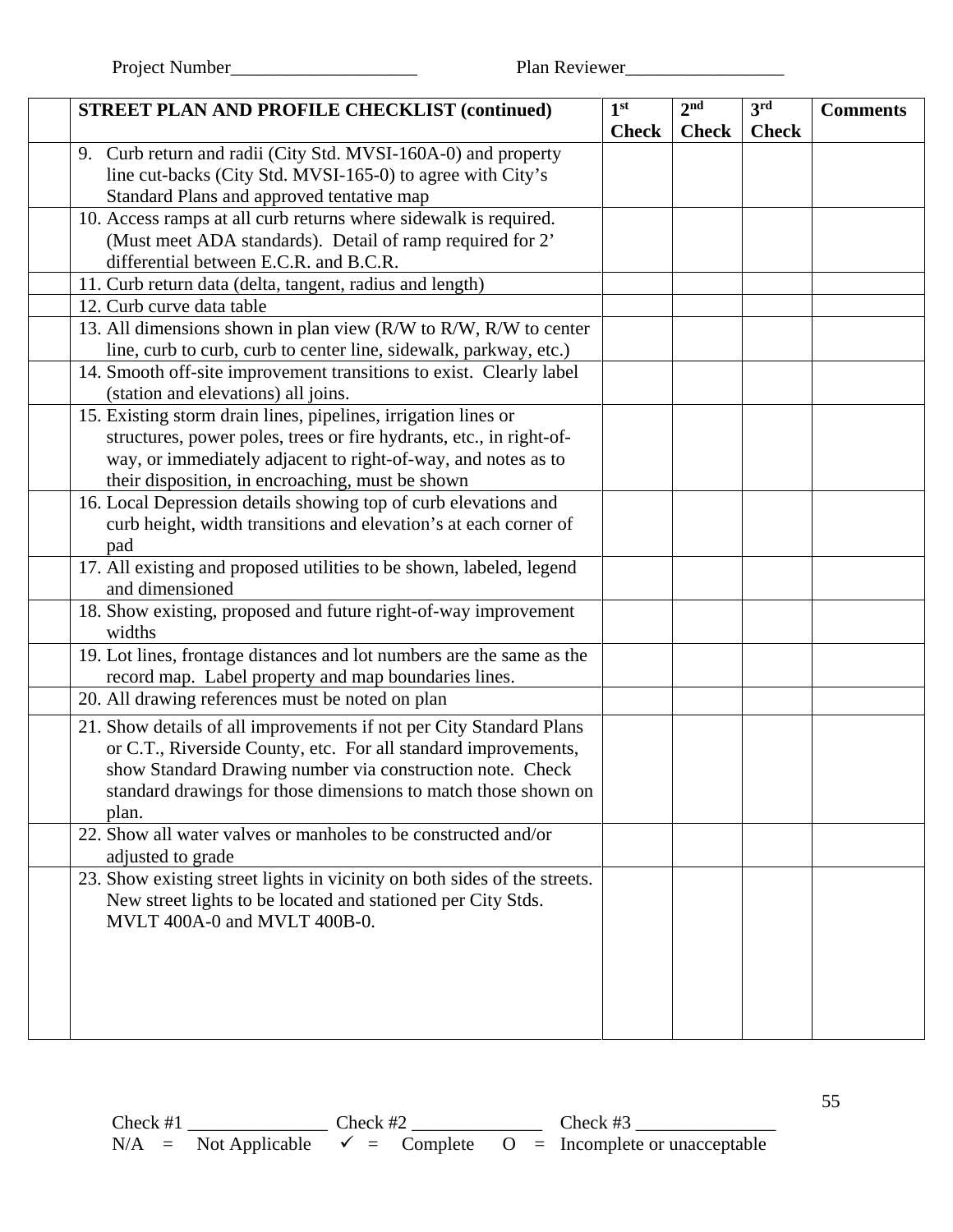| STREET PLAN AND PROFILE CHECKLIST (continued)                        | 1 <sup>st</sup><br><b>Check</b> | 2 <sup>nd</sup><br><b>Check</b> | $3^{\overline{\text{rd}}}$<br><b>Check</b> | <b>Comments</b> |
|----------------------------------------------------------------------|---------------------------------|---------------------------------|--------------------------------------------|-----------------|
|                                                                      |                                 |                                 |                                            |                 |
| 24. Typical sections for all streets in conformance to City Standard |                                 |                                 |                                            |                 |
| Plans. Show existing, future and proposed improvements on            |                                 |                                 |                                            |                 |
| section as they would appear looking up-station from the street.     |                                 |                                 |                                            |                 |
| Identify right-of-way lines. For new streets, give offsets from      |                                 |                                 |                                            |                 |
| level line to crown and T.C. Show range of slopes on existing        |                                 |                                 |                                            |                 |
| and match-in-paving. Provide traffic index, design speed, R-         |                                 |                                 |                                            |                 |
| value. Label as private or public. Stations range if street section  |                                 |                                 |                                            |                 |
| varies. Include and type/class of AC/AB. Show as full 1/2 street     |                                 |                                 |                                            |                 |
| construction and one travel lane opposite street tie.                |                                 |                                 |                                            |                 |
| 25. Cross-slopes computed to edge of pavement (including City's      |                                 |                                 |                                            |                 |
| standard 3/8" lip of A.C. paving) and within minimum and             |                                 |                                 |                                            |                 |
| maximum ranges, as established by City Std. MVSI-160A-0, to          |                                 |                                 |                                            |                 |
| match existing roadway as being designed. Cross sections every       |                                 |                                 |                                            |                 |
| 50' of existing streets (R/W to R/W) to a minimum of 300';           |                                 |                                 |                                            |                 |
| beyond project limits must be submitted. For street widening of      |                                 |                                 |                                            |                 |
| existing streets provide on separate grid paper. Show existing       |                                 |                                 |                                            |                 |
| center line elevations, existing elevations at join, existing cross  |                                 |                                 |                                            |                 |
| slope proposed cross slope, lip and TC elevation.                    |                                 |                                 |                                            |                 |
| 26. Show flow line elevations on all B.C.R.'s and E.C.R's, and on    |                                 |                                 |                                            |                 |
| the flow line of cross gutters at 3 points                           |                                 |                                 |                                            |                 |
| 27. 100' tangent between reverse or compound curves (except local    |                                 |                                 |                                            |                 |
| streets)                                                             |                                 |                                 |                                            |                 |
| 28. Minimum tangent distance at intersection (50' local, 100'        |                                 |                                 |                                            |                 |
| collector)                                                           |                                 |                                 |                                            |                 |
| 29. Barricades for temporary dead end streets (per City Stds.        |                                 |                                 |                                            |                 |
| MVLT-416A-0 & MVLT-416B-0)                                           |                                 |                                 |                                            |                 |
| 30. 10' x 10' grid provided for major intersections                  |                                 |                                 |                                            |                 |
| 31. Intersection spacing per City Std. MVSI-160C-0. Minimum          |                                 |                                 |                                            |                 |
| intersection angle 90 degrees plus or minus 5 degrees, per City      |                                 |                                 |                                            |                 |
| Std. MVSI-160A-0.                                                    |                                 |                                 |                                            |                 |
| 32. Any trench repair per City Stds. MVSI-132A-0 - MVSI-132D-0       |                                 |                                 |                                            |                 |
| 33. Show top-of-curb and flow line elevations at begin/end of all    |                                 |                                 |                                            |                 |
| improvements. Indicate existing elevations with parentheses.         |                                 |                                 |                                            |                 |
| 34. Dead end streets require special traffic control signing and     |                                 |                                 |                                            |                 |
| access control                                                       |                                 |                                 |                                            |                 |
| 35.2' wide at 0.10' deep grinding onto edge of pavement is           |                                 |                                 |                                            |                 |
| provided where being matched, geo-grid to be placed 12" each         |                                 |                                 |                                            |                 |
| side of overlap                                                      |                                 |                                 |                                            |                 |
| 36. Limits of all paving removals or overlays, existing and proposed |                                 |                                 |                                            |                 |
| pavements shall be stationed and delineated via unique hatches       |                                 |                                 |                                            |                 |
| as shown in legend                                                   |                                 |                                 |                                            |                 |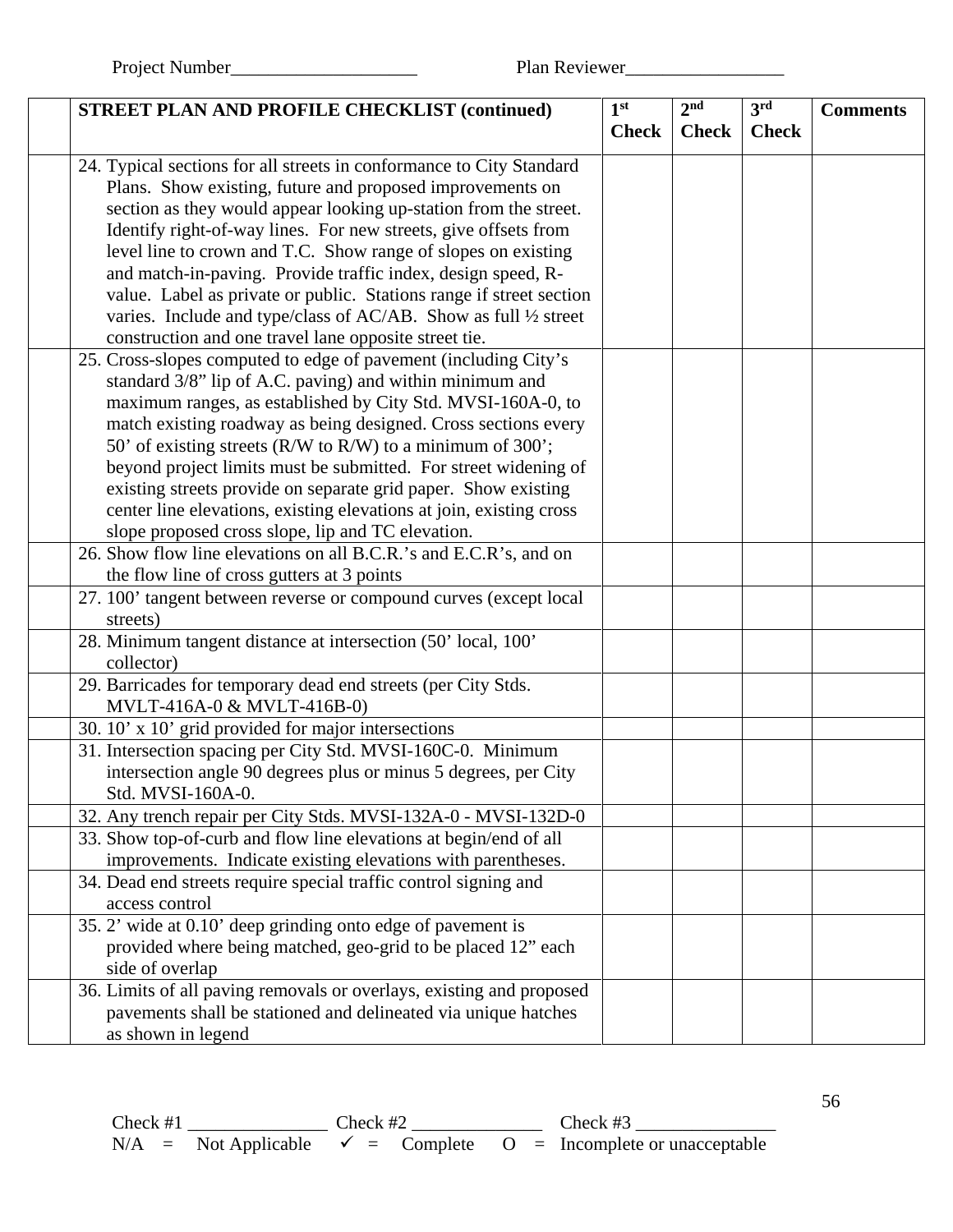| STREET PLAN AND PROFILE CHECKLIST (continued)                           | 1 <sup>st</sup><br><b>Check</b> | 2 <sub>nd</sub><br><b>Check</b> | 3rd<br><b>Check</b> | <b>Comments</b> |
|-------------------------------------------------------------------------|---------------------------------|---------------------------------|---------------------|-----------------|
| 37. Pavement transitions for on-coming traffic per City or Caltrans     |                                 |                                 |                     |                 |
| taper and out-going traffic at 5:1 taper. Type L markers, 10'           |                                 |                                 |                     |                 |
| center to center along taper. Major streets may require longer          |                                 |                                 |                     |                 |
| taper.                                                                  |                                 |                                 |                     |                 |
| 38. Show existing or proposed flows coming into or out of new           |                                 |                                 |                     |                 |
| improvements and show how these flows are to be directed                |                                 |                                 |                     |                 |
| 39. Drainage transitions from one curb height or type to another        |                                 |                                 |                     |                 |
| shall be stationed. Typical cross-sections may be required.             |                                 |                                 |                     |                 |
| 40. If curb & gutter are not required, a pavement edge taper per        |                                 |                                 |                     |                 |
| MVSI-130-0 is required at edge of local, collector, and all other       |                                 |                                 |                     |                 |
| street classifications with new pavement                                |                                 |                                 |                     |                 |
| 41. Street signs located properly (Street name signs conform to         |                                 |                                 |                     |                 |
| City's standard requirements)                                           |                                 |                                 |                     |                 |
| 42. Stop signs required at all major intersections with painted stop    |                                 |                                 |                     |                 |
| bar and "STOP", per Caltrans Standard Plan A24D, A24E, City             |                                 |                                 |                     |                 |
| Stds. MVLT- 412-0, MVLT-431-0, & MVLT-432-0, and                        |                                 |                                 |                     |                 |
| <b>MUTCD</b>                                                            |                                 |                                 |                     |                 |
| 43. Street sweeping "No Parking" signs indicated on plans. Refer to     |                                 |                                 |                     |                 |
| City Standard for sign and placement requirements.                      |                                 |                                 |                     |                 |
| 44. If cut or fill is necessary beyond project boundaries or at the end |                                 |                                 |                     |                 |
| of a street, a letter of permission or slope easement from the          |                                 |                                 |                     |                 |
| adjacent property owner is required                                     |                                 |                                 |                     |                 |
| 45. Minimum 150' centerline radius on all local streets. Centerline     |                                 |                                 |                     |                 |
| radii for major and secondary arterials shall be based on City          |                                 |                                 |                     |                 |
| Std. MVSI-160C-0.                                                       |                                 |                                 |                     |                 |
| 46. Cul-de-sac dimensions shall conform to City Stds. MVSI-163A-        |                                 |                                 |                     |                 |
| 0 & MVSI-163B-0. Knuckles per City Std. MVSI-162-0.                     |                                 |                                 |                     |                 |
| 47. Street structural sections shall be determined by a soils test      |                                 |                                 |                     |                 |
| following rough grading unless otherwise determined by the              |                                 |                                 |                     |                 |
| City (Show City minimum on plans.) Minimum structural                   |                                 |                                 |                     |                 |
| section per City Std. MVSI-100A-0. Include on typical section.          |                                 |                                 |                     |                 |
| Include class of AC/AB.                                                 |                                 |                                 |                     |                 |
| 48. Add note indicating traffic index on each street to be              |                                 |                                 |                     |                 |
| constructed. See traffic index per standard drawings.                   |                                 |                                 |                     |                 |
| 49. Show street center line station for all driveway locations (Unless  |                                 |                                 |                     |                 |
| noted to be shown on the precise grading plan). Driveway width          |                                 |                                 |                     |                 |
| shall be the same width of the garage opening.                          |                                 |                                 |                     |                 |
| 50. No cross gutters across on major streets                            |                                 |                                 |                     |                 |
| 51. Do improvement plans conform to Conditions of Approval?             |                                 |                                 |                     |                 |
| 52. Are improvement plans consistent with grading plans, map, etc.?     |                                 |                                 |                     |                 |
| 53. Cost Estimate - Do quantities match sheet 1? Current                |                                 |                                 |                     |                 |
| spreadsheet costs?                                                      |                                 |                                 |                     |                 |
|                                                                         |                                 |                                 |                     |                 |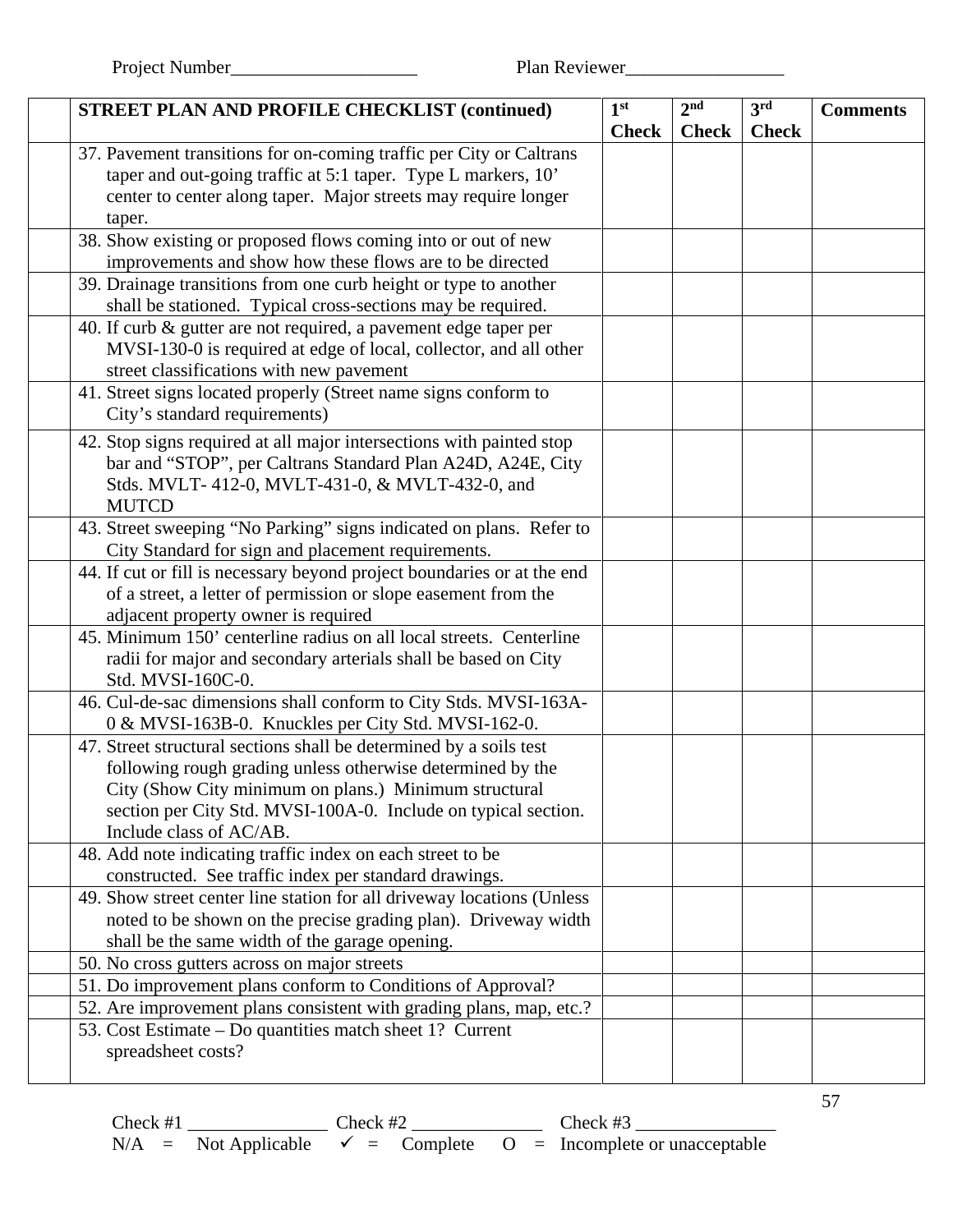| <b>STREET PLAN AND PROFILE CHECKLIST (continued)</b>                   | 1 <sup>st</sup> | 2 <sub>nd</sub> | 3rd   | Comments |
|------------------------------------------------------------------------|-----------------|-----------------|-------|----------|
|                                                                        | <b>Check</b>    | Check           | Check |          |
| 54. Check to see if project is adjacent to streets shown on the 5-Year |                 |                 |       |          |
| Plan for Arterial Street Pavement Rehabilitation exhibit               |                 |                 |       |          |
| 55. Check to see if project is adjacent to streets shown on the 5-Year |                 |                 |       |          |
| Plan for Citywide Local Streets Pavement Rehabilitation exhibit        |                 |                 |       |          |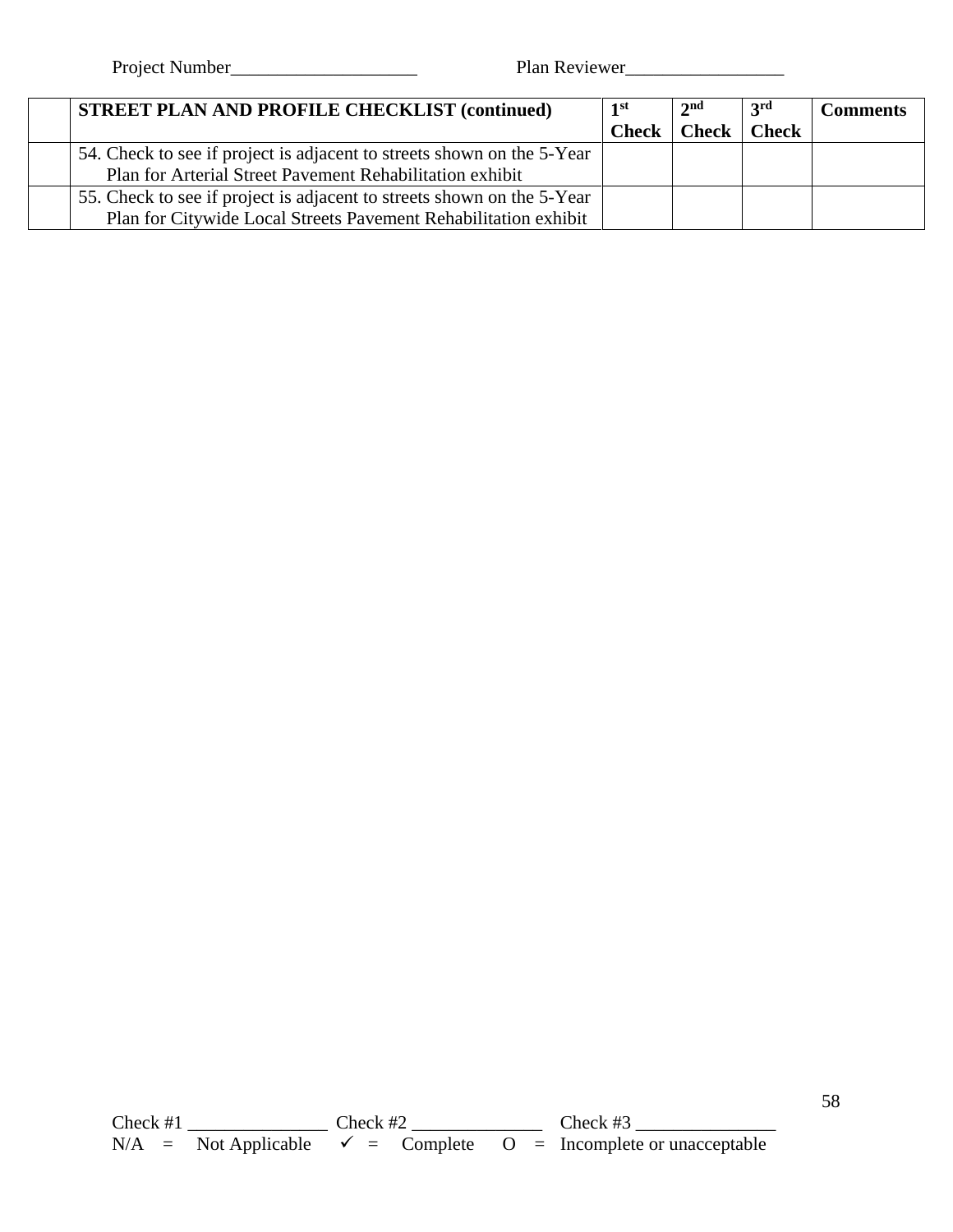|           | SEWER AND WATER SYSTEM PLAN CHECKLIST                                                                                                                                                                                                                                                                                                   | 1 <sup>st</sup><br><b>Check</b> | 2 <sub>nd</sub><br><b>Check</b> | 3rd<br><b>Check</b> | <b>Comments</b> |
|-----------|-----------------------------------------------------------------------------------------------------------------------------------------------------------------------------------------------------------------------------------------------------------------------------------------------------------------------------------------|---------------------------------|---------------------------------|---------------------|-----------------|
| A.        | Plans shall be designed according to, and all construction shall<br>comply with, Eastern Municipal Water District standards                                                                                                                                                                                                             |                                 |                                 |                     |                 |
| <b>B.</b> | Plan format shall comply with the requirements of the City,<br>including the title block, per City Std. MVSI-168A-0                                                                                                                                                                                                                     |                                 |                                 |                     |                 |
| C.        | Vicinity map                                                                                                                                                                                                                                                                                                                            |                                 |                                 |                     |                 |
| D.        | Properly oriented north arrow                                                                                                                                                                                                                                                                                                           |                                 |                                 |                     |                 |
| Ε.        | Index map (multiple page plan set)                                                                                                                                                                                                                                                                                                      |                                 |                                 |                     |                 |
| F.        | "Declaration of Engineer of Record"                                                                                                                                                                                                                                                                                                     |                                 |                                 |                     |                 |
| G.        | Add sewer and water lateral note for driveway construction                                                                                                                                                                                                                                                                              |                                 |                                 |                     |                 |
| H.        | Water system plans will not be signed by the City until signature<br>from Eastern Municipal Water District has been obtained                                                                                                                                                                                                            |                                 |                                 |                     |                 |
| I.        | Engineer of record's signature, stamp, and date in the appropriate<br>block on originals when submitted for signature (registration<br>number correct and in effect)                                                                                                                                                                    |                                 |                                 |                     |                 |
| J.        | Street name(s) and station range in title block, on each sheet                                                                                                                                                                                                                                                                          |                                 |                                 |                     |                 |
| K.        | Check all lines for conflicts and crossing separation elevations                                                                                                                                                                                                                                                                        |                                 |                                 |                     |                 |
| L.        | Check for fire hydrant separation / distances to each hydrant                                                                                                                                                                                                                                                                           |                                 |                                 |                     |                 |
| M.        | Check for excess water zone valves or lack of valves                                                                                                                                                                                                                                                                                    |                                 |                                 |                     |                 |
| ${\bf N}$ | Check for thrust blocks or restraints at pipe junctions and bends<br>along the water lines                                                                                                                                                                                                                                              |                                 |                                 |                     |                 |
| O.        | Check to make sure the lines are not within medians                                                                                                                                                                                                                                                                                     |                                 |                                 |                     |                 |
| P.        | Check the depth of the water and sewer for future interference with<br>other utilities (i.e. storm drain systems)                                                                                                                                                                                                                       |                                 |                                 |                     |                 |
| Q.        | Check overall design to ensure consistency with acceptable City<br>standards for street design                                                                                                                                                                                                                                          |                                 |                                 |                     |                 |
| R.        | Add the following note to EMWD sewer and water plans:                                                                                                                                                                                                                                                                                   |                                 |                                 |                     |                 |
|           | THE CITY ENGINEER'S APPROVAL OF THESE PLANS IS<br>NOT FOR THE TECHNICAL ADEQUACY OF THE SEWER<br>AND WATER SYSTEMS BUT RATHER FOR THE LMITED<br>PURPOSE OF ENSURING PIPE LOCATION, TRENCHING,<br>AND ROADWAY REPAIR WITHIN THE PUBLIC RIGHT-OF-<br>WAY IN ACCORDANCE WITH THE CITY'S STANDARDS,<br>PRACTICES, POLICIES, AND PROCEDURES. |                                 |                                 |                     |                 |
|           |                                                                                                                                                                                                                                                                                                                                         |                                 |                                 |                     |                 |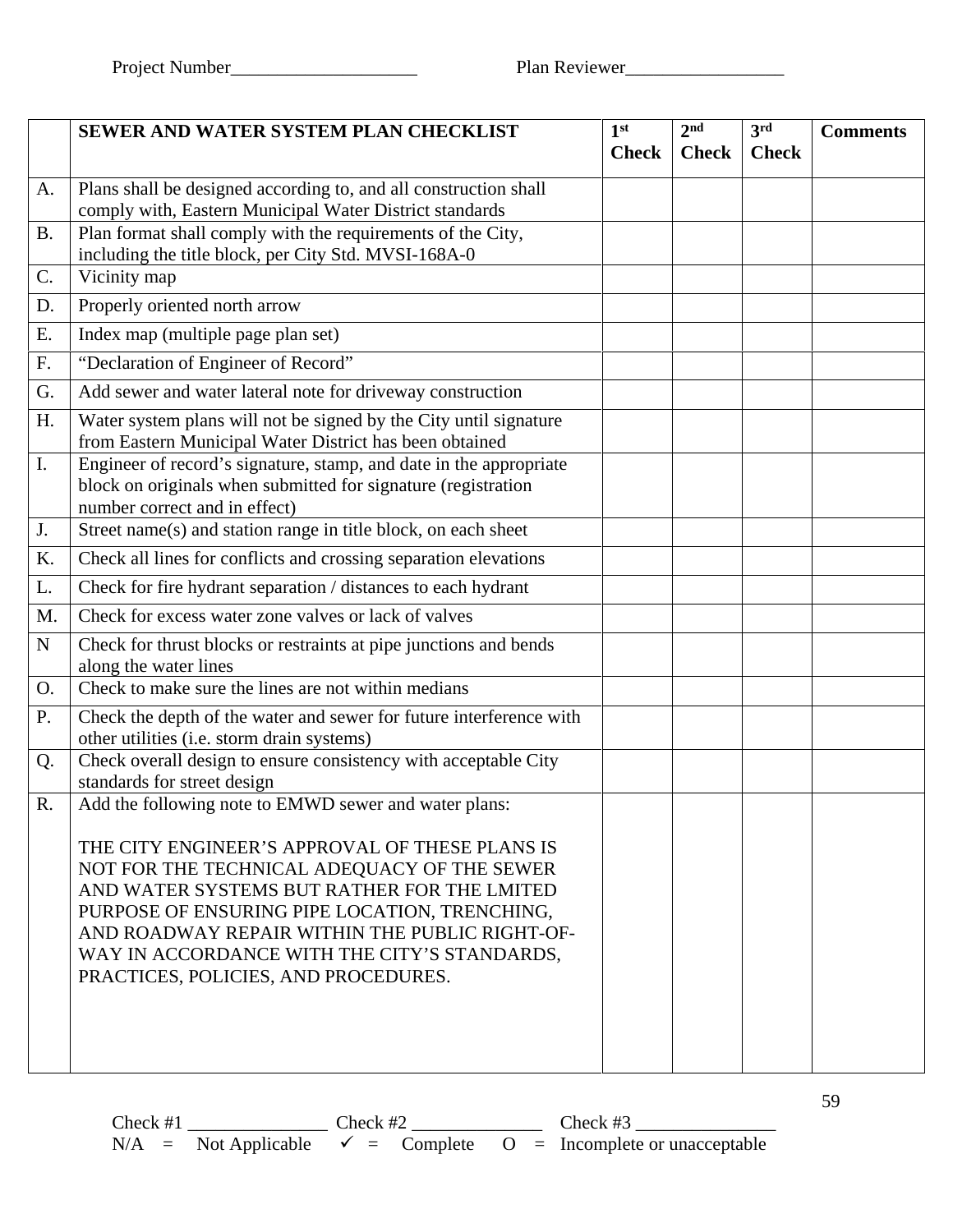|    | <b>SEWER AND WATER SYSTEM PLAN CHECKLIST</b><br>(continued)                                                                                                        | 1 <sup>st</sup><br><b>Check</b> | 2 <sup>nd</sup><br><b>Check</b> | 3 <sup>rd</sup><br><b>Check</b> | <b>Comments</b> |
|----|--------------------------------------------------------------------------------------------------------------------------------------------------------------------|---------------------------------|---------------------------------|---------------------------------|-----------------|
| S. | Add the following signature block on top of the main tittle block for<br>the Fire Prevention Bureau:                                                               |                                 |                                 |                                 |                 |
|    | <b>MORENO VALLEY FIRE PREVENTION BUREAU</b>                                                                                                                        |                                 |                                 |                                 |                 |
|    | DATE:<br>BY:<br>CERTIFY THAT THE DESIGN OF THE WATER<br>SYSTEM IS IN ACCORDANCE WITH<br>THE REQUIREMENTS PRESCRIBED BY<br>THE MORENO VALLEY FIRE PREVENTION BUREAU |                                 |                                 |                                 |                 |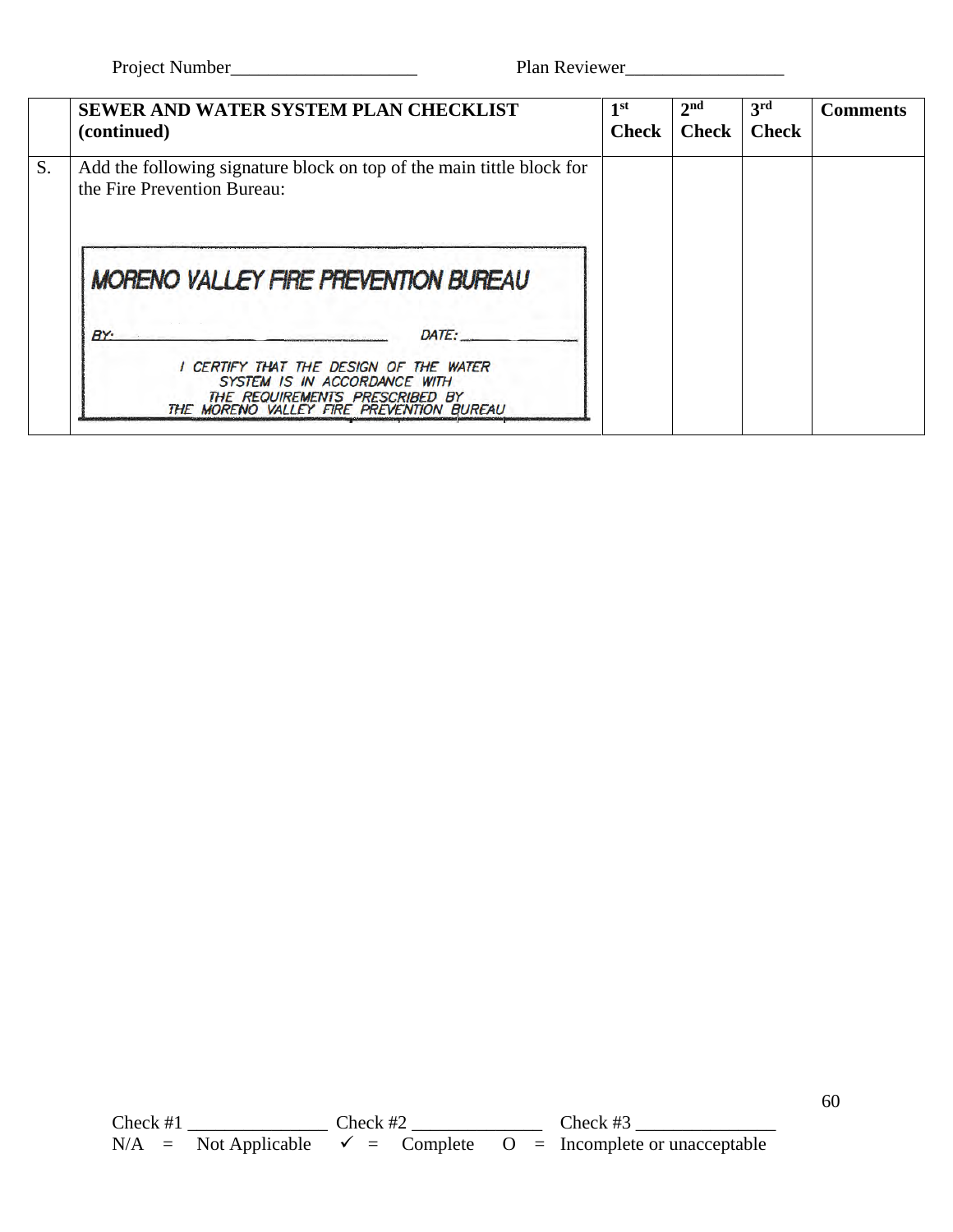|           | SIGNING, STRIPING, AND TRAFFIC CONTROL PLAN<br><b>CHECKLIST (TYPICALLY A SUBSET OF STREET PLAN)</b>                                                                              | 1 <sup>st</sup><br><b>Check</b> | 2 <sub>nd</sub><br><b>Check</b> | 3rd<br><b>Check</b> | <b>Comments</b> |
|-----------|----------------------------------------------------------------------------------------------------------------------------------------------------------------------------------|---------------------------------|---------------------------------|---------------------|-----------------|
| A.        | Number of sets submitted                                                                                                                                                         |                                 |                                 |                     |                 |
| <b>B.</b> | Send copy to Transportation for review and approval (as necessary)                                                                                                               |                                 |                                 |                     |                 |
| C.        | Title block per City requirements, City Std. MVSI-168A-0                                                                                                                         |                                 |                                 |                     |                 |
| D.        | Index map (multiple page plan set)                                                                                                                                               |                                 |                                 |                     |                 |
| E.        | Vicinity map                                                                                                                                                                     |                                 |                                 |                     |                 |
| F.        | Properly oriented north arrow on all sheets of plan set                                                                                                                          |                                 |                                 |                     |                 |
| G.        | Title page shall contain general notes and details:                                                                                                                              |                                 |                                 |                     |                 |
|           | City Standard Plans, Section 4<br>1.                                                                                                                                             |                                 |                                 |                     |                 |
|           | Signature block for City Traffic Engineer<br>2.                                                                                                                                  |                                 |                                 |                     |                 |
|           | 3. Any other agency (i.e., Caltrans) to review or approve plan?                                                                                                                  |                                 |                                 |                     |                 |
| H.        | Identify disposition of existing signs (i.e., remain, remove, salvage,<br>etc.) via construction notes                                                                           |                                 |                                 |                     |                 |
| I.        | Warning, guide and regulatory signs shall be in conformance with<br>the latest edition of Caltrans Specifications                                                                |                                 |                                 |                     |                 |
| J.        | Temporary construction signing and striping in conformance with<br>the most current edition of the MUTCD, OSHA requirements and<br><b>Caltrans Specifications</b>                |                                 |                                 |                     |                 |
| K.        | Striping in conformance with the most current edition of Caltrans<br>Specifications, Section 84, "Traffic Stripes and Pavement<br>markings", as well as with City Standard Plans |                                 |                                 |                     |                 |
| L.        | Identification of appropriate State Standard Detail for striping; show<br>"Detail 9, etc."                                                                                       |                                 |                                 |                     |                 |
| M.        | Label turn pocket lengths, flare lengths, transition rates and taper<br>lengths                                                                                                  |                                 |                                 |                     |                 |
| N.        | Identify B.C., E.C., and angle points in striping consistent with<br>street improvement plans                                                                                    |                                 |                                 |                     |                 |
| O.        | Identify type, size, and location of street name signs with street<br>station                                                                                                    |                                 |                                 |                     |                 |
| P.        | Provide detail of non-standard signs that may be needed                                                                                                                          |                                 |                                 |                     |                 |
| Q.        | Bikeways, pedestrian trails and equestrian trails, if required, in                                                                                                               |                                 |                                 |                     |                 |
|           | conformance with the City's master plan for those improvements.                                                                                                                  |                                 |                                 |                     |                 |
| R.        | "Declaration of Engineer of Record" (if stand-alone plans)                                                                                                                       |                                 |                                 |                     |                 |
| S.        | Engineer of records signature, stamp and date in appropriate block<br>on originals when submitted for signature.                                                                 |                                 |                                 |                     |                 |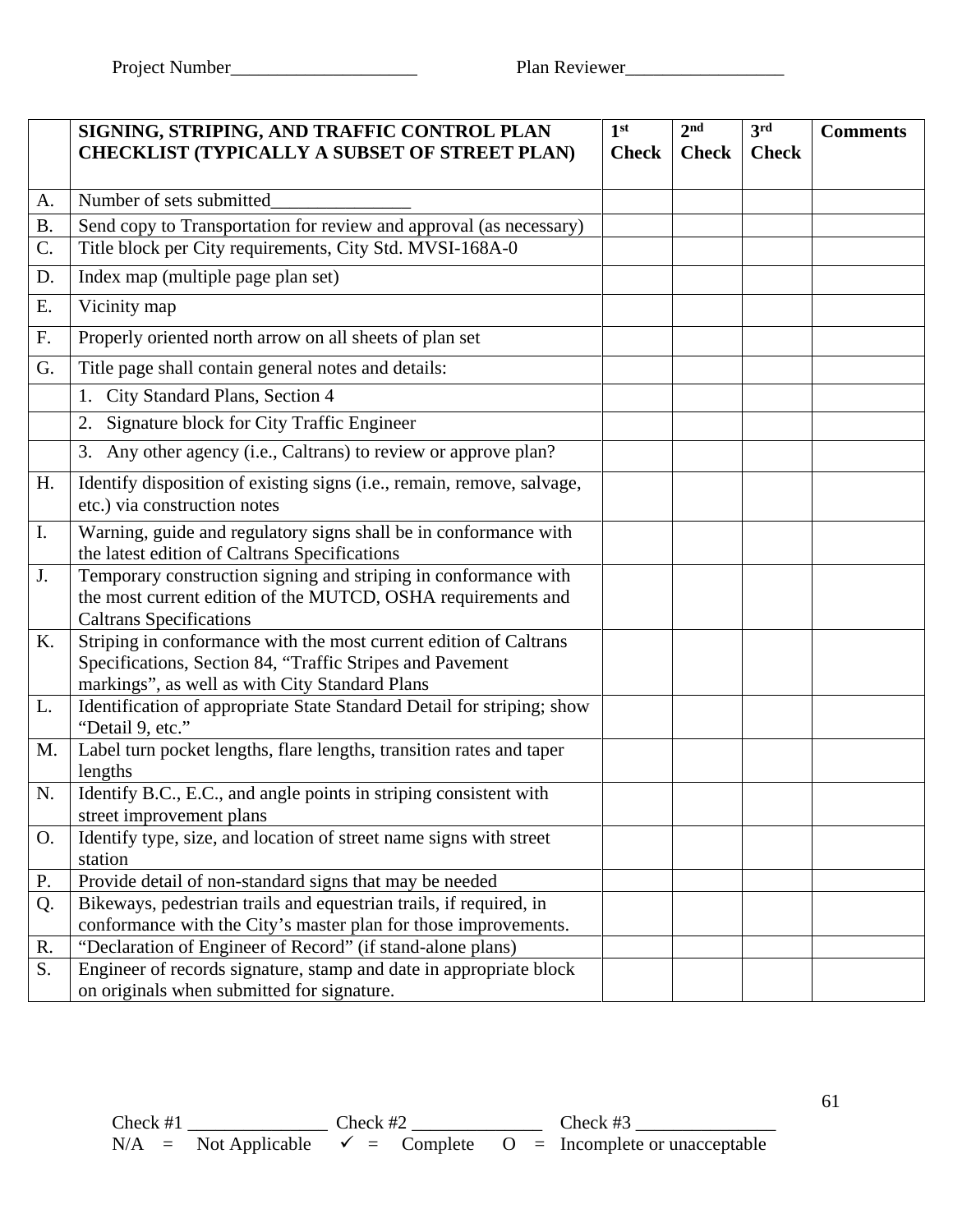|           | <b>GENERAL SIGNAL DESIGN GUIDLINES CHECKLIST</b>                                                                                                       | 1 <sup>st</sup> | 2 <sub>nd</sub> | 3rd          | <b>Comments</b> |
|-----------|--------------------------------------------------------------------------------------------------------------------------------------------------------|-----------------|-----------------|--------------|-----------------|
|           | (Traffic Signal Plan to be separate from Signing & Striping                                                                                            | <b>Check</b>    | <b>Check</b>    | <b>Check</b> |                 |
| A.        | Plan, but submitted together) (continued)<br>Number of sets submitted                                                                                  |                 |                 |              |                 |
|           |                                                                                                                                                        |                 |                 |              |                 |
| <b>B.</b> | 1. Send copy to Transportation for review and approval<br>Title block per City requirements                                                            |                 |                 |              |                 |
|           |                                                                                                                                                        |                 |                 |              |                 |
| C.        | Index map (multiple page plan set)                                                                                                                     |                 |                 |              |                 |
| D.        | Vicinity map                                                                                                                                           |                 |                 |              |                 |
| Ε.        | Properly oriented north arrow on all sheets of plan set                                                                                                |                 |                 |              |                 |
| F.        | Scale-1: = $20'$                                                                                                                                       |                 |                 |              |                 |
| G.        | Signature block for City Traffic Engineer (all sheets)                                                                                                 |                 |                 |              |                 |
|           | 1. Any other agency to review or approve plan?                                                                                                         |                 |                 |              |                 |
| H.        | Signal phasing shall be phase 2 FNBT, Phase 4 FEBT, Phase 6<br>FSBT and phase 8 FWBT with appropriate left turn phasing<br>correspond                  |                 |                 |              |                 |
| I.        | Poles shall be 2.5' behind curb: exact location to be determined by<br>engineer in field                                                               |                 |                 |              |                 |
| J.        | Exact location of utilities shall be determined prior to finalizing<br>signal plans                                                                    |                 |                 |              |                 |
| K.        | Second check print will be submitted with 3 copies. City staff will<br>submit second check prior to all utilities and notify designer with<br>results. |                 |                 |              |                 |
| L.        | Basic signal layout shall conform with Caltrans Chapter 9, except if<br>otherwise noted                                                                |                 |                 |              |                 |
| M.        | There shall be one pull box per pole                                                                                                                   |                 |                 |              |                 |
| N.        | There shall be three major conduit runs (two across minor street, one<br>across major street)                                                          |                 |                 |              |                 |
| O.        | PV heads shall only be used if absolutely necessary, and only with<br>the approval of the City Traffic Engineer                                        |                 |                 |              |                 |
| P.        | Signal controller cabinet and electrical enclosure shall be white                                                                                      |                 |                 |              |                 |
| Q.        | Left turn lanes shall have four $6 \times 6$ loops and through lanes shall                                                                             |                 |                 |              |                 |
|           | have two 6 x 6 loops each 10' apart, 3' into crosswalk. Advance                                                                                        |                 |                 |              |                 |
|           | loops for through lanes shall be 6 x 6.                                                                                                                |                 |                 |              |                 |
| R.        | Illuminated street markers shall be Irvine Brown with City assigned                                                                                    |                 |                 |              |                 |
|           | address numbers, and shall comply with City Standard Plans                                                                                             |                 |                 |              |                 |
| S.        | The following schedules shall be furnished: Conductor, Sensor,                                                                                         |                 |                 |              |                 |
| T.        | Pole, and Phasing<br>Luminaries shall be HPSV, 250 watts                                                                                               |                 |                 |              |                 |
| U.        | Designer to furnish notes as necessary                                                                                                                 |                 |                 |              |                 |
|           |                                                                                                                                                        |                 |                 |              |                 |